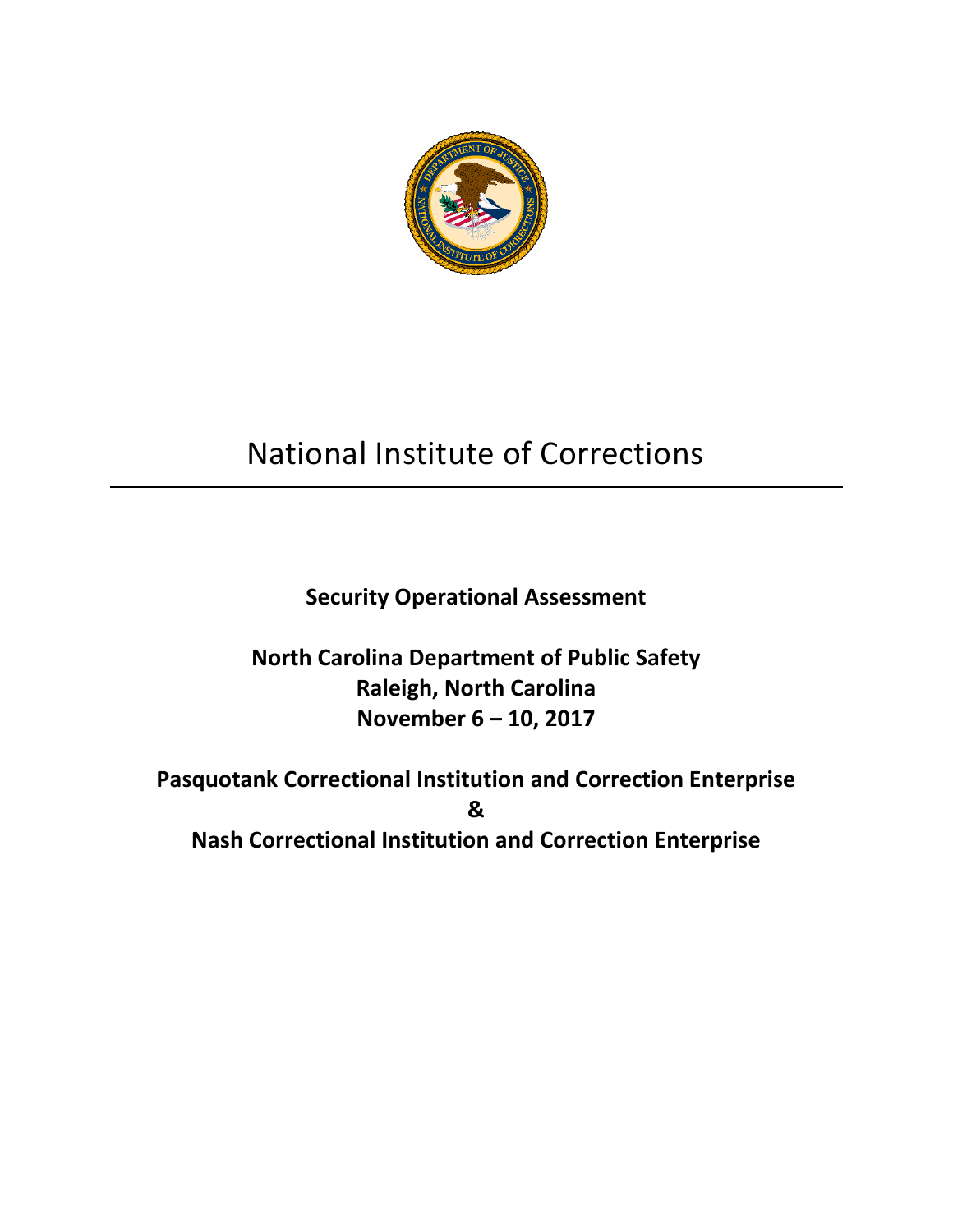# <span id="page-1-0"></span>**Disclaimer**

#### **DISCLAIMER**

RE: NIC Technical Assistance No. 18P1002

This technical assistance activity was funded by the Prisons Division of the National Institute of Corrections. The Institute is a Federal agency established to provide assistance to strengthen state and local correctional agencies by creating more effective, humane, safe and just correctional services.

The resource persons who provided the on-site technical assistance did so through a technical assistance agreement, at the request of the North Carolina Department of Public Safety, and through the coordination of the National Institute of Corrections. The direct on-site assistance and the subsequent report are intended to assist the agency in addressing issues outlined in the original request and in efforts to enhance the effectiveness of the agency.

The contents of this document reflect the views of Larry E. Reid, James Upchurch, Joan Palmateer, Steve Turley and Rob Jeffreys. The contents do not necessarily reflect the official views or policies of the National Institute of Corrections.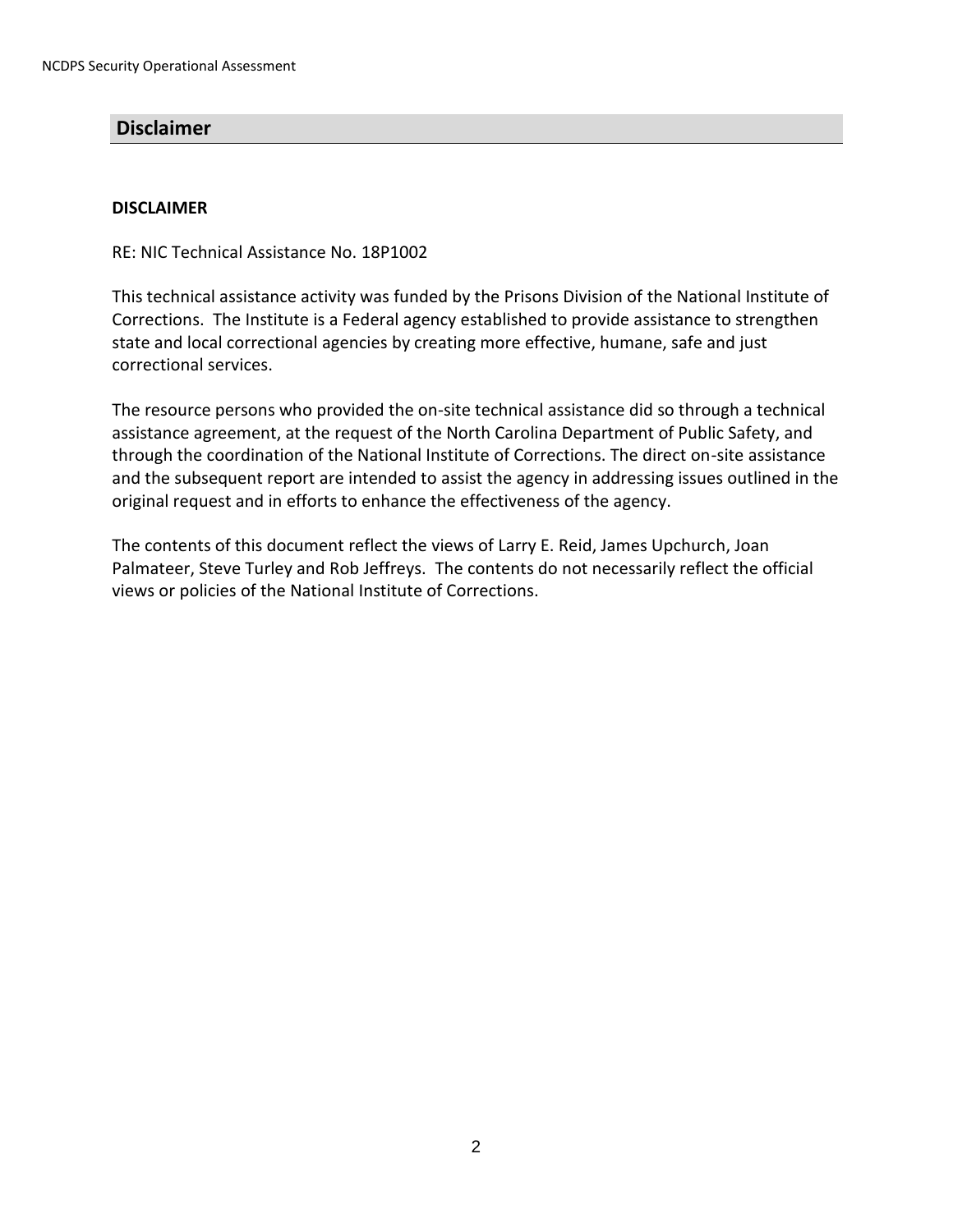# Contents

| D. Immediate Changes Initiated by North Carolina Department of Public Safety  15 |  |
|----------------------------------------------------------------------------------|--|
|                                                                                  |  |
|                                                                                  |  |
|                                                                                  |  |
|                                                                                  |  |
|                                                                                  |  |
|                                                                                  |  |
|                                                                                  |  |
|                                                                                  |  |
|                                                                                  |  |
|                                                                                  |  |
|                                                                                  |  |
|                                                                                  |  |
|                                                                                  |  |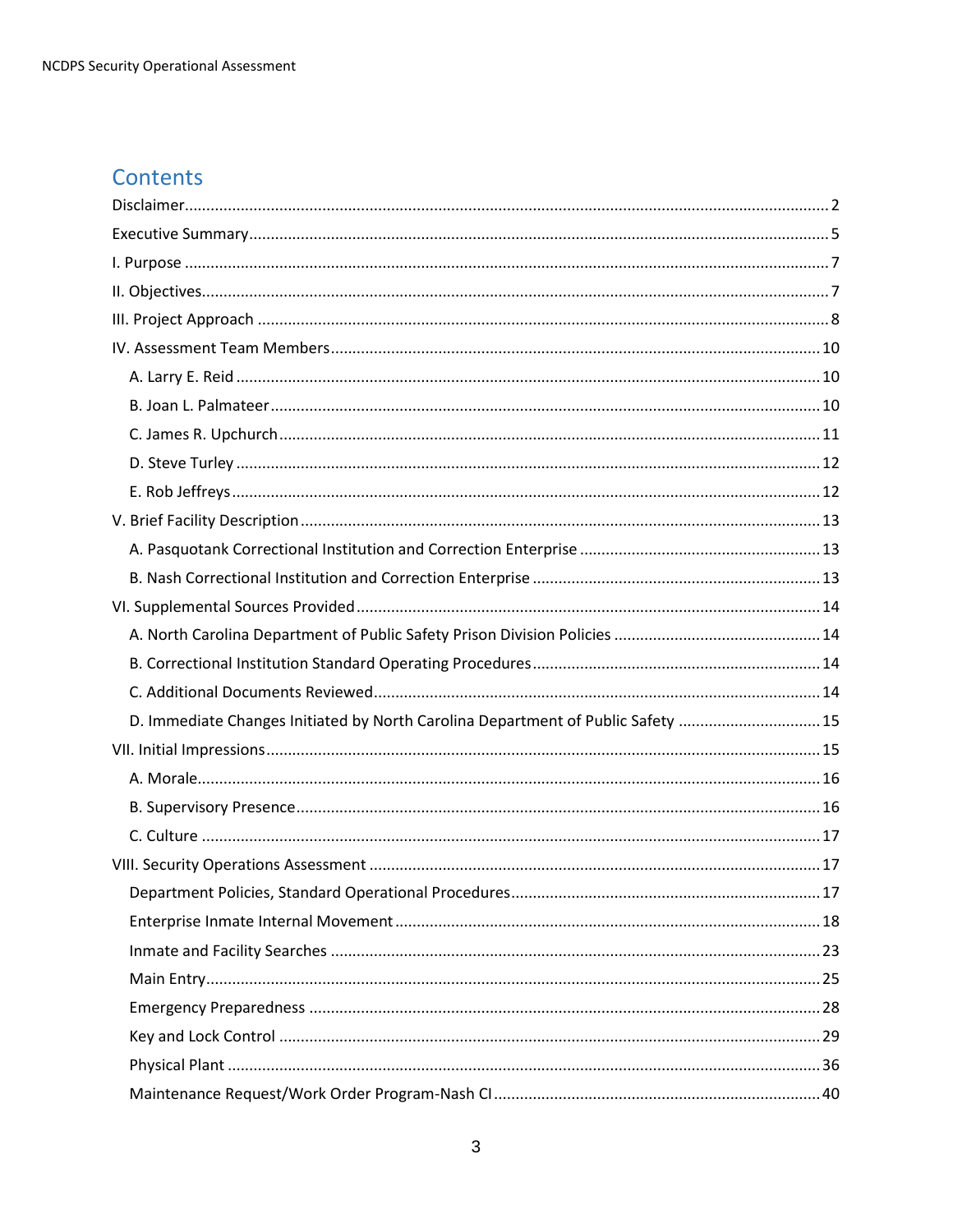| Hazardous Material Control; Staff Practice Review Pasquotank CI, Nash CI and Correction Enterprise63 |  |
|------------------------------------------------------------------------------------------------------|--|
|                                                                                                      |  |
|                                                                                                      |  |
|                                                                                                      |  |
|                                                                                                      |  |
|                                                                                                      |  |
|                                                                                                      |  |
| Overall Review of Department Policy, Standard Operating Procedures and Post Orders  74               |  |
|                                                                                                      |  |
|                                                                                                      |  |
|                                                                                                      |  |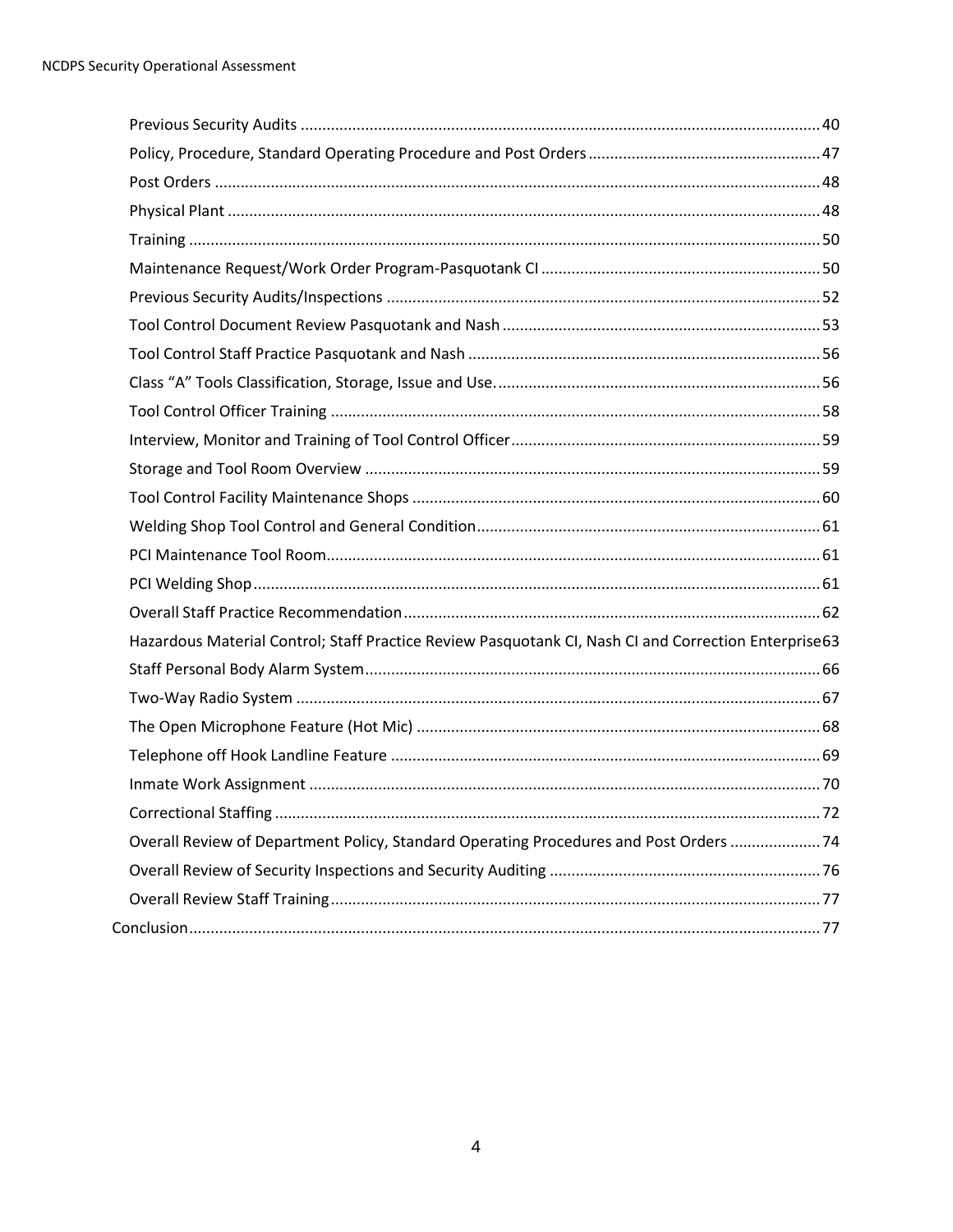# <span id="page-4-0"></span>**Executive Summary**

On October 12, 2017, the North Carolina Department of Public Safety (NCDPS) suffered an incredible loss. Two corrections employees were murdered, three were critically injured, and several more suffered injuries during an attempted escape from Pasquotank Correctional Institution in Elizabeth City, North Carolina. On October 20, 2017, North Carolina Department of Public Safety Secretary Erik A. Hooks, requested technical assistance from the National Institute of Corrections to conduct a security operational assessment of Correction Enterprises operations at Pasquotank Correctional Institution (PCI) and Nash Correctional Institution (NCI).

The security areas identified in this report were examined by a process of document reviews, staff interviews, observations of staff performance and security operations assessment based upon nationally accepted best security practices for prisons. It is important to note the overarching security areas in this report are related and each area has a dynamic impact on one another. This report details the specific observations and recommendations identified by the assessment team.

#### *Department Policies*

The North Carolina Department of Public Safety institution security policies are outdated and not succinctly written. The department's policies did not have supporting forms attached. Correction Enterprises (CE) policies contained security inaccuracies, and were incongruent with the department's policies. The overarching results created inconsistencies in the application of security practices in Pasquotank and Nash Correctional Institutions, as well as the Correction Enterprises security operations. Security policies are intended to provide standardized procedures for a variety of security systems that are complex, comprehensive and integrated. These systems when properly employed and monitored are designed to prevent violence, escapes, and to control contraband. Policy and procedures are significant, as they establish the desired performance standards for all staff to receive training and follow.

# *Staffing*

The staffing vacancies reported by North Carolina Department of Public Safety Executive Staff was 25% at PCI, and those reported for NCI were 16 staff vacancies with 15 of the positions potentially filled. At PCI, the facility was trying to maintain a normal prison operation with a 25% deficient in staffing. PCI's use of overtime has produced staff burnout, complacency and taking of shortcuts.

# *Collaboration between NCDPS and CE*

The working relationship between NCDPS and CE appears to be disconnected. The communications between the agencies are limited and the security procedures and operational practices in CE do not meet correctional security standards.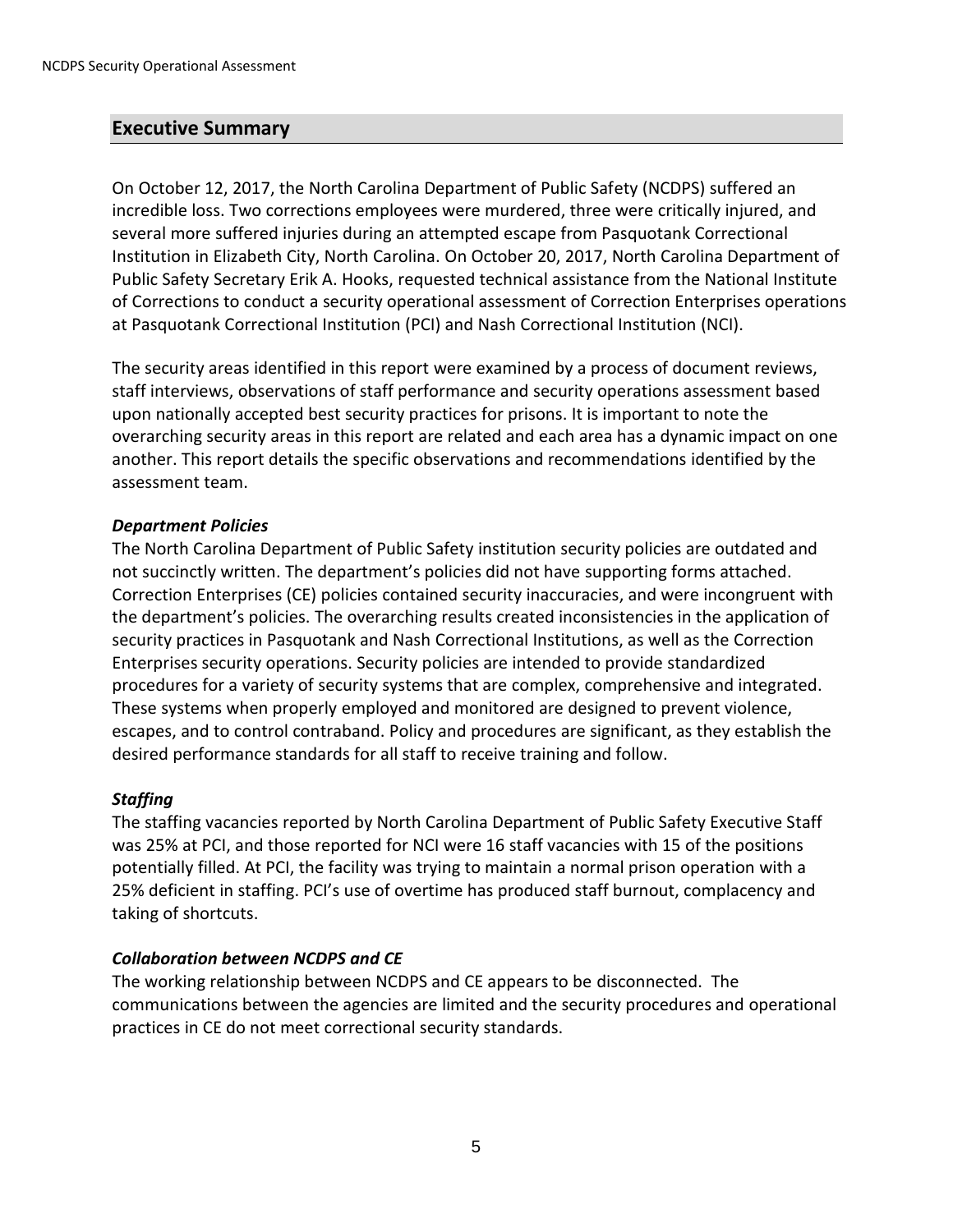# *Staff Personal Safety Equipment*

There is an absence of personal safety equipment available at both institutions and CE plants for correctional, CE employees and volunteers. Personal safety equipment and training is a critically important safety feature for everyone who work in a prison setting.

# *Staff Training*

The initial and refresher staff trainings are vitally important for all employees who work in prisons. Although CE staff directly supervise inmates, they do not experience academy level training to learn the fundamentals of safety and security measures, policies, procedures and best practices. Additionally, we found correctional staff at PCI lacked sufficient training in current national emergency response techniques developed by FEMA's National Incident Management (NIMS), Incident Command System (ICS).

#### *Inmate Work Assignment*

Historically, inmates at all custody levels of security were authorized to work in the Correction Enterprises Plants. Pasquotank Correctional Institution is one of the department's close custody institutions, housing and managing the department's highest risk inmates identified by the classification system. Prior to the October 12, 2017 incident at PCI, close custody inmate workers were authorized to work for the Correction Enterprises Sewing Plant.

#### *Security Auditing and Inspections*

The primary purpose for conducting security audits is to identify weakness or deficiencies in security operations, so that corrective actions can be taken to strengthen them. Although North Carolina Department of Public Safety conducts security audits, inconsistencies were identified in how comprehensively the security audits are conducted, and the security audit results reviewed raised concerns about the quality of training the department's security auditors received.

# *Recommendations for Moving Forward*

The specific and detailed recommendations contained in the Security Operations Assessment are designed to identify and support the steps necessary for North Carolina Department of Public Safety and Correction Enterprises to move forward. While the report revealed serious and multifaceted issues within the security operations for both Prisons and Correction Enterprises Operations, we are confident the issues noted can be resolved with the commitment already demonstrated by the leadership of the North Carolina Department of Public Safety and Correction Enterprises.

We would like to thank the North Carolina Department of Public Safety and Correction Enterprise for the opportunity to work with their dedicated staff following the horrific incident on October 12, 2017. We also appreciate the openness, candor, and enthusiasm by everyone we encountered. The openness we experienced was instrumental to the assessment team's work and to the overall outcomes of this report.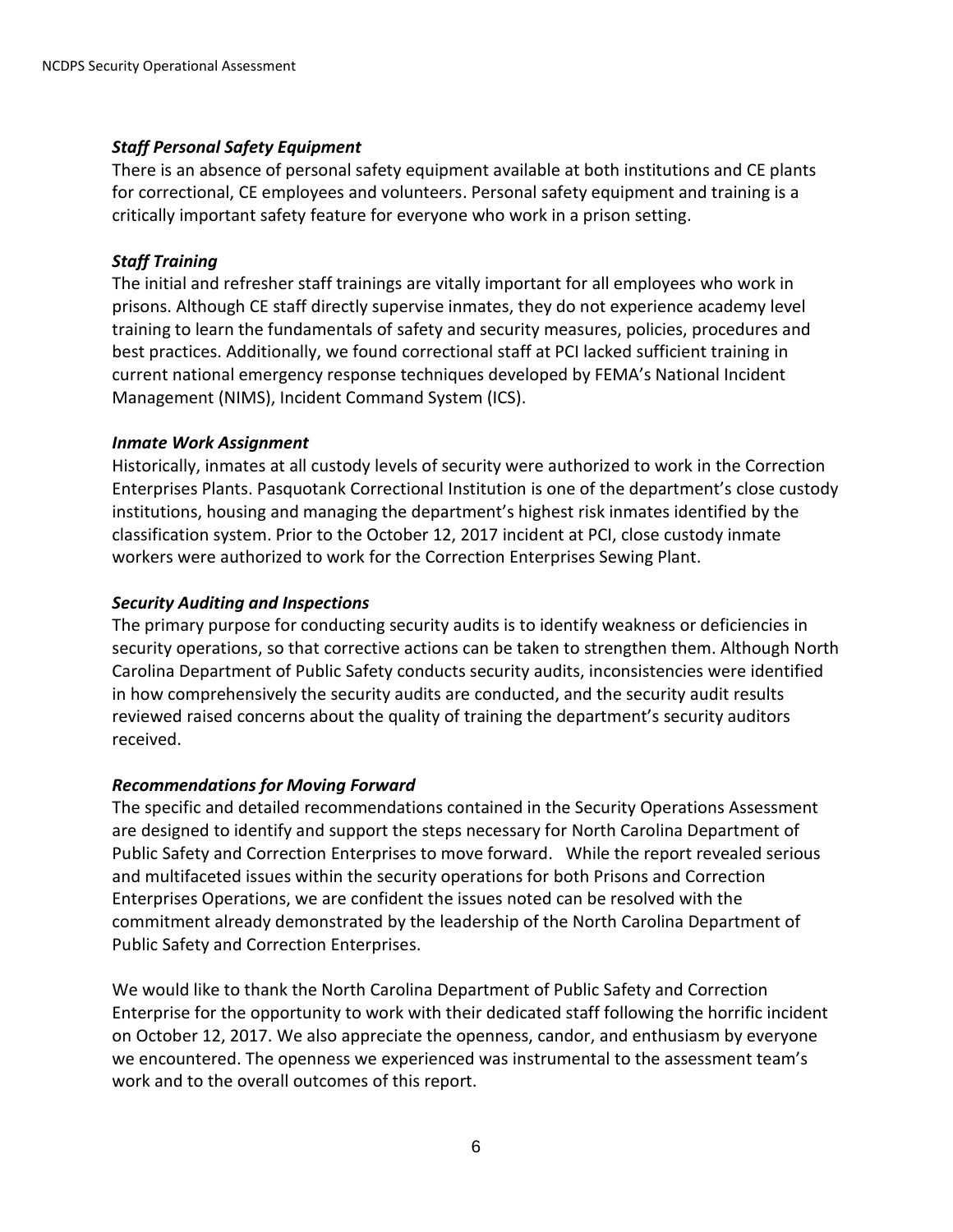# <span id="page-6-0"></span>**I. Purpose**

The North Carolina Department of Public Safety (NCDPS) contacted the Prison Division of the National Institute of Corrections (NIC) to request technical assistance in conducting an independent security operational assessment, following a major incident that occurred at the Pasquotank Correctional Institution (PCI). On October 12, 2017, four inmates attempted to escape from the Correction Enterprises (CE) Sewing Shop located at PCI. The escape attempt resulted in the death of four (4) employees and several staff injuries. The NCDPS submitted a request to NIC for an independent detailed security operational assessment of Pasquotank Correctional Institution and Nash Correctional Institutions (NCI), as well as the Correction Enterprises Operations at each facility. This is the second incident, resulting in the loss of life of a correctional employee at a correctional institution in less than six (6) months at the NCDPS.

The security operational assessment is not an investigation of any specific incident(s) that had occurred. This assessment is intended to determine if there are existing deficiencies and/or gaps in the security operations, policies, procedures, and operational practices that , could potentially contribute to future safety and security risks for employees who work in prisons, inmates, and the public.

# <span id="page-6-1"></span>**II. Objectives**

In collaboration with the National Institute of Corrections, the following objectives were identified for review.

- Conduct a safety and security operational assessment of Correction Enterprises at both Pasquotank and Nash Correctional Institutions.
- Review and assess the effectiveness of North Carolina Department of Public Safety, Division of Prisons and Correction Enterprises policies, procedures, standards, practices and protocols related to operational safety and security. Evaluate the level of compliance at Pasquotank CI, Nash CI and Correction Enterprise with the department's written security policies, procedures and policies and desired practice.
- Assess the effectiveness and efficiency of North Carolina Department of Public Safety Prison Division's security policies, procedures as it relates to tool and key control, staff personal safety, staff training, searches, control and storage of nonlethal equipment; communications and alert systems, control center operations; controlled movement; hazard material management, inmate work assignments; key control management; physical plant; standard operating procedures; security inspections; tool and sensitive items control, emergency management plans and response. (Incident Command System)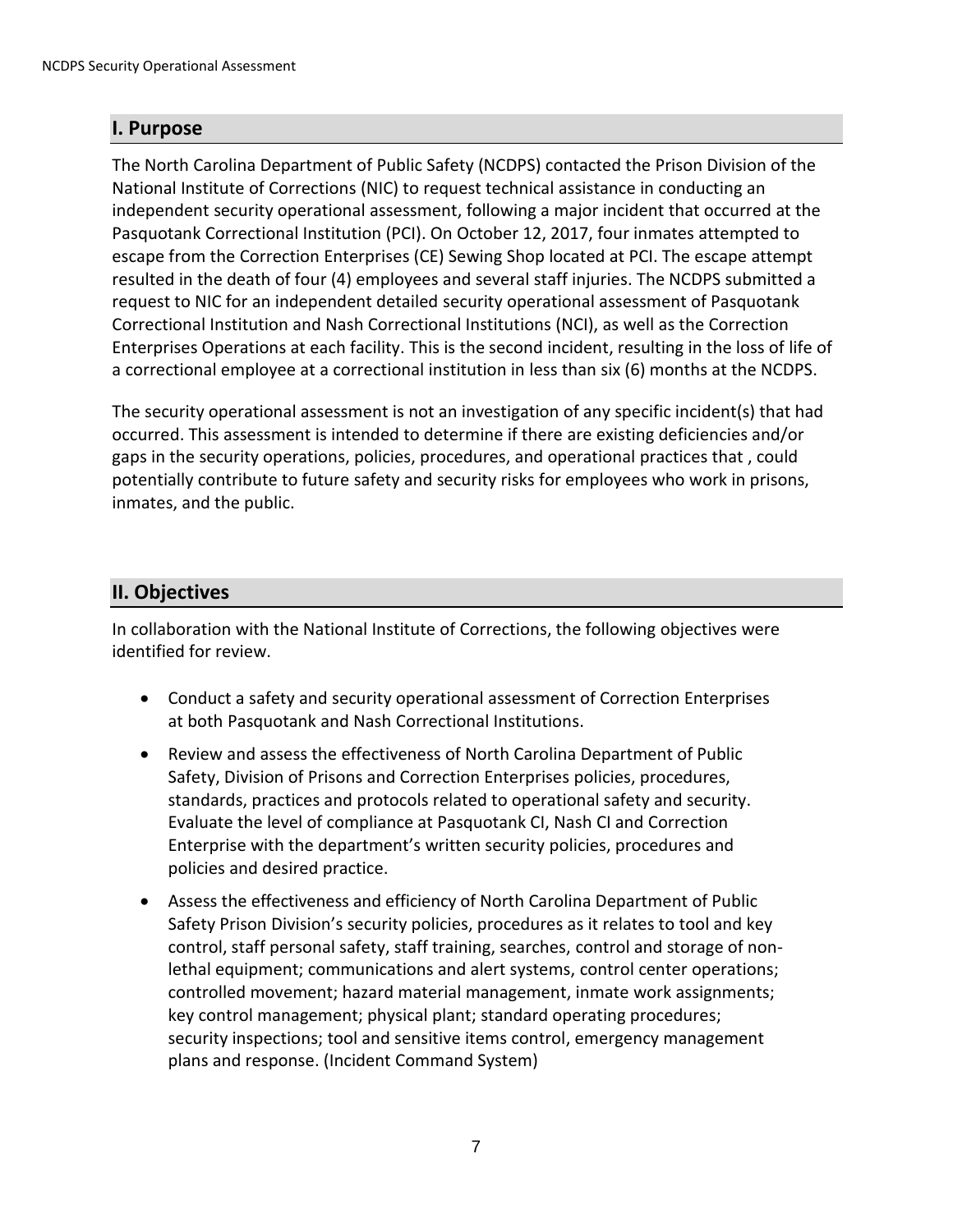- Review emergency communication/notification systems including availability of radios, personal body alarms, telephone off-hook alarm, public address system and door alarms.
- Review correctional officers staffing and training.
- Review Correction Enterprise Employee Training for those employees who have direct contact with inmates.
- Review the frequency and content of security inspections and security auditing.
- Review any security practice or function, including staff deployment practices during emergencies.
- Review the operational and working relationship with Division of Prisons and Correction Enterprise.
- Review staff and employee accountability processes.
- Observe staff and inmate interaction.
- Assess overall staff wellness and morale.
- The methodology for the assessment will be based upon nationally recognized security "Best Practices "identified by National Institute of Corrections and The Assessment Team's, Professional Opinions.

# <span id="page-7-0"></span>**III. Project Approach**

On November 6, 2017, the NIC Assessment Team met with members of North Carolina Department of Public Safety Executive Team, Correction Enterprise Executives, and Pasquotank Correctional Institution Administrative Management Team at Pasquotank Correctional Institution. Participants in the briefing included:

- Erick A. Hooks, Secretary, North Carolina Department of Public Safety
- Tim Moose, Deputy Secretary, Adult Corrections and Juvenile Justice
- Pamela Cashwell, Chief Deputy Secretary, Professional Standards and Policy and Planning
- Jane Ammons Gilchrist, General Counsel, North Carolina Department of Public Safety
- Kanawha Perry, Director, Office of Special Investigations
- Karen Brown, Director, Correction Enterprises
- Robert Leon, Deputy Director, Correction Enterprises
- Kenneth Lassiter, Director, Prisons
- Annie Harvey, Deputy Director, Prisons
- Felix C. Taylor, Administrator 1, Pasquotank Correctional Institution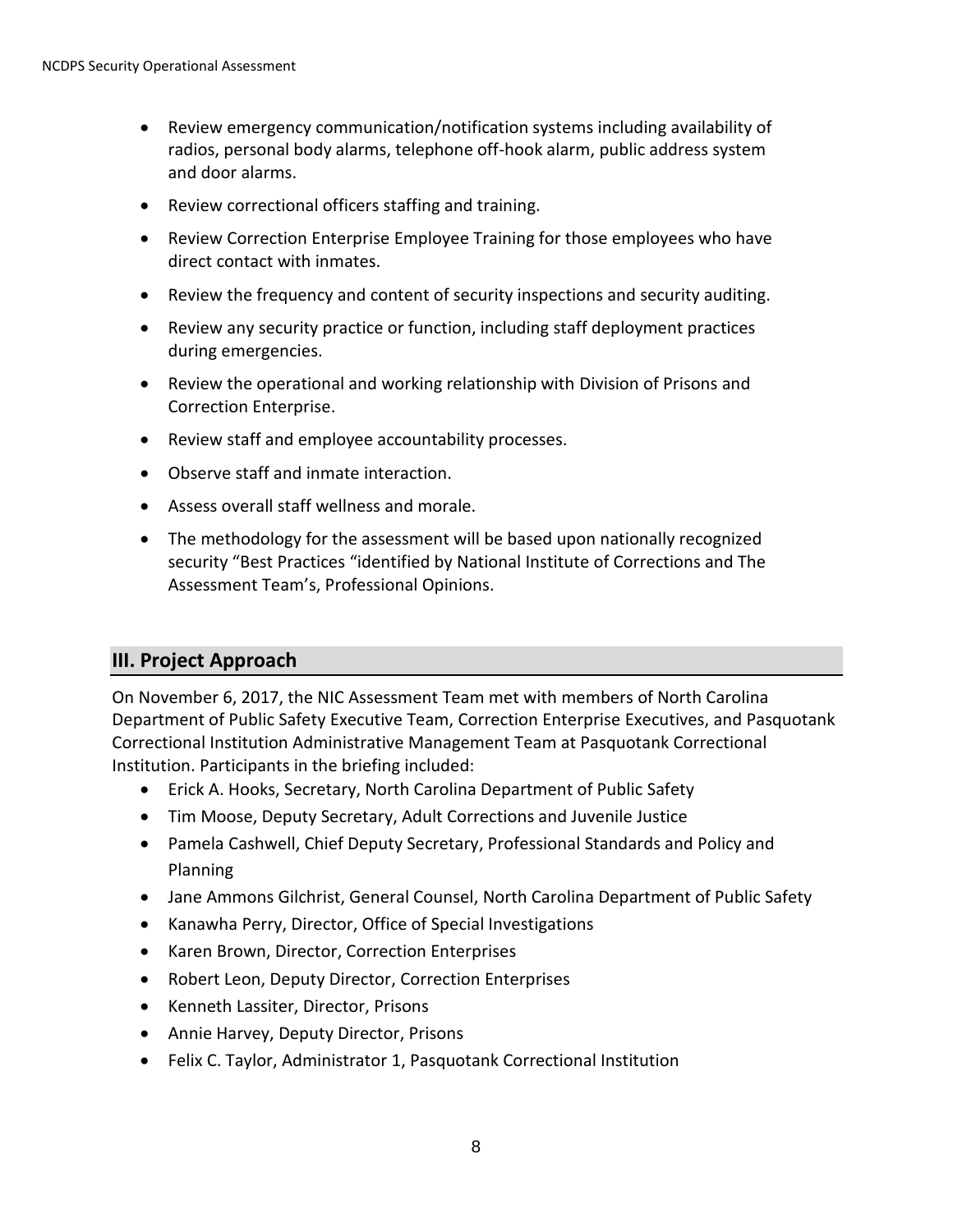- Colbert Respass, Assistant Superintendent Custody Operations, Pasquotank Correctional Institution
- Ronald Taylor, Prisons Chief, National Institute of Corrections
- Steven Turley, Consultant, National Institute of Corrections
- Rob Jeffreys, Consultant, National Institute of Corrections
- Joan Palmateer, Consultant, National Institute of Corrections
- James Upchurch, Consultant, National Institute of Corrections
- Larry E. Reid, Lead Consultant, National Institute of Corrections

The briefing included introductions, discussion on resources needed to support the assessment process, identification of areas to be assessed and finalizing of the assessment team's work schedule and logistical support. Upon completion of the briefing, the attendees participated in a comprehensive tour of the Correction Enterprises Sewing Shop at Pasquotank Correctional Institution.

On November 8, 2017, the NIC Team conducted a briefing with North Carolina Department of Public Safety Executives and Nash Correctional Institution Administrative Management Team in attendance were:

- Pam Cashwell, Chief Deputy Secretary
- Mike Daniska, NCDPS Policy and Planning
- Kenneth Lassiter, Director of Prisons
- Robert Leon, Deputy Director, Correction Enterprise
- Carlton Joiner, Deputy Director
- Shelia Mitchell, Regional Director
- Johnny Hawkins, Correctional Administrator I
- Bryan L. Pulley, Correctional Assistant Superintendent IV (Custody)
- Melvin Green, Administrative Officer III
- Jeff Perry, Facility Maintenance Manager I

Upon the completion of the briefing, the attendees participated in a comprehensive tour of the Nash Correctional Enterprises, Print and Optical Plants. At the conclusion of each institutional tour, the NIC Team was provided with the Correctional Institution's policies, procedures, staffing patterns, standard operating practices (SOP), audit reports, and other documents.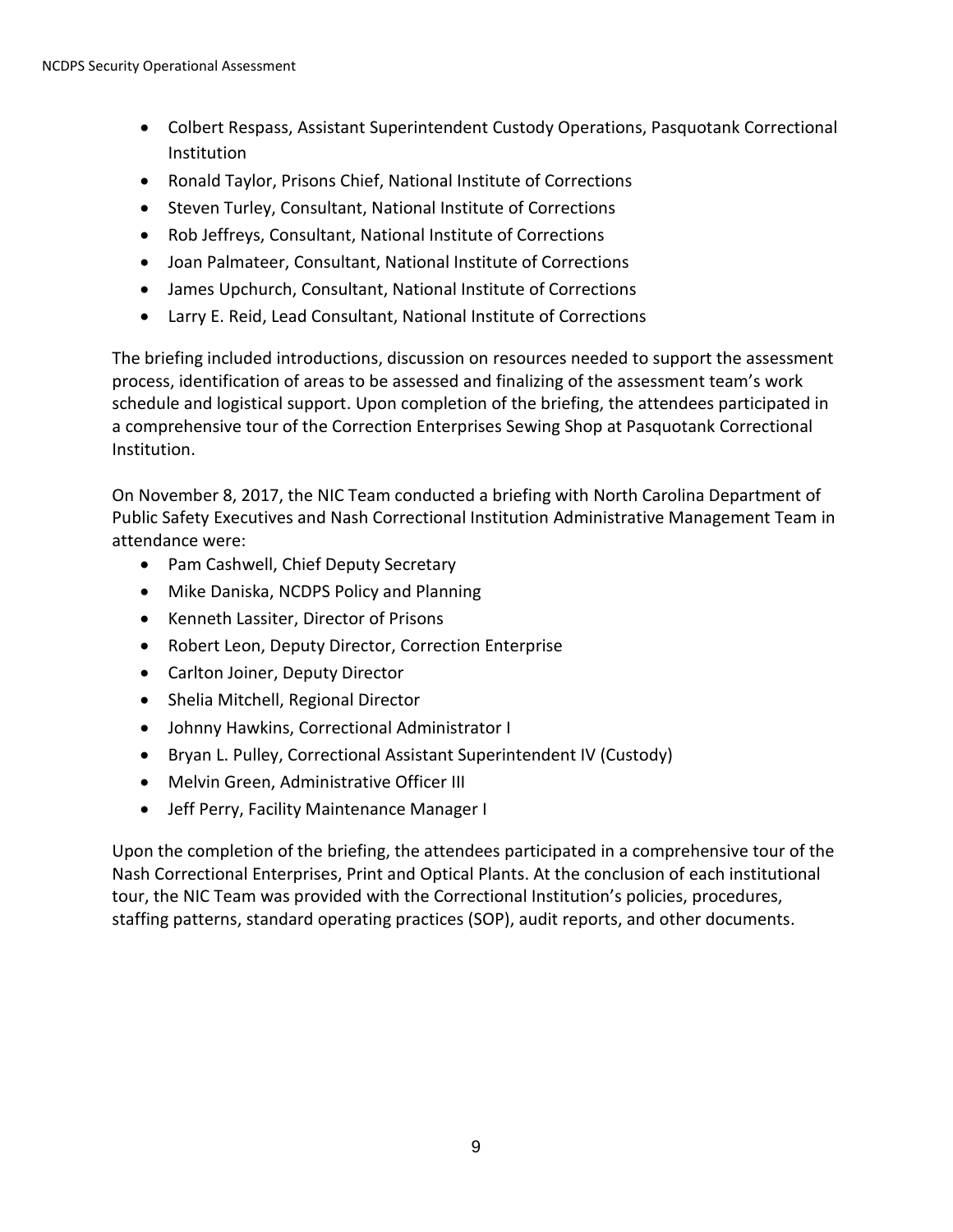# <span id="page-9-0"></span>**IV. Assessment Team Members**

# <span id="page-9-1"></span>**A. Larry E. Reid**

Larry has an undergraduate degree in Psychology and a Master of Science Degree in Criminal Justice Management from Columbus University. Larry is an independent correctional consultant for Crime Justice Institute (CJI). Larry also provides consulting services for the Criminal Justice Institute, Association of State Correctional Administrators (ASCA), the National Institute of Corrections (NIC) and other organizations. Larry also provides expert witness, consultation and training for correctional jurisdictions and other criminal justice entities. As a consultant and trainer for the National Institute of Corrections, Larry has worked nationally and internationally with jurisdictions on facility operational plans; contemporary programs for high risk and segregated populations; staffing analysis; critical incident reviews; policy and procedure development; organizational management; and correctional security programs.

Larry began his career in corrections with Colorado Department of Corrections, as a Correctional Officer in 1987. After holding a number of positions such as case manager, shift commander, security and programs manager, Larry was promoted to the position of warden in 2001. He served as warden for Colorado State Penitentiary Administrative Segregation 2002- 2007 and Centennial Correctional Facility Close Custody 2003-2007. From 2007-2010, Larry worked at San Carlos Correctional Facility Mental Health Facility, LaVista Female Correctional Facility and the Trinidad Correctional Facility. From 2010 to 2014, Larry worked at the central office of the Colorado Department of Corrections, as the Assistant Director of Prisons prior to being appointed as the Deputy Director of Prisons. In his departmental executive leadership role, Larry was responsible for prison operations management oversight, effective and efficient use of resources, and supervision of wardens. Larry retired from the Colorado Department of Corrections as Deputy Director of Prison Operations in January 2014, after serving 27 years. In recognition for his dedicated work to improve Corrections, Larry received numerous awards and recognition for his contributions, including the Colorado Criminal Justice Association's prestigious Harry Tinsley Award.

#### <span id="page-9-2"></span>**B. Joan L. Palmateer**

Joan L. Palmateer is an independent correctional consultant for National Institute of Corrections and other organizations, providing expert witness, consultation and training for correctional jurisdictions and other criminal justice entities. As a consultant and trainer for the National Institute of Corrections, Joan has worked with several Department of Corrections nationwide, offering technical assistance on security audits, high risk offenders, staffing analysis, emergency plan development, PREA Plan development and implementation and jail systems.

Joan's 28-year career with the Oregon Department of Corrections began in 1980, where she started her career as a Correctional Officer. She was promoted to Corporal, Sergeant, and then Lieutenant as a watch commander. Following this, her positions included the following: Security Manager from 1985-1990; Assistant Superintendent from 1990-1992; Security Manager from 1992-1996; Chief of Security from 1996-1998; the first female Warden in the Oregon State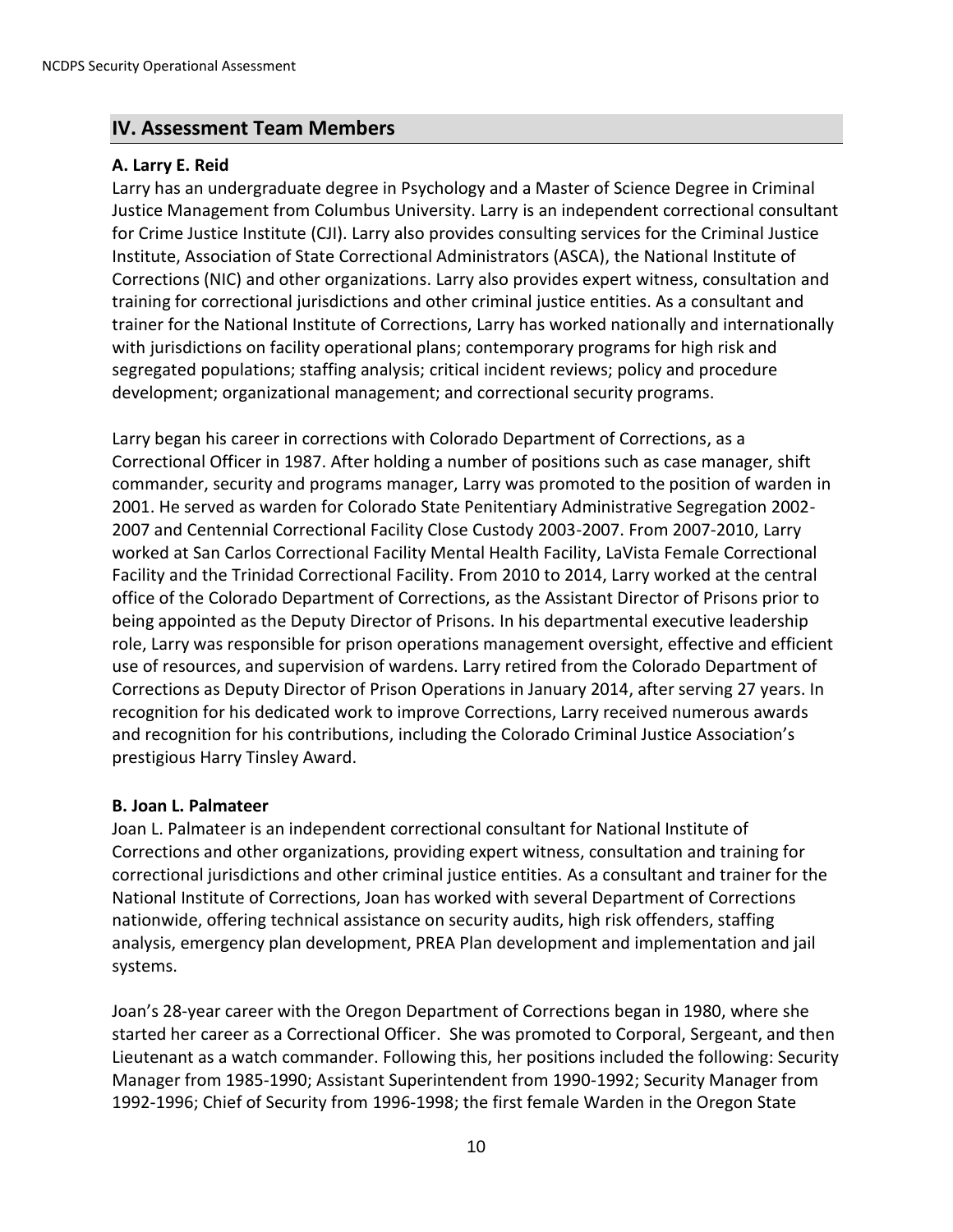Penitentiary's history of 150 years from 1998-2001; Superintendent from 2001-2004; Prison Administrator from 2004-2006; and Population Management Administrator from 2006-2008. Additionally, Joan worked Oregon Youth Authority, from 2008-2010 as Assistant Director of Facilities and Operations. She has received many awards and recognition for her leadership, management and innovative approaches throughout her career.

#### <span id="page-10-0"></span>**C. James R. Upchurch**

James R. Upchurch began his corrections career in 1968, working evenings and weekends as a correctional officer at the Mississippi State Penitentiary while attending college. He attained a Master of Science Degree from Delta State University in Cleveland, Mississippi in 1975, and went on to complete additional course work in criminal justice and sociology. James has since completed numerous professional development courses in corrections and management.

James continued his corrections career in the Mississippi Department of Corrections promoting to Deputy Warden in 1979. In 1982, he accepted a position with the Arizona Department of Corrections as Warden of the Santa Cruz Unit of the Arizona State Prison Complex - Perryville. He served as the Unit Warden of all custody levels and types of institutions in Arizona until 1992 when he was promoted to Complex Warden at the 3,200 bed Arizona State Prison Complex - Florence. Included in the facilities managed by James are death row/administrative segregation, "super max", juvenile, female, reception and diagnostic, mental health/forensic, as well as maximum, medium, and minimum custody.

In 1996, James accepted the position of Bureau Chief of Security Operations for the Florida Department of Corrections. In this capacity, he managed the statewide security program for the third largest corrections agency in the country. He served in this capacity until January 2012 when he accepted the position of Deputy Assistant Secretary of Institutions. In addition to security operations, James had management and operational responsibility for classification, institutional support, facilities maintenance and construction, and population and release management.

In January 2013, James was promoted to the position Assistant Secretary for Institutions and Re-entry. In this role, he was responsible for the management and operation of three regions consisting of 48 major corrections institutions housing some 100,000 inmates with a staff of approximately 20,000. His responsibilities also included the Department's priority Re-entry Initiatives.

Over the past 20 years James has served as an expert witness in federal court proceedings both for the Florida Department of Corrections and other jurisdictions and as a consultant and instructor for NIC. James also provides consulting services in several operational areas of corrections including; staffing analysis and security standards establishment and compliance auditing. He has been involved in numerous assessments of critical incidents involving staff and inmate deaths, hostage situations, escapes and disturbances. He is a past member of the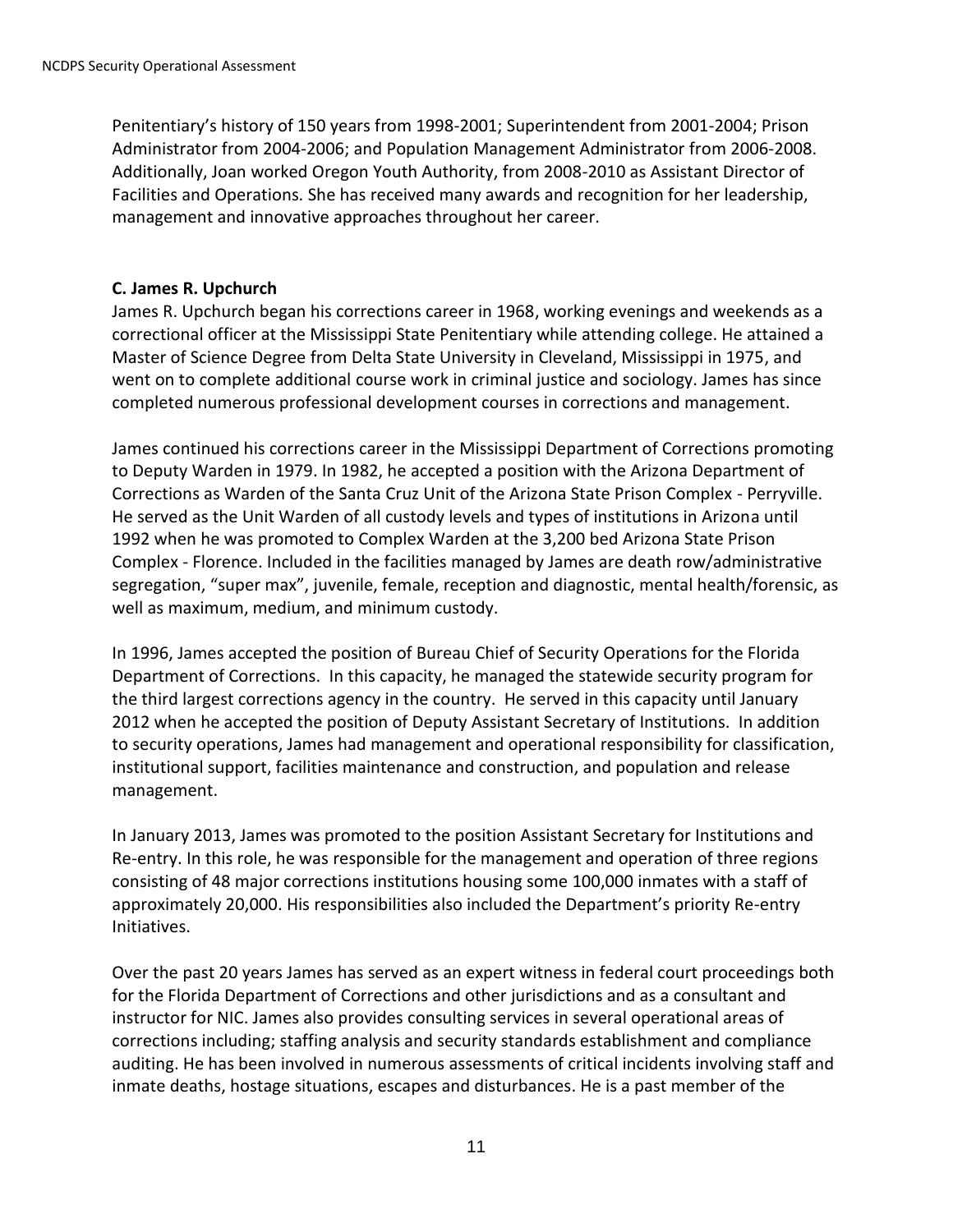National Law Enforcement and Corrections Technology Advisory Committee and the Technical Working Group for Corrections both affiliated with the National Institute of Justice of the United States Attorney General's Office. He is a long-time member of the American Correctional Association and other professional organizations and has presented at ACA conferences and published in Corrections Today and other professional publications.

# <span id="page-11-0"></span>**D. Steve Turley**

Steve Turley began his career with the Utah Department of Corrections in July 1990. Steve graduated from both the Utah Corrections Academy and Utah Law Enforcement Academy with honors. During his corrections career, he has held the rank of Sergeant, Lieutenant, Captain, Deputy Warden, Warden, and Division Director.

Steve was appointed Warden from April 2007 to July 2010 of Utah's largest correctional facility. A 4000 bed multi-classified facility housing all classifications of adult male inmates as well as Death Row and adult female inmates. In July 2010 to September 2013, Steve assumed an executive role as the Utah Department of Corrections Director of the Division of Institutional Operations. As an experienced executive and leader in the department, Steve has had a variety of assignments in support of the department's mission and correctional evolution. These assignments include the following: Interim Audit Director for the Utah Department of Corrections; Division Director of Administrative services with the responsibility for reviewing level three grievances, inmate disciplinary appeal, department vehicles; and the management oversight of Government Records Access and Management Act requests. Currently, Steve is directing and facilitating the construction of a new 3600 bed facility for the department.

Steve has been working with the National Institute of Corrections for six years, as a security auditor site leader. Steve is an experienced NIC Security Auditor/Trainer, and he facilitates and conducts onsite security audits nationally.

Steve is also active in supporting correctional professionals in Utah. He has served as the President for the Utah Public Employee Law Enforcement Division for four years, and the President of the Utah State Prison Employee Association for six years.

# <span id="page-11-1"></span>**E. Rob Jeffreys**

Rob Jeffreys brings over 20 years of corrections experience to the NIC Team. He is currently a Senior Executive Manager at the Ohio Department of Rehabilitation and Corrections (ODRC), who is responsible for the operations of eight adult prisons and the Adult Parole Authority (APA) across 20 counties. In this capacity, he oversees over 25,000 offenders, 3,600 staff and manages an annual budget of \$320 million. Rob also serves as committee chairman for the ODRC Restrictive Housing initiative to improve management standards and policies for restrictive housing populations. Since 2011, Rob has been an NIC consultant and trainer, and has worked both nationally and internationally providing policy and program development, specialized training to assist agencies in meeting their targeted goals, as well as advancing the overarching missions of the agencies. In 2007, Rob accepted an assignment as a Correctional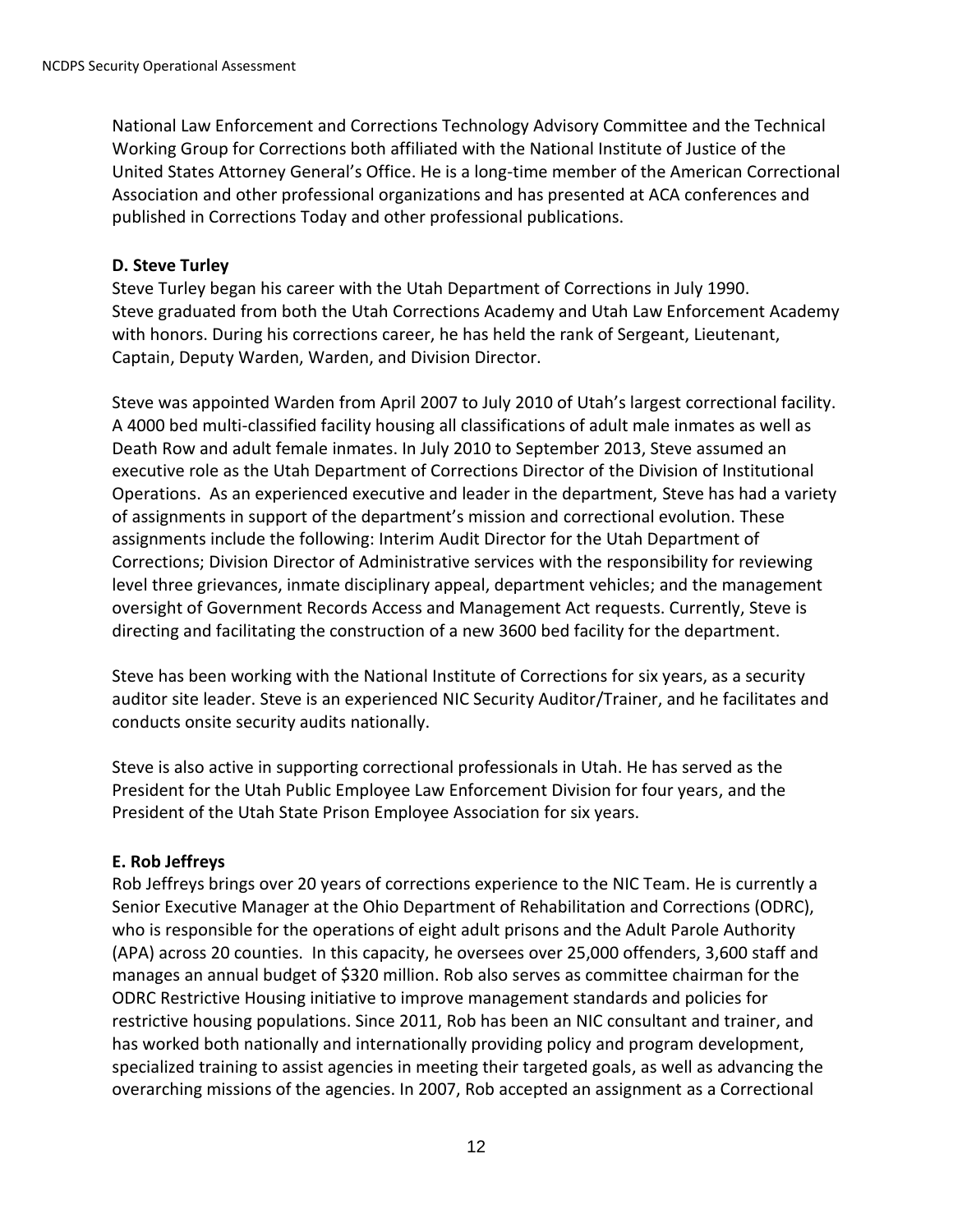Program Specialist at NIC under the Intergovernmental Personnel Act to gain expertise and bring innovative projects to enhance correctional practice throughout the country. During his 3 year tenure with NIC, Rob developed programs and assessments for over 30 state agencies in the areas of security operations, security audit training, staffing analysis, emergency preparedness, prison management, and technical assistance. Rob also has experience in the delivery of NIC's 40-hour *Managing Restrictive Housing Populations,* and the training program which has since evolved into *Managing Prison Restrictive Housing Populations*.

# <span id="page-12-0"></span>**V. Brief Facility Description**

# <span id="page-12-1"></span>**A. Pasquotank Correctional Institution and Correction Enterprises**

Pasquotank Correctional Institution (PCI) is an adult male close custody facility. PCI opened in 1996 and is located in Elizabeth City, North Carolina. PCI's current standard operational capacity is 840 inmates and the maximum capacity is 968 inmates. PCI is classified as a close custody facility, and houses the highest level of custody classification for inmates who are identified as high risk that require close security management and supervision. Although PCI is a close custody institution, they also house inmates who have recently been re-classified from close to medium custody, and those awaiting transfer to a medium custody institution. Institutional transfers can take up to three months to occur. While awaiting their new facility assignment, these medium custody inmates are allowed to remain in their institutional and correction enterprises jobs, until they are transferred.

Correction Enterprises (CE) Sewing Plant is located at PCI within the perimeter fence and employs up to 30 inmates. On October 12, 2017, there were 30 inmates assigned - 18 were medium custody and 12 were classified as close custody. There were three CE staff and 1 correctional officer assigned to the sewing plant operation.

# <span id="page-12-2"></span>**B. Nash Correctional Institution and Correction Enterprise**

Nash Correctional Institution (NCI) is an adult male facility that opened in 1938 and is located in Nashville, North Carolina. NCI's current operational housing capacity is 512 inmates and the maximum capacity is 654 inmates. During the NIC Team onsite visit, there were 642 inmates assigned. The facility has undergone a number of operational and mission changes throughout its existence. The majority of the facility's current structure was built in 1992, and at that time was classified as a medium custody institution.

Correction Enterprise (CE) has two Plants on the institutional grounds - the Optical Plant, employs up to 65 inmates with 11 CE full-time employees; and the Printing Plant employs up to 130 inmates with 20 full-time employees.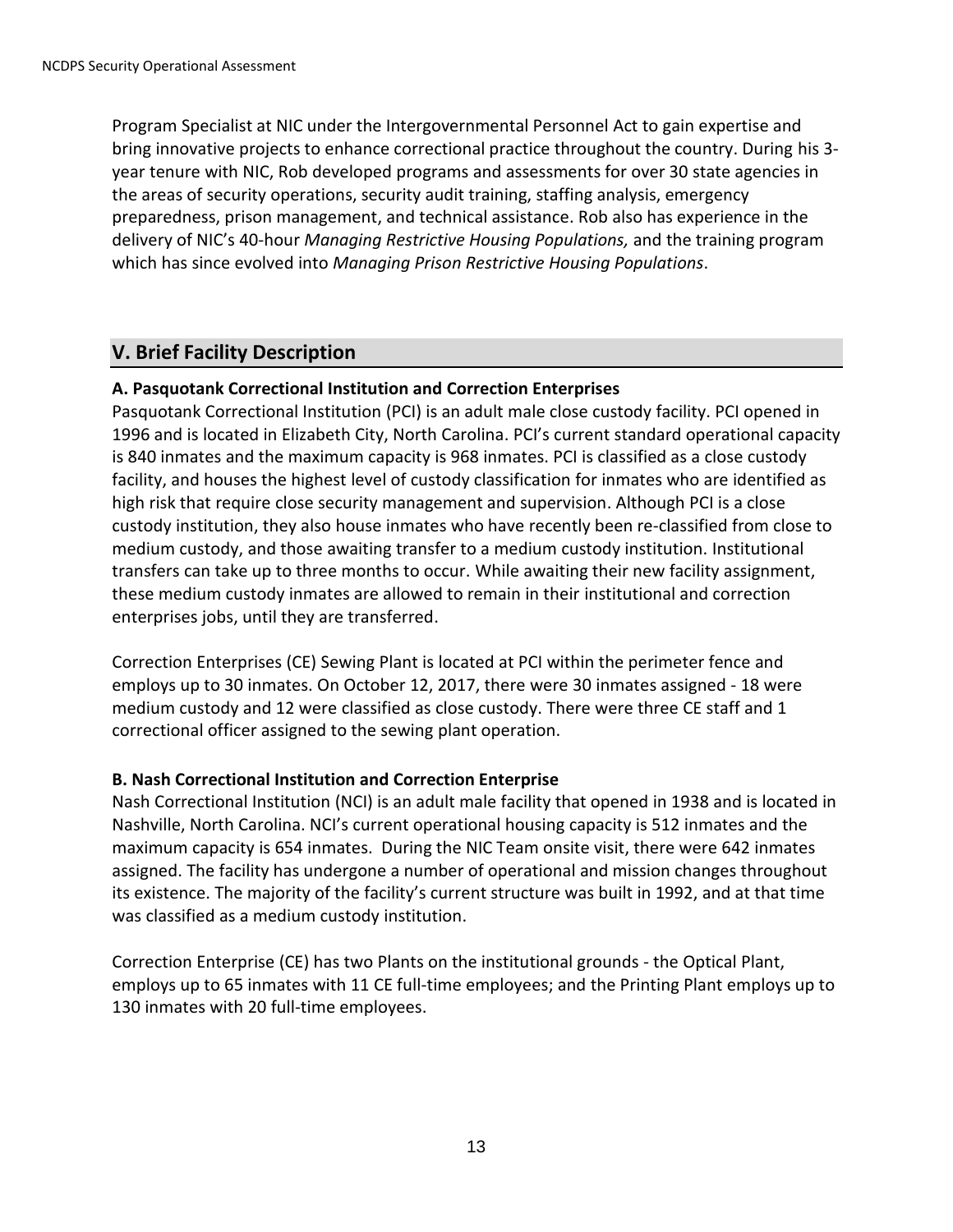# <span id="page-13-0"></span>**VI. Supplemental Sources Provided**

The NIC assessment team reviewed the following NCDPS Policies, Standard Operational Procedures, operational manuals and other documents listed below.

# <span id="page-13-1"></span>**A. North Carolina Department of Public Safety Prison Division Policies**

#### **Chapter A**

- .0600 Policy and Procedure Development
- .0700 Unit Management
- .0900 Employee Training

#### **Chapter B**

.0200 Disciplinary Procedures

# **Chapter C**

- .0100 Classification Process
- .0500 Promotion of Felons
- .1218 Work Assignments

#### **Chapter F**

- .0100 Operational Searches
- .1200 Inspections
- .1600 Management of Security Posts
- .2400 Key and Lock Control
- .2700 Tool Control
- .3300 Prison Entrance/Exit Policy
- .3600 Hazardous Chemical Control & Management
- .3700 Fire Protection
- .3900 Control Center Operations

#### <span id="page-13-2"></span>**B. Correctional Institution Standard Operating Procedures**

- .0400 Tool Control
- .2400 Emergency Lockdown and Roster/ID Count Procedures

#### <span id="page-13-3"></span>**C. Additional Documents Reviewed**

- 1. Bumgarner v. North Carolina Department of Corrections Stipulated Consent Decree
- 2. Partnership Agreement between Adult Corrections/Prisons and Correction Enterprise dated: March 14, 2014
- 3. North Carolina Department of Public Safety Prisons, Policy Summary Sheet
- 4. North Carolina Department of Public Safety Prisons, Security/Region Audit Inspection Results dated: August 27, 2017
- 5. Correction Enterprise Visitor Information for Facilities
- 6. Policy and Procedure Manual Pasquotank Sewing Plant dated: February 18, 2013
- 7. Policy and Procedure Manual Nash Optical Plant
- 8. Policy and Procedure Manual Nash Print Plant
- 9. North Carolina Department of Correction, Correction Enterprise Basic Training Level-2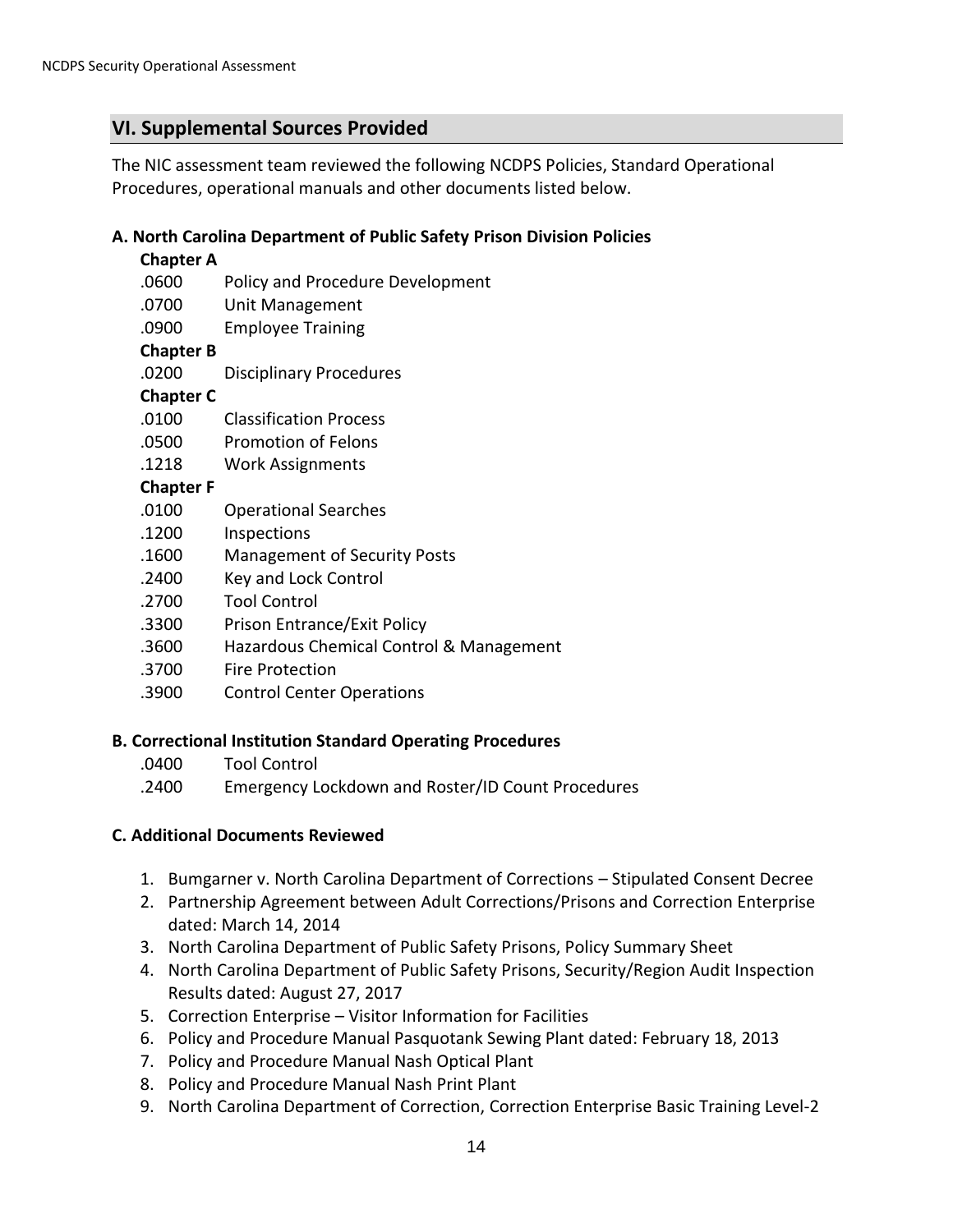- 10. North Carolina Department of Correction Division of Prisons Security Manual, Subject: Security Audits, dated: October 1, 2011
- 11. Nash Correctional Institution Prison Post Chart
- 12. Nash Correctional Institutional, Daily Shift Security Roster
- 13. Correction Enterprise Strategic Plan 2017-2020
- 14. Proposal for Inmate Job Assignment Risk Assessment
- 15. Emergency Preparedness Plan
- 16. North Carolina Department of Correction, Basic Training Level-2 Training
- 17. Pasquotank and Nash CI Division of Adult Corrections Prison Post Charts
- 18. 2017 Security/Region Audit Inspection Results
- 19. Correction Mission, Core Values and Vision Statement

#### <span id="page-14-0"></span>**D. Immediate Changes Initiated by North Carolina Department of Public Safety**

After the October 12, 2017 incident at Pasquotank Correctional Institution, NCDPS initiated actions to suspend the Correction Enterprises Sewing Plant operations pending a comprehensive security review of safety, security measures and staff practices; all aspects of inmate work assignment processes; Correction Enterprises and Correctional Officer staffing and job responsibilities. The review was also to include an evaluation of current emergency response procedures, personal safety equipment and staff training.

# <span id="page-14-1"></span>**VII. Initial Impressions**

The NIC assessment team would like to acknowledge the Correctional and Correction Enterprises staff at both Pasquotank and Nash Correctional Institutions for their transparency and their willingness to openly share information with us. We conducted interviews with members of Pasquotank and Nash management teams, correctional supervisors, correctional officers and correction enterprises staff during our onsite visit.

 At PCI, we interviewed CE employees and correctional staff from various disciplines. During the interviews, the staff conveyed their feelings of shock that something this horrendous happened at "their facility." Some staff were remorseful, some were embarrassed, some admitted to being afraid, some were angry, while others were in various stages of acceptance and recovery. When asked "do you feel safe working here?" most of the interviewees stated emphatically that they did not, while there were others that stated, "yes." When asked, "why did this happen?" the common response voiced by all staff was "Pasquotank has an overwhelming shortage of security staff." Some staff expressed strong emotions and shed tears during the interviews, but said that it was good for them to discuss the incident. Additionally, we were informed by the staff at PCI that they were not authorized to get involved in CE business or operations,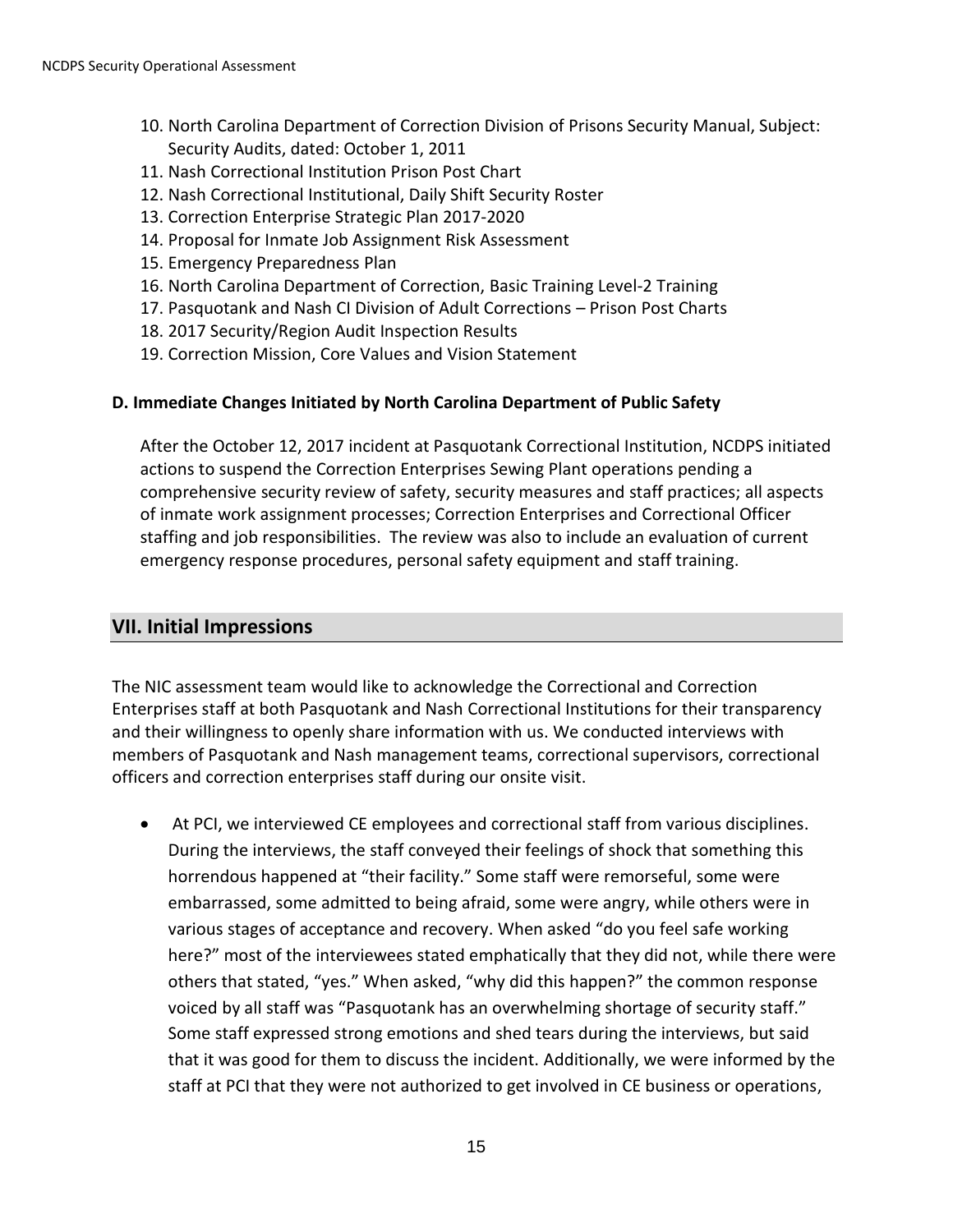and their job was to provide security and supervise the inmates. CE staff in both institutions informed us that they were told they couldn't support correctional officer's functions because that's not their job, and they are not trained to do so.

 All of the interviewees were appreciative of the Secretary's decision to "lock down" the facility, and suspend the sewing plant operations until further notice. The staff commented that it would have been very difficult to go back in the sewing plant area so soon after the incident. We also interviewed staff at Nash CI, and they too were remorseful and shocked that this happened. Nash CI staff voiced their concern for their fellow officers and reported "we never thought such a horrific incident like this could happen in our department."

# <span id="page-15-0"></span>**A. Morale**

- Staff appeared to be struggling to maintain their emotions, they were tearful and emotionally drained at Pasquotank CI which the NIC Team had anticipated, given the 4 brutal staff murders that occurred in less than a month prior. Even though staff were struggling to come to grips with what had occurred, they were carrying on and continuing to do their jobs like true correctional professionals.
- The fact that PCI was at 25% staff vacancy rate during our assessment had a significant, negative impact on the overall morale. Due to the staff substantial shortages, mandatory overtime was imposed to meet minimal critical staffing requirements.
- The team's assessment of the morale at Nash CI was fair. Though these incidents did not happen at NCI, the correctional and CE staffs were still emotionally impacted. We believe this is largely due to a total of five staff being murdered by inmates within the department, during the last seven months.
- Staff expressed concern and disappointment about the department's new Disciplinary Policy - particularly, the elimination and overall reduction of disciplinary detention sanctions for some behaviors that previously had the option of disciplinary detention. Staff reported feeling "betrayed" by the department and expressed frustration that they have lost the ability to effectively manage the inmate population.

# <span id="page-15-1"></span>**B. Supervisory Presence**

 During our time onsite at both locations, we did not observe correctional supervisors spending supervisory time with line staff or CE staff. The NIC team viewed this as an indicator that staff performance may possibly falter, if not addressed. Real or perceived, this should be a significant concern for the department. Without sustained reinforcement through leadership presence, the opportunity for greater levels of success may well be diminished. It is our opinion that the executive management, administrative management and supervisory teams can make a tremendous difference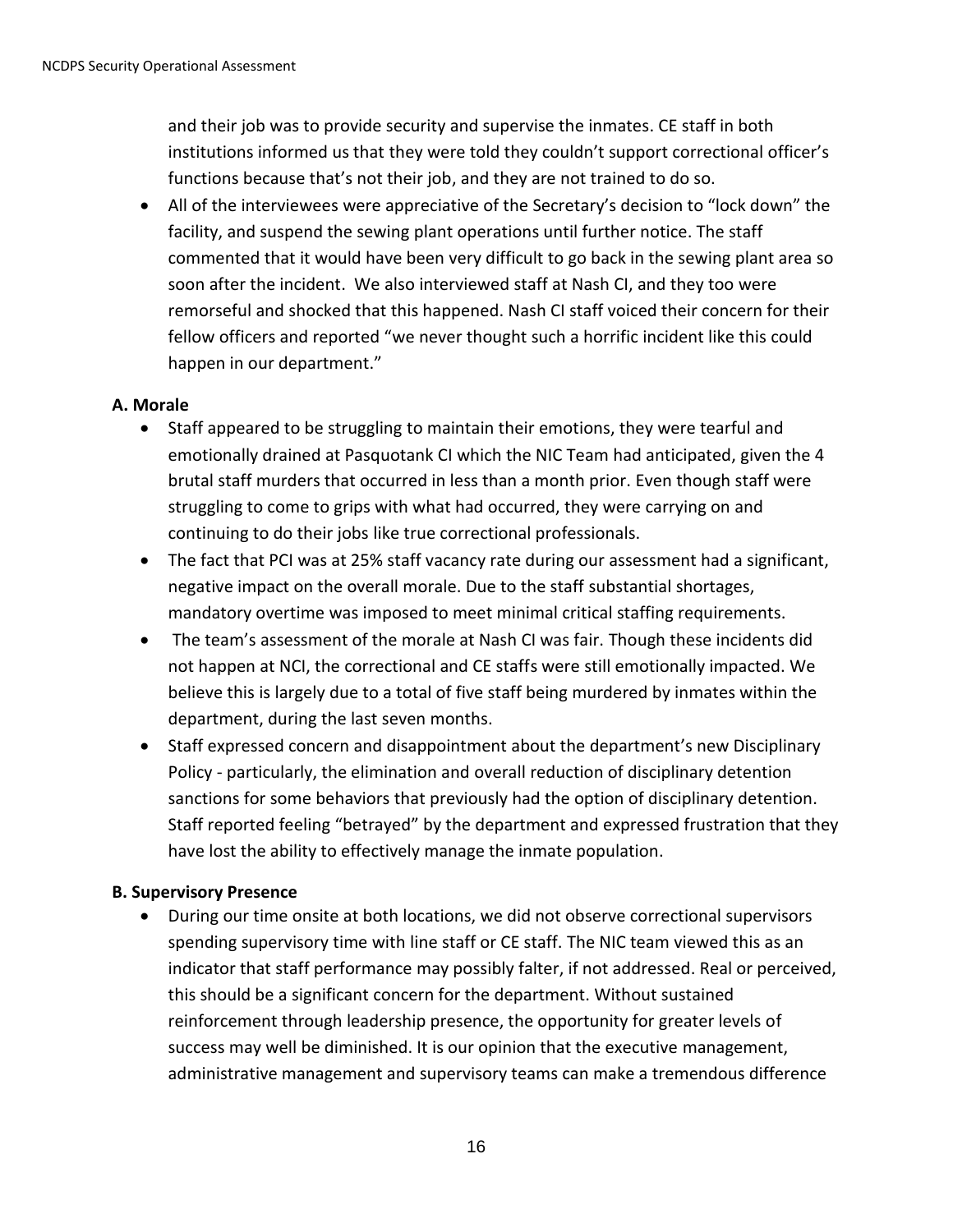in staff performance and their buy in for change by committing to Managing by Walking Around.

#### <span id="page-16-0"></span>**C. Culture**

- The NIC Team noticed the relationship between North Carolina Department of Public Safety, Division of Prisons and Correction Enterprises is best described as strained. The team determined that the current rift is due to an absence of a collaborative partnership, as well as the agency's decision to not require CE employees to attend or receive basic security training. Because CE staff are untrained in the fundamentals of safety and security, it is the NIC team's assessment that these two issues are central to the somewhat tenuous working relationship between the Prisons Division and the CE staff we observed.
- The NIC Team strongly believes that this is an area that requires immediate attention and intervention.

# <span id="page-16-1"></span>**VIII. Security Operations Assessment**

The content of this section of the report reflects the NIC Team's observations and recommendations based upon widely accepted "correction best practices" and the team member's "professional opinions." The outcomes noted have been scrutinized for authenticity by the assessment team members. Our recommendations are representative of (1) what was observed, (2) information provided from staff interviews, and (3) documents requested during onsite visits to Pasquotank and Nash Correctional Institutions. We anticipate the information provided will be a useful tool for ultimately improving and enhancing the overall safety and security posture of North Carolina Department of Public Safety Prisons.

# <span id="page-16-2"></span>**Department Policies, Standard Operational Procedures**

# *Observation:*

1. During our document reviews we found department policy, standard operating procedures (SOP) lacking succinctness in procedural requirements. We also were given department directives that had not been updated for a number of years and signed by executive staff members who are no longer in the department.

# *Recommendations:*

 Conduct an immediate review of security related policies for updating and codifying security operational standards with the Director's signature. It is recommended to adopt the American Correctional Association (ACA) Standards, which requires annual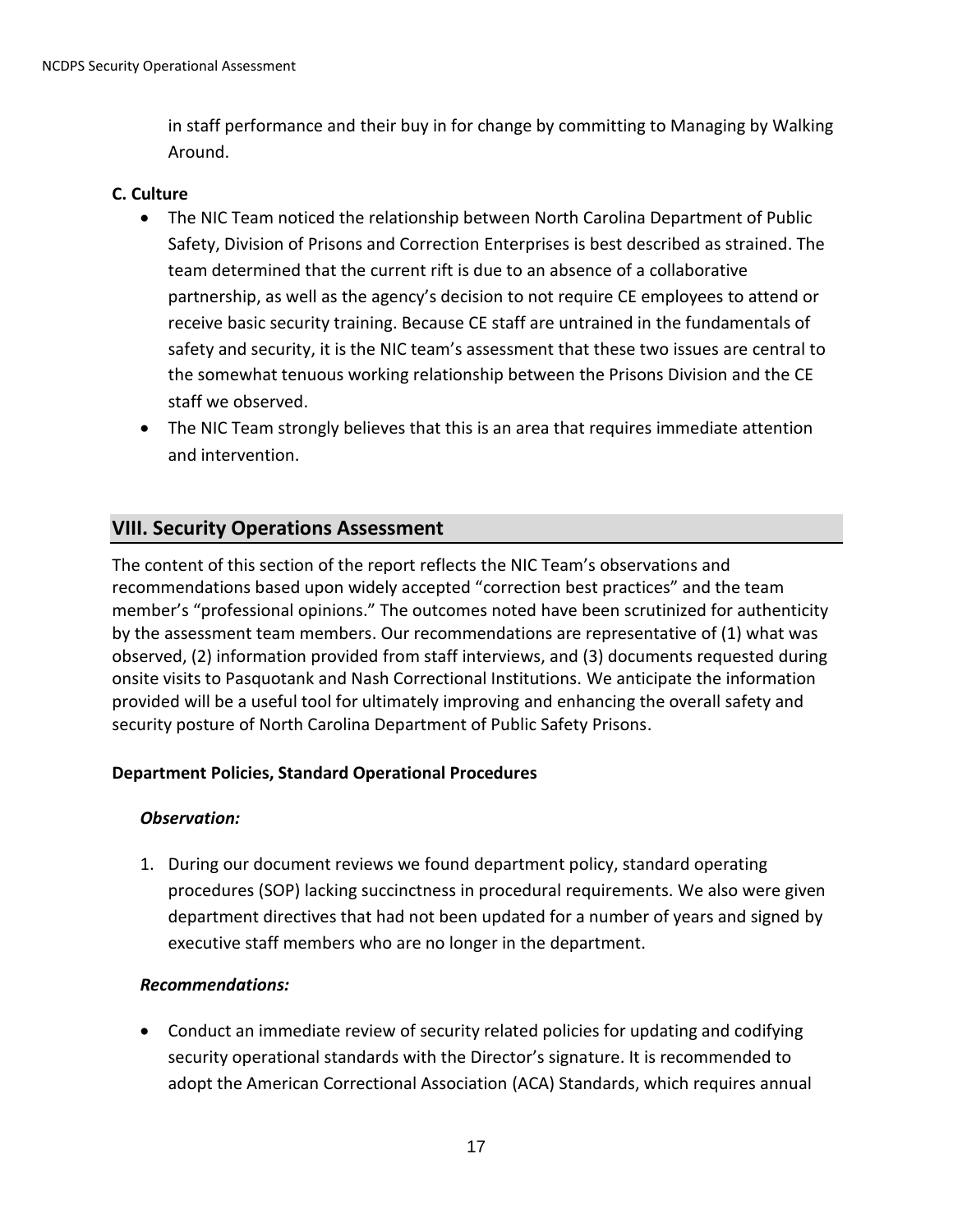reviews of all department policies, SOP's, and procedural manuals (ACA Standard 4- 4013). Ensure the security related policies and procedures are clearly articulated and succinct with respect to expectations and consistency of application. Eliminate the practice of issuing memos to direct security expectations and operations.

• Implement a policy process for when there is an immediate or emergency need for a policy change either temporarily or permanently. Consider utilizing an Executive Directive (ED) which is signed by the Secretary or his/her designee, for the purpose of providing specific procedures or information not delineated in current policy. The ED can have a designated duration for the ED to be in effect (e.g., not to exceed 30 days), which would allow time for the changes to be placed in department policy if they are to be made permanent. Once the designated duration of the ED expires, the ED would no longer be valid.

# <span id="page-17-0"></span>**Enterprise Inmate Internal Movement**

The following is a comprehensive review of the operational flow of inmate movement in coordination with searches, the accountability of staff and the operational practices of the Emergency plans. Documents and information examined for this review include the North Carolina Department of Public Safety (NCDPS) Division Policies, Pasquotank Correctional Institution (PCI) and Nash Correctional Institution (NCI) Standard Operating Procedures (SOP), PCI and NCI Post Orders, Division of Prison Security Manual, Facility Emergency Plans, Correction Enterprise MOU, NCDPS Security Audit Instrument, Video Footage of 10/12/17 Incident and the National Institute of Corrections Security Audit Program Manual.

In a review of the security policies and procedures at the Pasquotank Correctional Institution (PCI) and Nash Correctional Institution (NCI), there were various security policies and procedures not being enforced or in place. At PCI, the day-to-day practices often substituted the policy or post orders due to staff shortages, resulting in staff performing duties outside of their job description and training. In most instances, staff did what they felt they had to do to get the job done.

# *PCI Internal Movement*

# *Observations:*

1. The NIC Team reviewed the Pasquotank Correctional Institution SOP Control Movement policy. The department policy (.1700) gives clear direction for control movement of a set number of (32) inmates for mass movement. All mass movement schedules are in policy with start times and end times for meals, recreation, recreation yards, school, and program services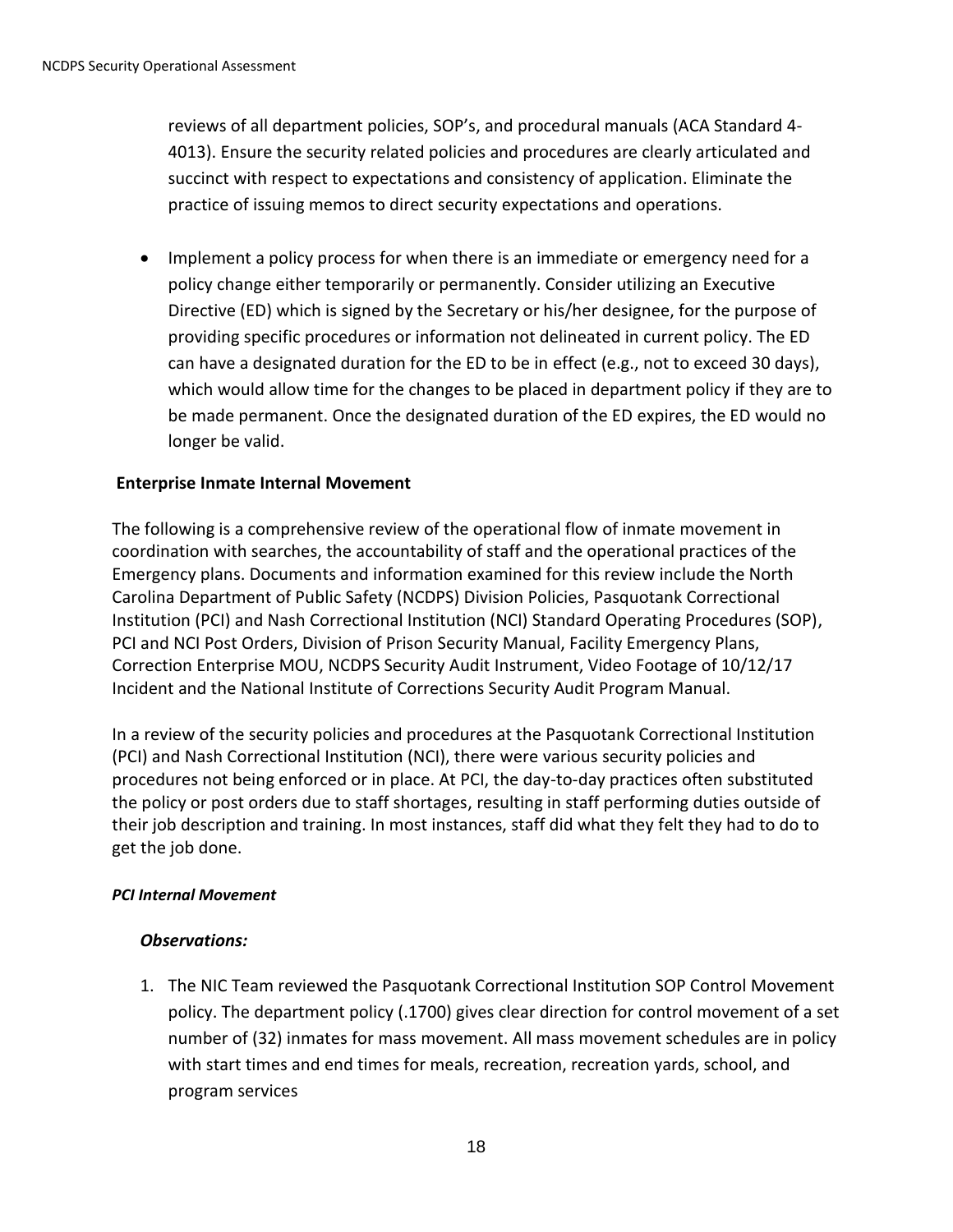- 2. The Support and Program Services for inmates are located on the second floor of the prison. The program services include vocational programs, school, medical services, mental health, chaplaincy, and other program services, as well as the sewing plant. The Support Control Center coordinates the movement of inmates accessing the second floor from 8:00 am to 11:00 am and 1:00 pm to 4:00 pm. The Support Control Officer monitors inmate access and movement in various vocational programs such as Digital Design, Sewing Machine Repair and Food Services Technology. There are approximately 50 inmates involved in the vocational programs. Inmate movement is controlled in the vocational program area by the Education/Vocational Officer at designated program service times. These areas do not have camera coverage inside the classrooms, but there is camera coverage in the hallway that leads to the vocational rooms.
- 3. The Correctional Officer monitors the inmates in the Correction Enterprises Sewing Plant and inmates working in the stockroom per post orders). The start time is 7:30 am, one-half hour before all scheduled program movement on the second floor. The policy does not reflect the start time for the sewing plant inmate movement schedules or the post orders for the Education/Vocational Officer), Support Officer), and Correctional Officer.
- 4. In our review of the Division of Adult Correction Prisons Post Chart, dated 06/11/15, there are two officer positions designated for the Sewing Plant on first shift. Both positions have a pull post level 1, and the second position has been vacant for an extended period of time due to staff shortages.
- 5. Staff report that one Correctional Officer is often expected to complete the assignment of two corrections officer in the sewing plant. Therefore, all post order duties were being conducted by one officer to include the strip-searching of 30 sewing plant inmates assigned to the sewing plant.
- 6. As a result of the Education/Vocational Officer (Rover) post being vacant, the sewing plant correctional officer duties increased to include supervising and maintaining control of inmates in the vocational programs areas. The rover vacancy allowed inmates in the Sewing Machine and Food Service Technology classrooms to move in and out of the rooms unrestricted as seen in video footage dated 10/12/17. The shortage of corrections officer monitoring these areas exacerbated the ability to control movement and monitor the sewing shop and educational/vocational areas effectively.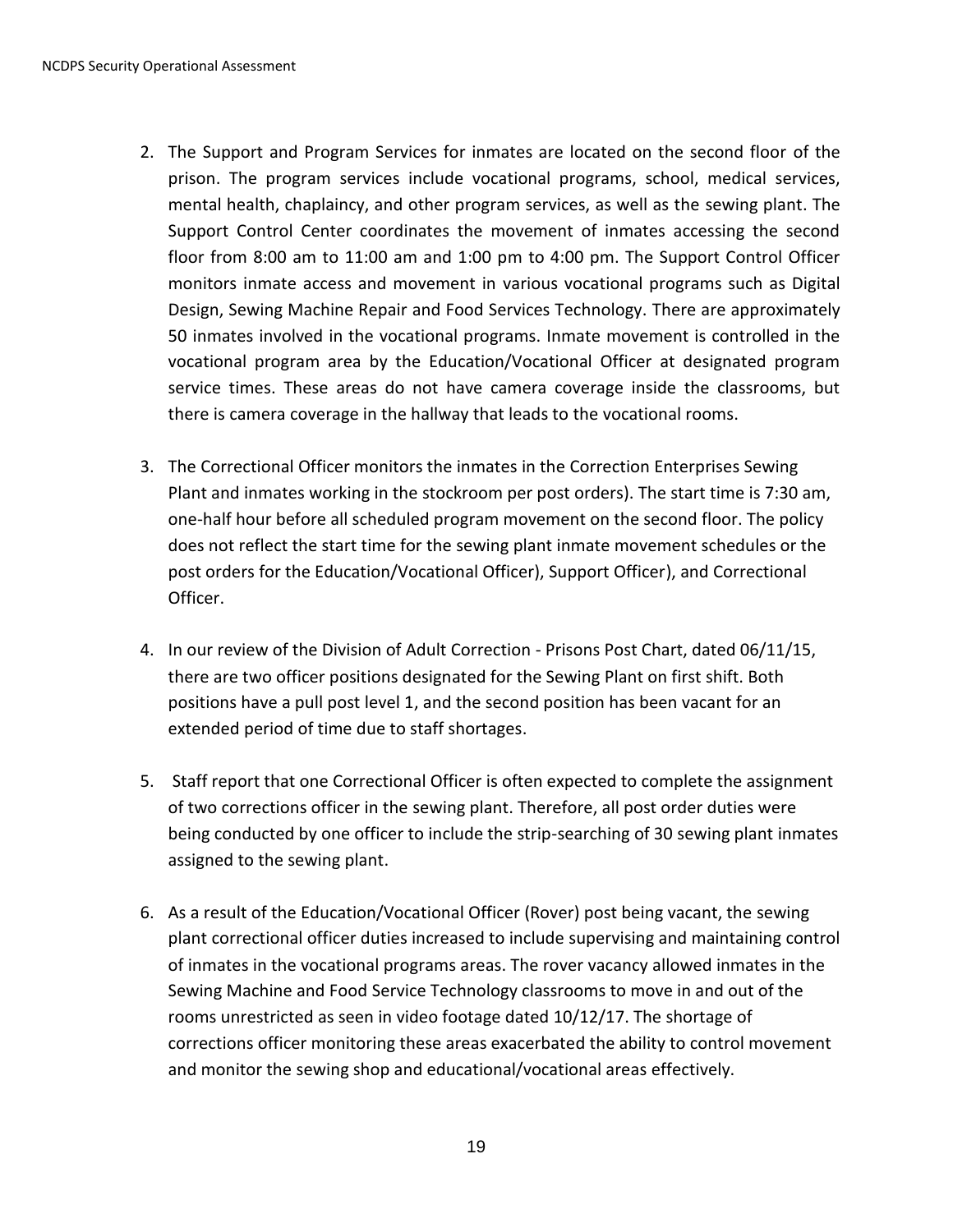- 7. The recurring correctional officer shortages and vacant posts presented a significant challenge for the correctional officer assigned to the area. Despite these shortcomings, the Sewing Plant continued to operate at full inmate worker capacity, and the vocational classrooms continued to provide skilled trade programming to inmates.
- 8. The Sewing Plant Trash disposal detail occurs on Wednesdays and Thursdays. It has been common practice for a Correction Enterprise Sewing Plant staff member to assume the responsibilities of this detail with the assistance of sewing plant inmates. The sewing plant staff member and inmates accessed the elevator together to load trash and descend to the loading dock to the trash compactor. There is no camera coverage in the elevator vestibule or elevator.
- 9. The sewing plant staff are performing security functions of escorting and supervising close custody inmates without proper training to do so.

# *Recommendations:*

- Conduct a review of the post-allocation and pull post levels for inmate vocational program area and the sewing plant. Update the PCI Prison Post Chart dated 06/11/2015 to reflect the current staffing needs for this area. Ensure the staffing allocation is appropriate for the physical plant design and for the management of high risk inmates classified as close custody.
- Develop a controlled movement monitoring policy that is coordinated with close custody inmate movement and programming and staff accountability.
- Update SOP Control Movement (.1700), Post Orders Support Officer (Support Control Officer) (.3400), Education/Vocational Officer (Rover) and Correction Plant Officer (.3500), to include start and end times for Correction Enterprise, vocational and educational daily inmate movement.
- During the required strip searches of sewing plant inmates, provide additional staff, to include supervisory staff as resources to ensure the integrity of the strip search and as a safety measures for correctional staff conducting the searches.
- Install cameras in the elevator vestibule and elevators for monitoring, staff safety and accountability.
- Develop, in posts orders, procedures for the sewing plant and vocational/educational to notify Master Control for approval to conduct trash removal, to include the procedures for accessing the elevator and back dock area. Ensure the entire process is included in the Camera Monitoring policy.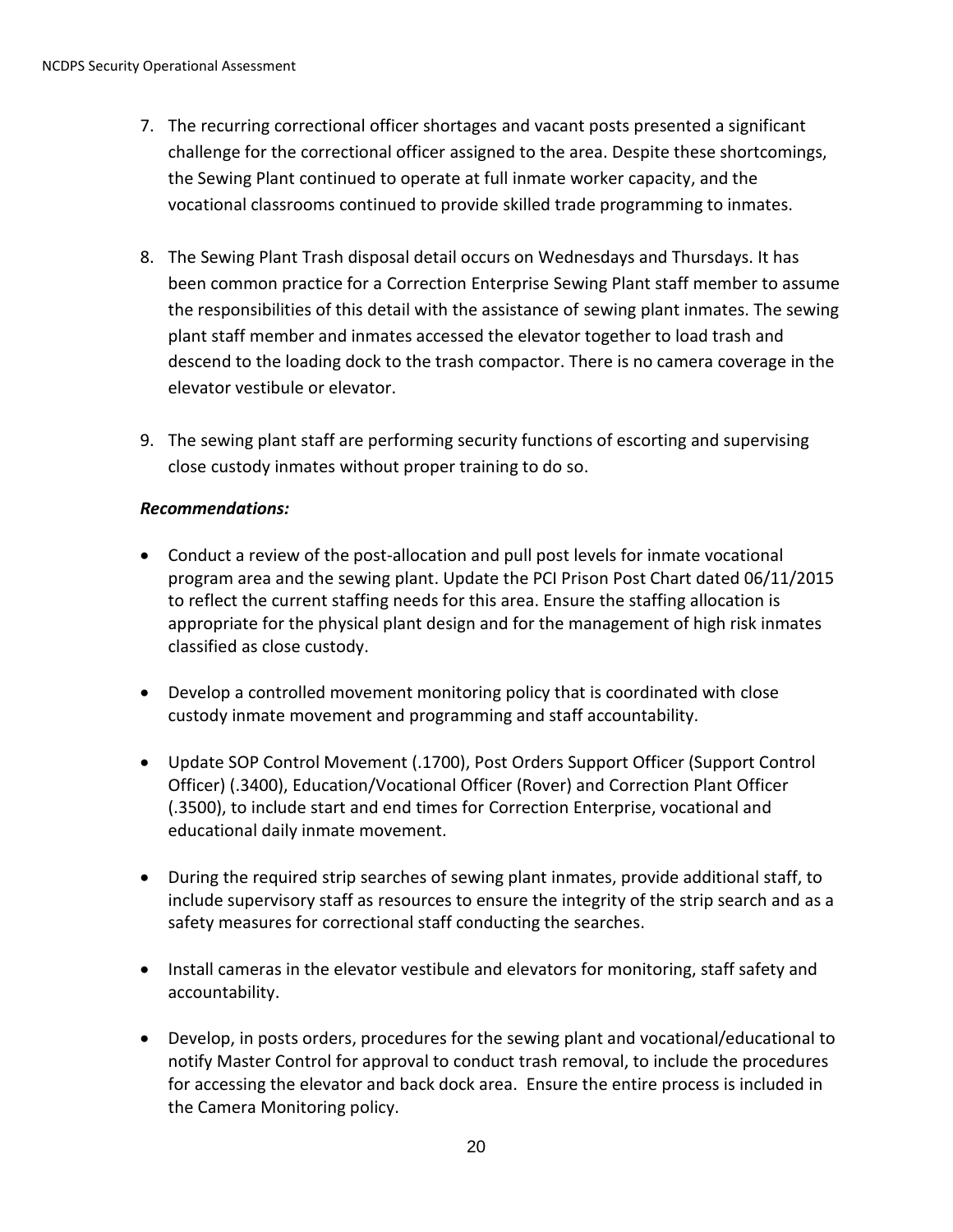- Ensure all policies and procedures do not permit inmate regardless of custody classification, in the vestibule or on the elevator with staff members that do not have camera coverage or visibility by other staff members.
- Update outdated SOP and Post Orders to include: PCI Control Movement dated 03/10/15, Education/Vocational Officer (Rover), dated 09/16/14, Correction Plant Officer dated 09/16/14, Support Officer (Support Control Officer) dated 03/10/15.
- Conduct a camera and monitoring review of the sewing plant, vocational, elevator and dock areas to ensure there is adequate coverage, for monitoring inmate and all staff movement during the times those areas are occupied.

# *NCI Internal Movement*

#### *Observations:*

- 1. The NIC Team reviewed Nash Correctional Institution SOP Internal Movement policy. The policy does not identify the daily inmate movement schedules for meals, recreation, education programs, vocational programs, Correction Enterprise, or inmate foodservice worker start times. The Correction Enterprise Plant has two printing production shifts. The schedule for the Print Plant is 7:00 am until 3:30 pm for the first shift, and 3:00 pm until 11:30 pm for the second shift. There is an overlap of the first and second shifts from 3:00 pm until 3:30 pm to transition ongoing, large production jobs with the printing and bindery machines.
- 2. During the 3:00 pm until 3:30 pm layover period, there are approximately 119 inmates from the first and second shifts present, (19) Correction Enterprises staff members, and five correctional officers. All first shift inmates line up alongside the wall by the corrections officer's office to process through the metal detector for release. The inmates remove their shoes and belt buckle to clear the metal detector, but do not remove their hats or coats. After the inmates clear the metal detector, they proceed out the side door of the plant, down the sidewalk alongside the building and across the compound boulevard to a covered shelter pavilion to be pat searched by available corrections officers. Inmate names are called from the Print Plant first shift roster, and the inmate proceeds to the next available officer to be pat searched. The pat searches are conducted expediently due to the number of inmates and the availability of officers. No Correction Enterprises employees are involved in conducting pat searches as they have not been trained to do so. The five assigned correctional officers are involved with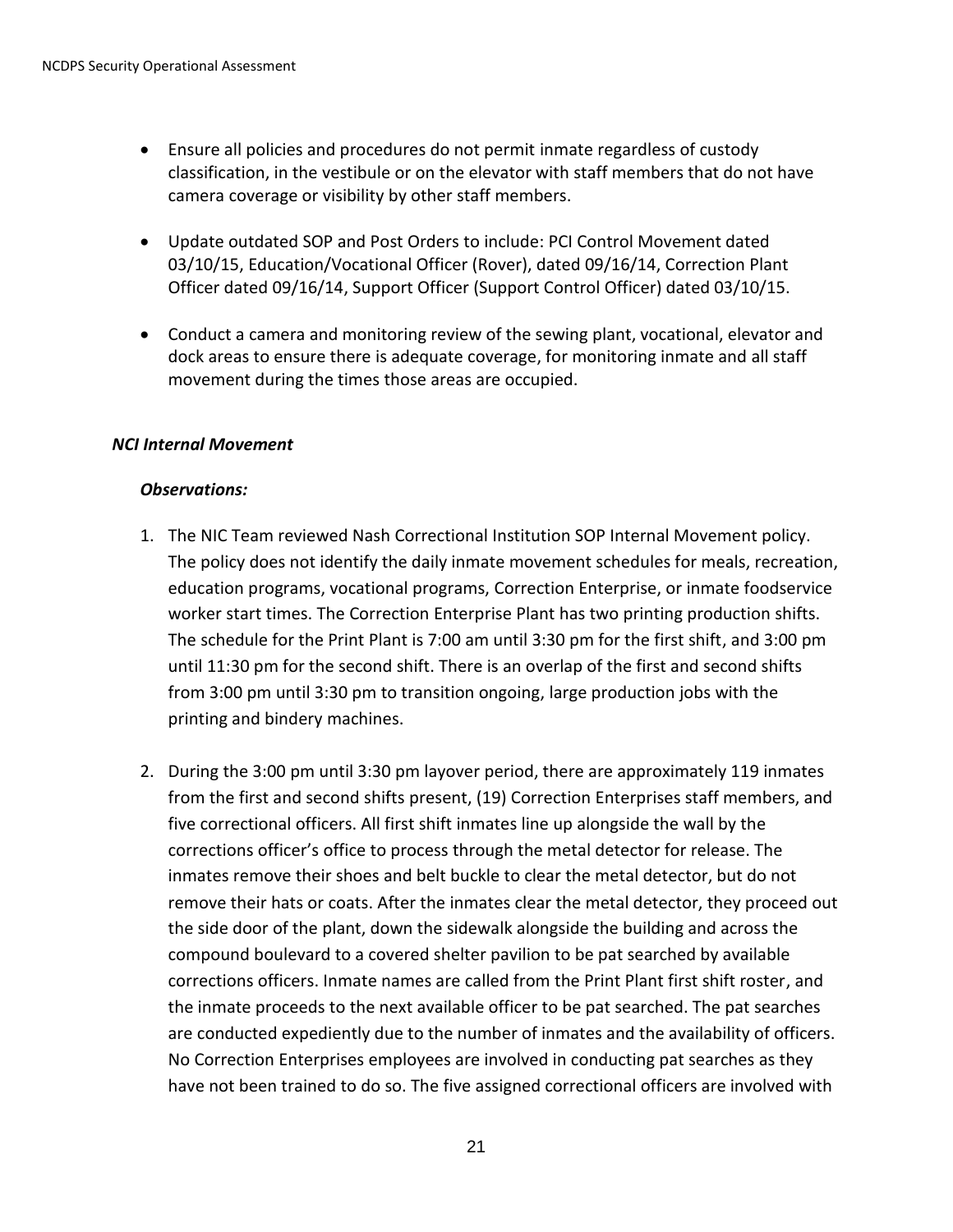the first shift inmate release process - at the metal detector, reading inmate roster names, monitoring the exit door, and engaging in the pat searches. Therefore, no custody officer is available to oversee the second shift inmate work crew at the Print Plant.

- 3. The work schedule for the Optical Plant is 7:30 am until 4:00 pm. At 4:00 pm, the inmates are released from the Optical Plant and led across the compound boulevard to the covered shelter pavilion to be pat searched by the same available correctional officers from the Print Plant inmate searches. Inmate names are called from the Optical Plant first shift roster and the inmate proceeds to the next available officer to be pat searched as well. At the conclusion of the Print Plant and Optical Plant first shifts, there are approximately 150 work crew inmates being pat searched.
- 4. The security camera monitoring system is available on desktop computers located in the Print and Optical Plant supervisor's offices. The camera system provides optimum viewing capacity of the inmate work areas in both Plants, but are not being monitored on a consistent basis due to the supervisors not being in their offices routinely and when they are, they are not routinely monitoring the cameras.

# *Recommendations:*

- Update SOP Internal Movement policy and all related post orders responsible for monitoring inmate movement that outlines daily schedules for meals, recreation, education programs, vocational programs, Correction Enterprises, and inmate foodservice worker start times. In coordination with prison administrators, Correction Enterprises Managers should work together in order to optimize both Correction Enterprises production requirements and the requirements for safety and security.
- Ensure/facilitate supervisory presence to reinforce the thoroughness necessary for quality pat and frisk searches.
- Ensure the cameras can be viewed in the Master Control, Gatehouse Control, and security operations areas.
- Provide visual camera monitoring of the Print Plant inmate work area on second shift during the 3:00 pm until 3:30 pm layover period. As stated, there are approximately 119 inmates from the first and second shifts in this area requiring additional supervision and/or monitoring.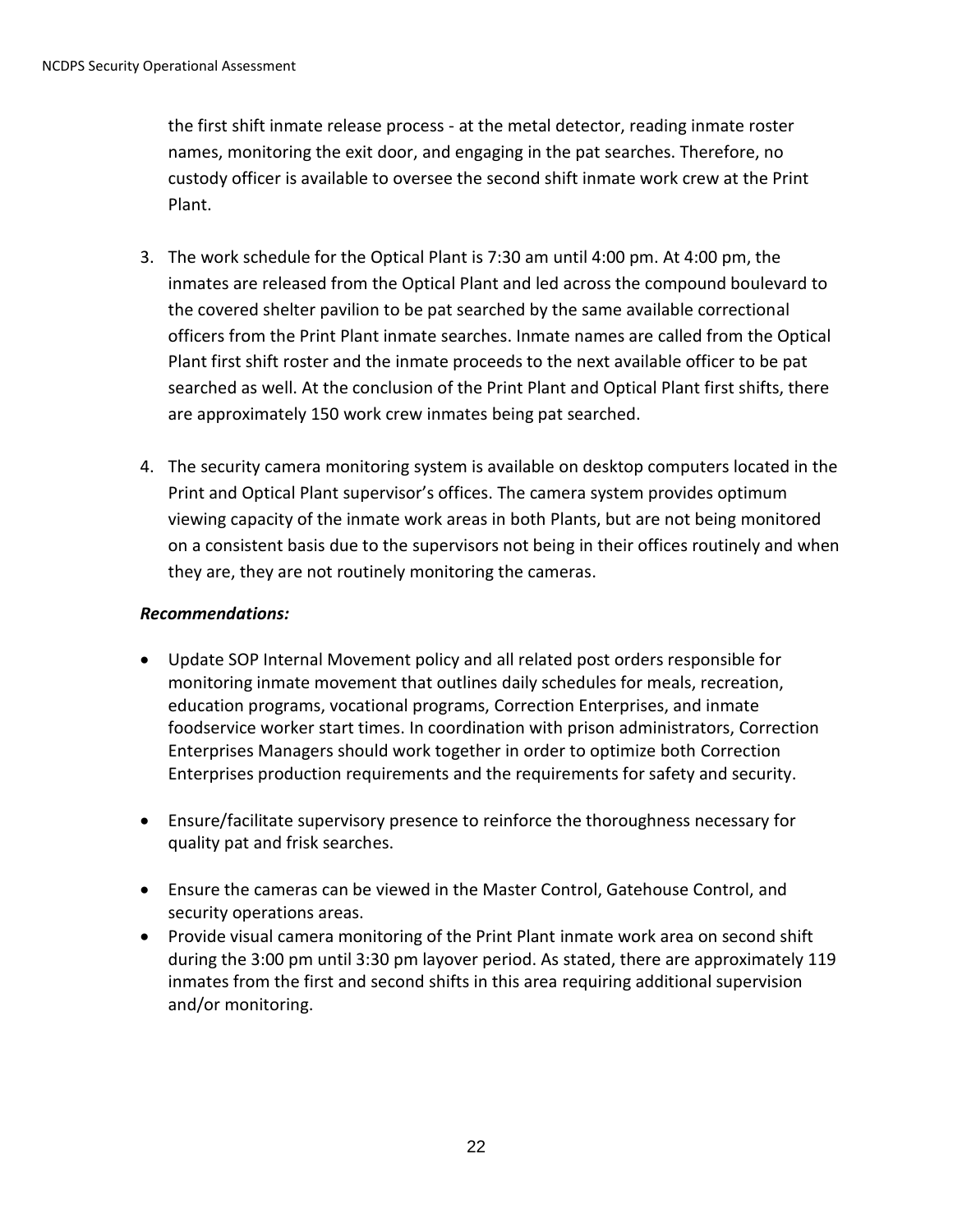#### <span id="page-22-0"></span>**Inmate and Facility Searches**

#### *PCI Searches*

#### *Observations:*

- 1. Due to the facility being on lockdown status, the team was not able to observe area searches or routine pat and strip searches.
- 2. NCDPS Operational Searches policy states that a complete search of the entire facility shall be conducted not less than once every six-month period. There is no record of the last time the Correction Enterprise Sewing Plant was searched. An NCDPS incident Report, dated 01/18/17, states that the Prison Emergency Response Team (PERT) entered the facility to conduct a facility search for shanks, cell phones, and nuisance contraband. We were unable to verify that a search had occurred on this date, therefore we concluded that the Correction Enterprise Sewing Plant was not searched on this date.
- 3. The partnership agreement in a memorandum of understanding between NCDPS and Correction Enterprises states that Correction Enterprises will fully cooperate with all security searches and shakedowns with reasonable notification.
- 4. The Correction Plant Officer Post Order states that all inmates leaving the Correction Enterprises Plant area will be thoroughly searched before leaving at the end of their workday. This process included going through the metal detector and strip-searched on a daily basis. Also, any inmates leaving the Correction Enterprises Plant during the workday for any reason will be strip-searched.
- 5. As stated previously, all post order duties were being conducted by one officer to include the strip-searching of 30 Correction Enterprise inmates assigned to the sewing plant. The room utilized to perform the inmates' strip searches did not have the adequate space or privacy to provide a safe and secure process for both the officer and the inmates being searched.

# *Recommendations:*

• NCDPS Operational Searches policy states that a complete search of the entire facility shall be conducted not less than once during every six (6) month period. It is recommended that all areas of the institution be included in routine, but irregular searches. The purpose of these searches is to find contraband such as weapons, tools,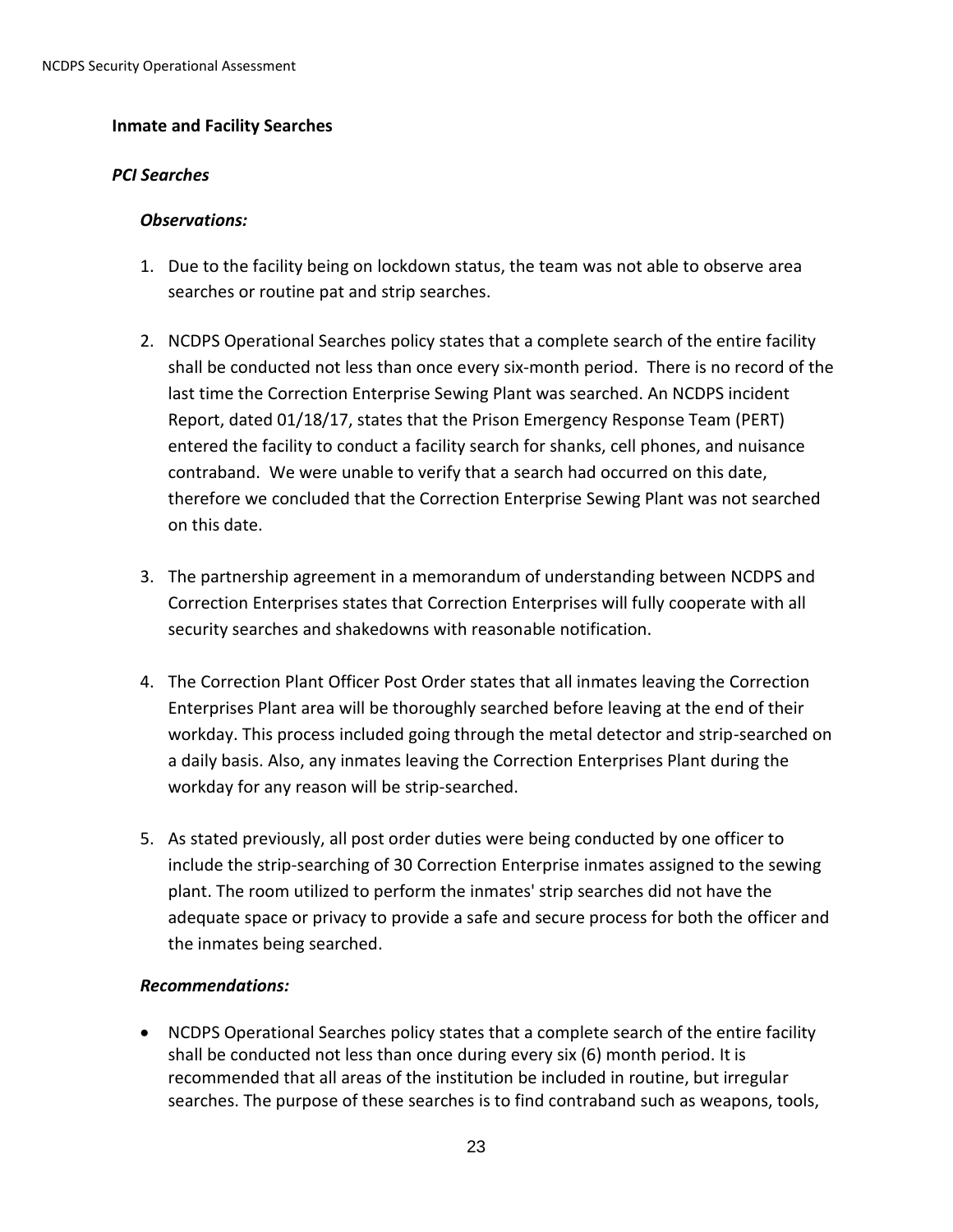and escape equipment in areas where inmates live, work and cohabitate. This type of search can be included in the facility's Prison Emergency Response Team annual training.

- When searching areas such as Correction Enterprise, it is advisable -when possible- to have a Correction Enterprise representative present. This collaboration simplifies the process of gaining access to locked areas, and assists in determining the legality of questionable items.
- Provide the additional correctional staff resources to assist with the strip search process, where 30 inmates leave the Correction Sewing plant at the end of the workday.
- When conducting strip searches, place the inmates in an area where there is no casual viewing of the strip search, either by other employees or other inmates and ensure some degree of privacy. The designated strip search rooms need to be in compliance with Prison Rape Elimination Act (PREA) standards.
- Update outdated Operational Searches policy dated 07/10/13, to include specific language for area searches.

# *NCI Searches*

#### *Observations:*

- 1. NCI Operational Searches Standard Operational Procedure (SOP) states that a complete search of the entire facility shall be conducted not less than once during every sixmonth period. There is no record of the last time the Correction Enterprise Print Plant and Optical Plant were searched.
- 2. The partnership memorandum of understanding between NCDPS and Correction Enterprise explains that staff will fully cooperate with all security searches and shakedowns with reasonable notification. The team was unable to verify by written documentation if searches of the printing and optical plants were occurring as required by NCI Operational Searches Standard Operations Procedure.
- 3. As previously stated in the NCI Internal Movement section of this report, all 150 Print and Optical Plant inmates are pat and frisk searched, upon leaving their work areas. A sergeant and available correctional officers conducted the pat searches under the pat down pavilion. The process is designed to be expedient due to the number of inmates being searched.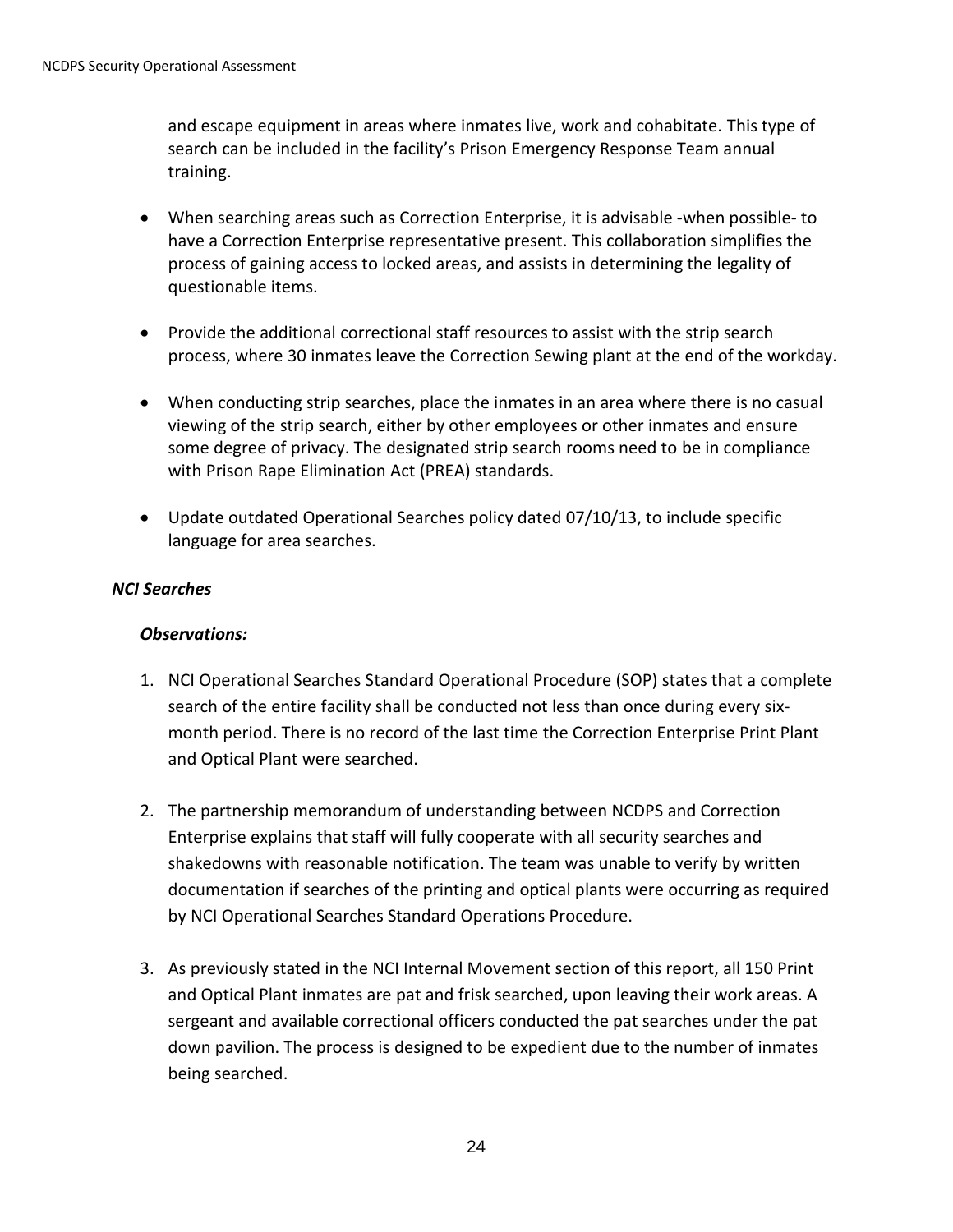# *Recommendations:*

- Provide the additional corrections officer resources to assist the pat and frisk search process for Correction Enterprise inmates leaving the Print Plant and Optical Plant at the end of the workday. Include supervisory staff to assist, train, and monitor pat searches.
- Randomly, conduct strip searches of inmates daily.
- Develop a process for Standard Operating Procedure and Post Order reviews ensuring basic security performances and practices are included.
- Include Back to Basic Training modules in roll calls and refresher training.
- Update Operational Searches policy dated 08/12/16 (.0500).

#### <span id="page-24-0"></span>**Main Entry**

#### *PCI Front Entrance*

#### *Observations:*

- 1. The NIC Team toured PCI on Monday, November 6, 2017. The workflow and configuration of the gatehouse is congested, due to the lack of available space for processing people entering and exiting the gatehouse. Front entrance procedures were not being followed according to SOP Entrance/Exit and Gatehouse Post Order. The Entrance/Exit (SOP) and the Gatehouse Post Order requires all persons entering the gatehouse to be accurately identified by picture identification, logged in on the appropriate documentation, and provided a numbered visitor identification badge in exchange for their identification card. In addition, all personnel entering the gatehouse are required by policy to successfully pass through a walkthrough metal detector. During the NIC team's observation of the gatehouse procedures, the staff activity did not follow the policies. We were informed that entrance procedures were lessened due to the amount of staff entering and exiting the facility.
- 2. A cell phone and contraband detection device is located in the main entry lobby area of the administration building for additional security clearance after processing through the gatehouse of all persons entering the administration building. The utilization of the cell phone and contraband detection devise equipment was implemented without an agency or facility policy providing standardized instruction to staff on how to effectively utilize the device.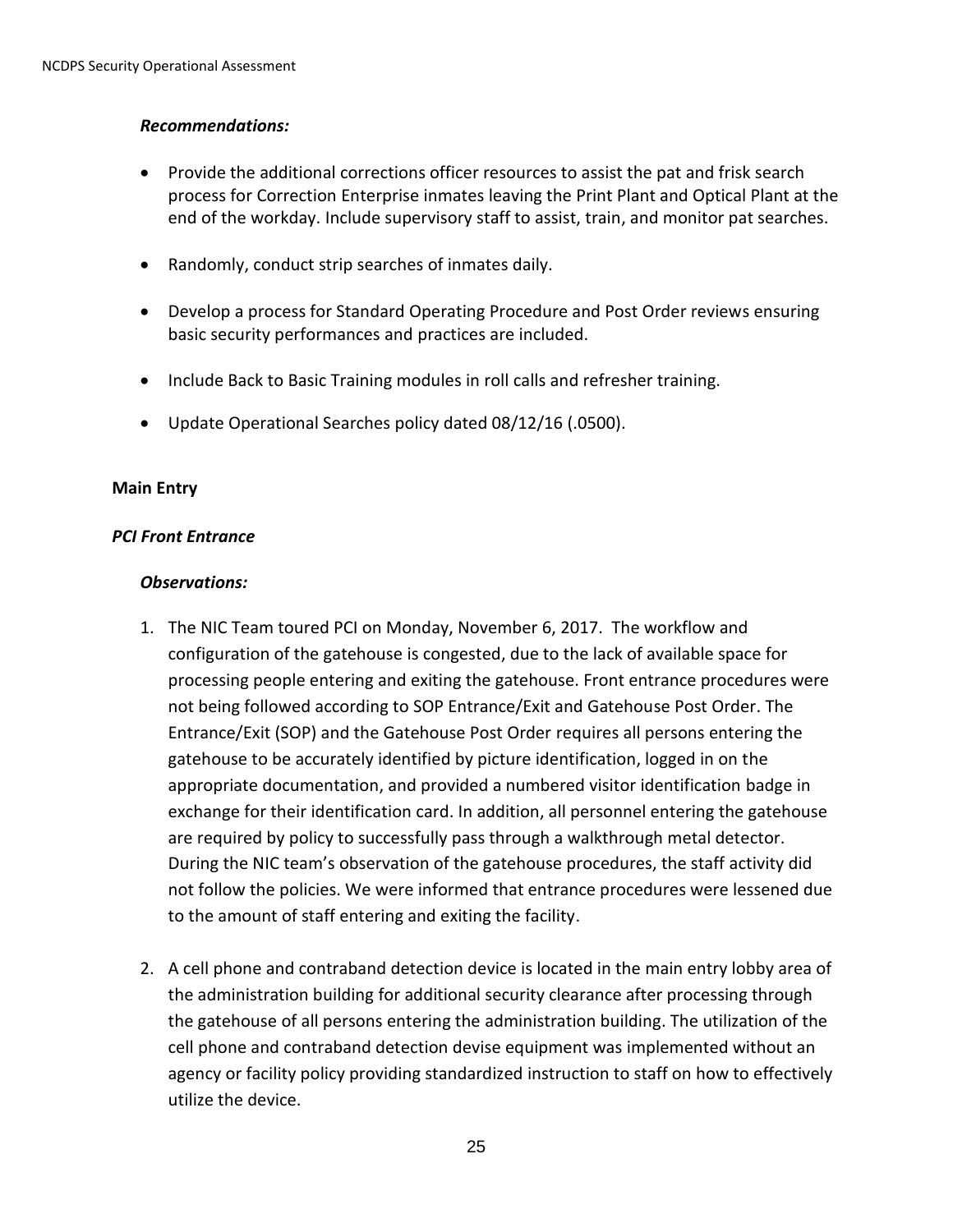- 3. The gatehouse has a control center that contains an armory gun cabinet within a secure enclosure. The gun cabinet stores department issued weapons, ammunition, roving boxes and other security equipment. On the Tuesday, November 7, 2017 during the second shift change, it was observed that the gun cabinet doors were left and wide open and unsecured.
- 4. The gatehouse post orders state that all weapons shall be secured and stored when not in use. Lack of security control presents a potential risk at shift change and daily movement through the gatehouse.

#### *Recommendations:*

- Enforce the procedures outlined in the SOP Entrance/Exit policy, ensuring that all persons are identified by utilizing valid picture identification card for accountability.
- Ensure that anyone authorized to enter who is not in possession of a valid NCDPS identification card will exchange their pictured identification card for a temporary "Visitor" identification badge for accountability.
- Enforce gatehouse post orders that state all visitors entering will log in to the Institution, and will be given a numbered visitors identification card. The gatehouse officer will be responsible for logging visitors in and out of the institution for accountability.
- Require visitors to wear the visitor badge at all times while inside the Institution. Displayed identification cards are a means of visual identification.
- Ensure firearms in the gun cabinet in the gatehouse are securely stored and in compliance with the Agency's Security Manual Storage of Firearms.
- Position the cell phone contraband device in the Gatehouse in order to complete all security processing of individuals prior to them entering the Administrative building.
- Develop a 'Working' Alone Policy' to account for all non-custody staff, employees and volunteers working after normal business hours. The purpose of this policy is to enhance the safety of all personnel that work after normal business hours supporting staff accountability and safety.
- Update outdated policies and post orders to include: Entrance/Exit (.1700), dated 09/19/14. Gatehouse dated 09/22/14, NCDPS Security Manual, dated 02/01/16 and Security Manual Control of Firearms dated 04/18/12.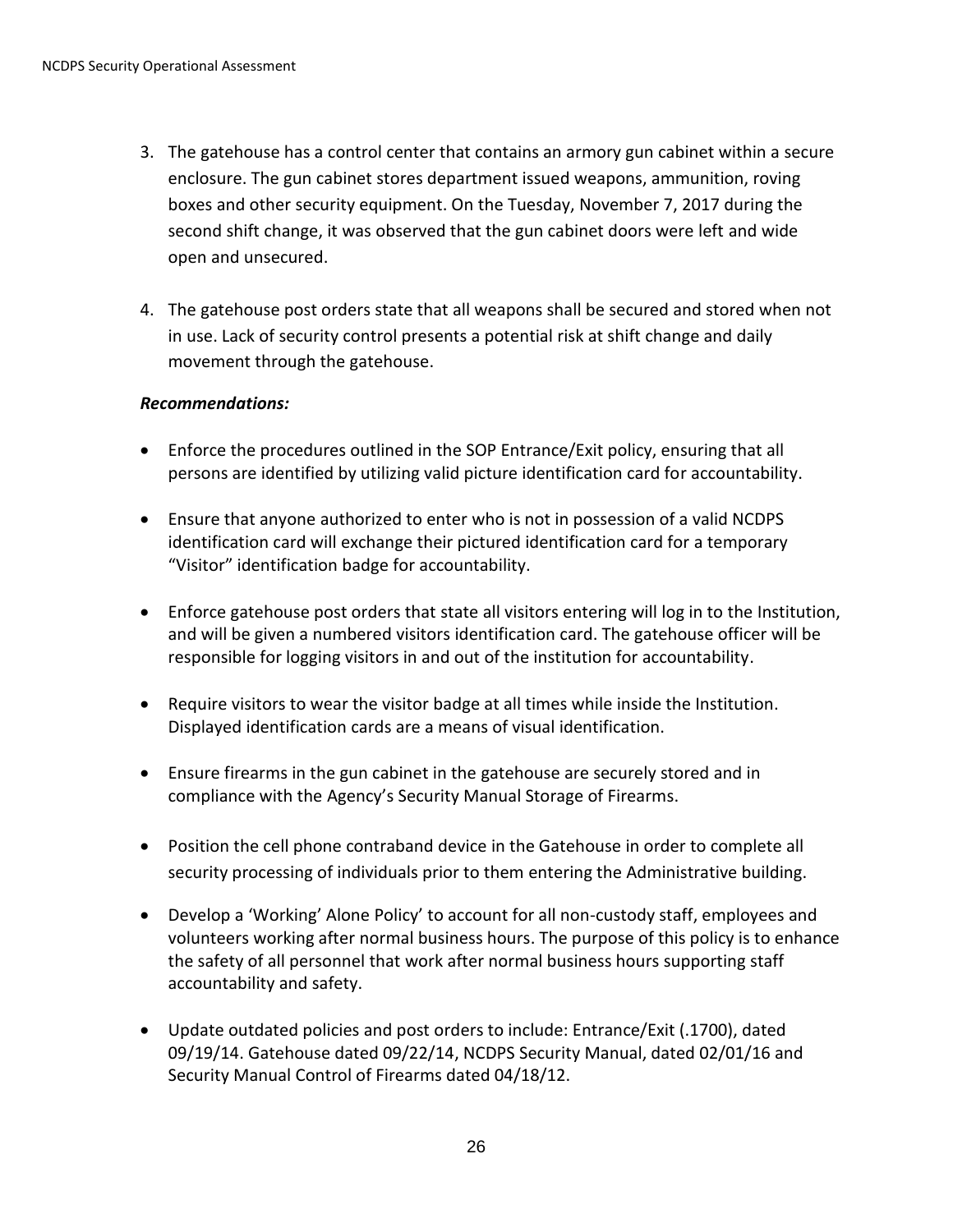#### *NCI Front Entrance*

#### *Observations:*

- 1. The team toured NCI on Thursday, November  $8^{th}$ , 2017. We observed the gatehouse officers processing people through the shakedown and walk-through metal detector procedures according to gatehouse post orders. They correctly performed the accountability procedures, ensuring anyone authorized to enter that did not have a valid NCDPS identification card was issued a temporary "visitor" identification badge.
- 2. The gatehouse lobby officer ensured all personnel logged in and out of the institution. The assessment team's authorized cell phones and laptops were accounted for on the cell phone log, as outlined by the Gatehouse Lobby Officer Post Order.
- 3. The cell phone and contraband detection device was deployed inside the Gatehouse lobby exiting the facility. Staff and visitors were instructed to turn in a circle next to the device for detection of cell phones and metal contraband. There is currently no language in SOP Entrance/Exit post orders for the Gatehouse Officer Post orders, or the Gatehouse Lobby Officer Post orders, for deployment of the cell phone and contraband detection device.
- 4. The NCI Gatehouse Control Center windows are made of Lexan glass. Scratches and glare from the light reflections obstruct the sightline for the corrections officer stationed in the control center. This wear and tear is impeding the view of the gatehouse officer during inmate movement on the yard and vehicle traffic in and out of the sallyport. Additionally, the officer cannot see people outside the front entrance door awaiting access into the Gatehouse when it is dark outside.

#### *Recommendations:*

- Replace gatehouse control center windows with a high-security scratch resistant and non-glare glass.
- Provide the gatehouse with security cameras for monitoring pedestrian and vehicle movement.
- Update NCI SOP and post orders language on operational procedures for the cell phone and contraband detection device. The update should include the manufacture's operating specifications.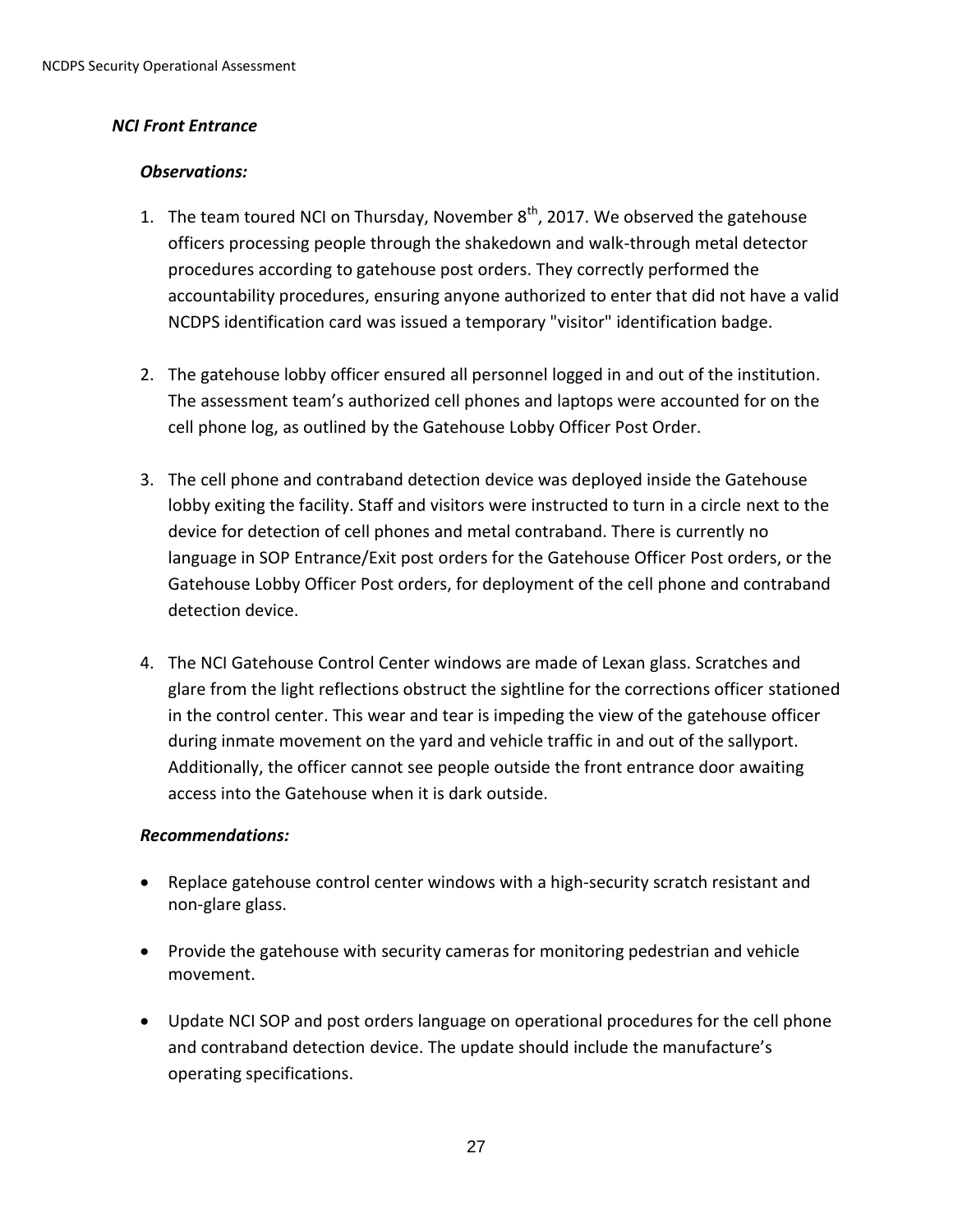- Develop a camera monitoring policy that is coordinated with Correction Enterprises Print and Optical Plants inmate work schedules. This includes designated viewers of identified cameras to monitor inmate areas and support staff accountability.
- Develop a 'Working' Alone Policy' to account for all non-custody and custody staff working on the prison grounds after normal business hours. The purpose of this policy is to enhance the safety of all personnel that works with or provides program services to the inmate population and ensures adequate employee safety and accountability throughout the facility.
- Update the following policies including: SOP and Post Orders Entrance/Exit (.2100), dated 10/16/17, Gatehouse Officer (.0100), dated 03/15/16, and Gatehouse Lobby Officer (.3000) dated 08/15/16.

# <span id="page-27-0"></span>**Emergency Preparedness**

#### *PCI/NCI Emergency Preparedness*

#### *Observations:*

The following comments represents a combination of assessors' observations at both the Pasquotank Correctional Institution and Nash Correctional Institution. Each facility provided written strategies that direct staff in the resolution of specific emergencies. The most significant conclusion regarding emergency preparedness the lack of system checks, drills, for training of all staff on the practicality of responding to and utilizing the emergency plans. We were informed that the common practice and control center radio notification in the event of an emergency is, "all available staff respond."

- 1. The PCI and NCI fulfills the Division Policy and Security Manual requirements to develop emergency response plans for each area. The Regional Operations Manager team audits the emergency plans annually. The audit provides an Emergency Response Preparedness section that expects each emergency plan requiring it be updated annually and ensure that it is appropriately documented per policy. During the team's review, the majority of PCI plans were not reviewed annually, nor were they updated with current signatures. For example, the Tornado/Severe Weather Emergency Plan was last dated 04/01/11, with the previous administrator's signature.
- 2. The Emergency Response Preparedness audit standard requires the facility to develop procedures to conduct regular drills and provide training opportunities for staff on each emergency response plan. PCI staff disclosed that there are no routine response drills system checks conducted for emergency plans.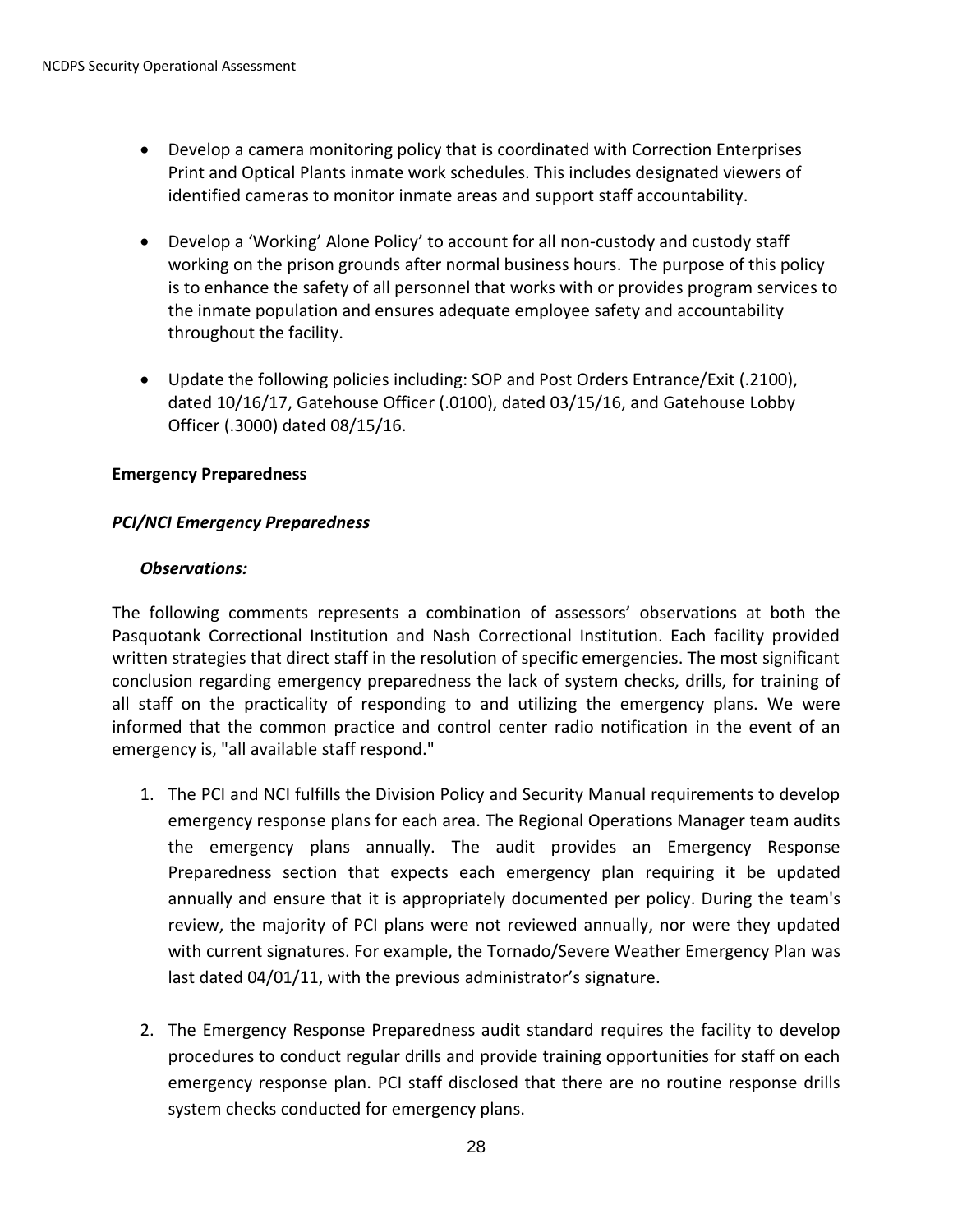3. At Nash Correctional Institution the primary and secondary emergency responders are designated on the daily shift security staff assignment roster by assigning either a "1" or "2" to identify who are the first and second emergency responders. Unfortunately, the designated staff are not informed of their responder assignment, nor, had they ever received training on emergency response protocols.

# *Recommendations:*

- Develop security system checks that are designed to test the adequacy of emergency plans, to train and test custody and non-custody staff knowledge, practice, response, and equipment in various emergency situations.
- Develop thorough system checks and training that reinforce security practices that are based on written security policies, procedures, and emergency plans.
- Develop facility-specific emergency response training scenarios that will educate and train all staff on their responsibilities during an emergency.
- Provide emergency reaction training for inmates.
- Conduct training on all shifts to ensure all staff participate in the required training with the staffing compliments that are typically on those shifts.
- Require designated supervisory staff to become certified in FEMA's National Incident Management Systems (NIMS) Incident Command System (ICS), as it represents the best practices for emergency management response. The Incident Command System model is a standardized approach to address all types of emergencies regardless of its size. It is used by law enforcement and emergency responders throughout the nation, and the online FEMA Certified Training is available at no cost.

# <span id="page-28-0"></span>**Key and Lock Control**

#### *Nash Correctional Institution*

Key, lock, and door control in a correctional institution plays a significant role in staff safety and security. During the assessment, there was an observed difference in how keys and doors are controlled between the Correction Enterprises Print and Optical Plants at Nash Correctional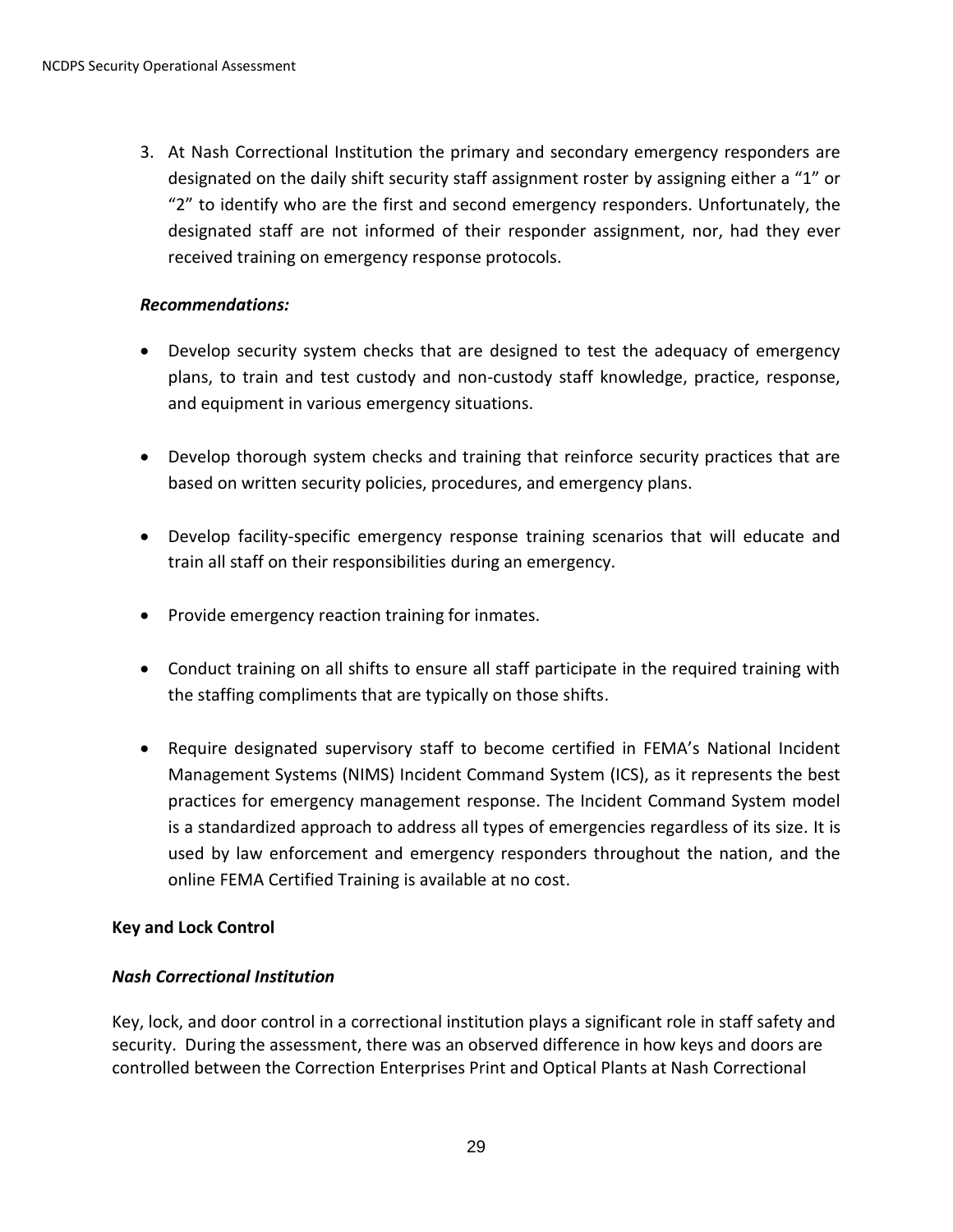Institution. However, this should not be the case. Key and door control is just as important in the Correction Enterprises plants, as it is inside the correctional institution.

During NCI assessment, several concerning issues were identified regarding the key, lock and door control practices. Many staff were interviewed, department and facility policy and post orders were read, and logs were reviewed.

# *Observations:*

- 1. The NIC team located four different instructional documents where key control procedures were found: Department policy, Facility Standard Operating Procedures (last reviewed 8/21/12), Correction Enterprises Print and Optical Plants key & lock control, and Appendix E of the Correction Enterprise Key & Lock Control Policy.
- 2. There are discrepancies within these two documents. One such discrepancy is: Appendix E of the Correction Enterprise document reads: "The yard officers will carry emergency keys on their key rings". When following up on this policy it was found that the yard officers do not carry emergency keys on their key rings, nor have they ever unless an emergency is occurring. If there is one area within the institution where there should be no confusion, it should be in key and lock control.
- 3. There are key boxes located in a several different areas in the print shop, as well as a wooden key box with blank keys and other key control sensitive items. The sensitive items included: key cleaning tools, pins for inside of locks, broken keys, tags for key rings, and grippers to secure the key rings.
- 4. The key & lock shop in the Print Plant is located in a room off the administration area in the front of the print plant. When we entered the room where the key box and other key equipment was located, inmates were in the immediate area. This lock shop area does not meet the security construction guidelines set forth in the NIC Security Audit Program Manual<sup>1</sup>.

# *Recommendations:*

 $\overline{a}$ 

 Streamline these polices into one or two policies/SOPs in order to eliminate confusion due to multiple documents currently in circulation for key and lock control.

 $1$  U.S. Department of Justice, National Institute of Corrections: The Security Audit Program Manual, 2013.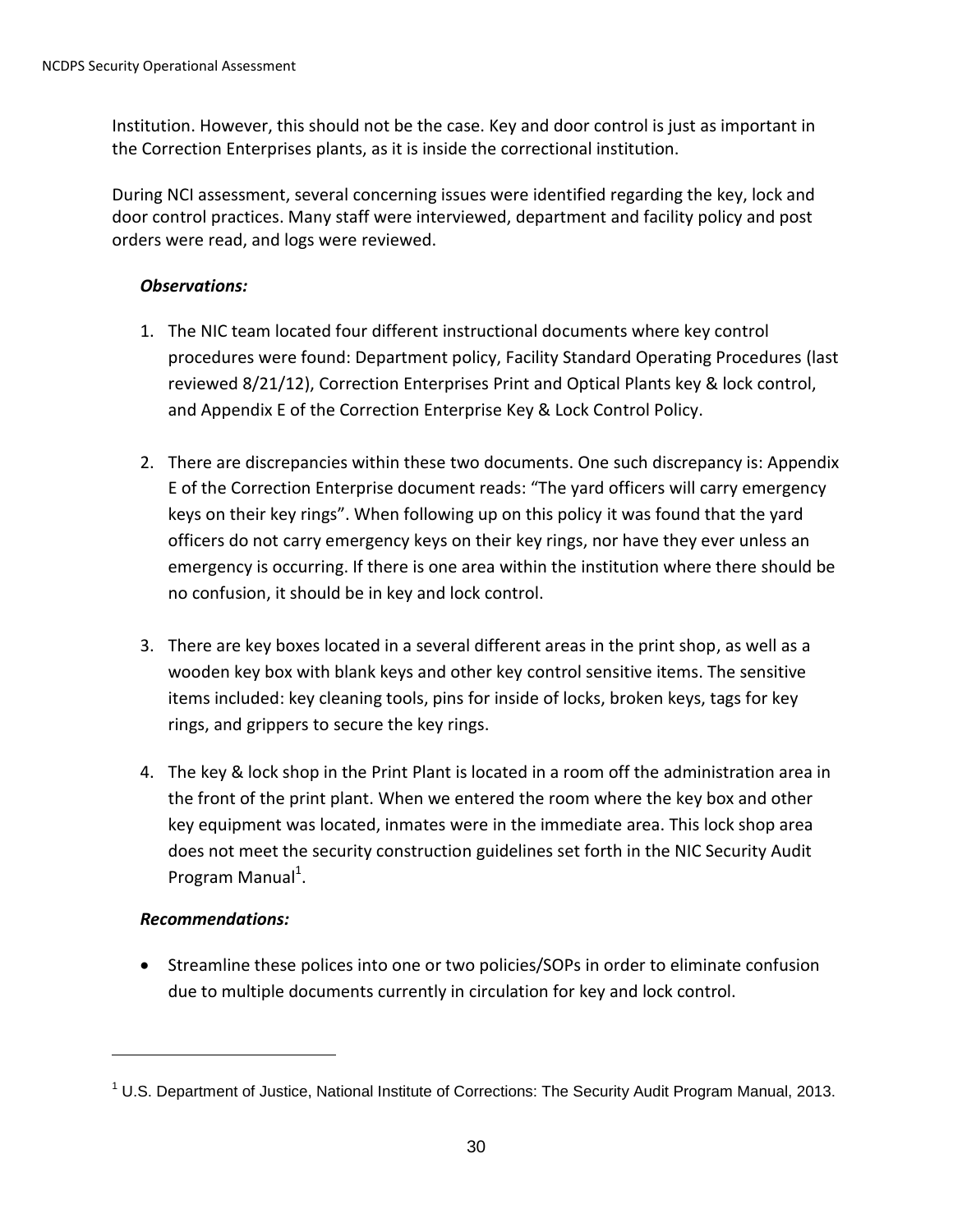- Correctional Enterprises should not have its own set of polices, but rather follow department policies and Standard Operating Procedures (SOPs) of the institution where Correction Enterprises is located.
- All keys and equipment for the Print and Optical Plants should be controlled from NCI's lock shop. It should be consistent with the NIC audit instrument used for guidelines when performing security audits.
- All storage of keys, locks, and equipment for the Correction Print and Optical Plants, should be consistent with the NIC security audit instrument used for guidelines when performing security audits. Section 07.06.02 reads: The lock shop is of high-security construction: poured or reinforced concrete blocks with rebar, solid ceiling (not suspended or "false"), without wall openings (window, air conditioner, vents) and at minimum, a 14-steel door. Correctional Enterprises should construct high security key and lock shops that meets the NIC security guidelines.
- During an interview with a non-custody staff member, the staff member stated, "Correction Enterprises Print Shop is responsible for their own keys and the control of those keys." The staff member went on to say, "the Nash Institutional locksmith does not get involved with them (Correctional Enterprise) and key control."
- During an interview with a non-custody member, the NIC team asked if the employee had received NCDPS training on the management and control of keys and the response was no. The staff member stated, "Key control training consisted of going over the Correctional Enterprises policy on key control, which was delivered by a Print Shop Supervisor."

# *Observations:*

1. From 3:30 PM until closing, the only key to enter the building is located on the emergency key ring of the institution located in the gatehouse. If an emergency occurred, it would require extra time to gain access to the Correction Enterprise Print Plant by having to get the emergency key ring from the gatehouse.

# *Recommendation:*

 Add keys to the Print Plant and Optical Plant the operations officer's key ring. This would give the officers a much quicker response time in the event of an emergency.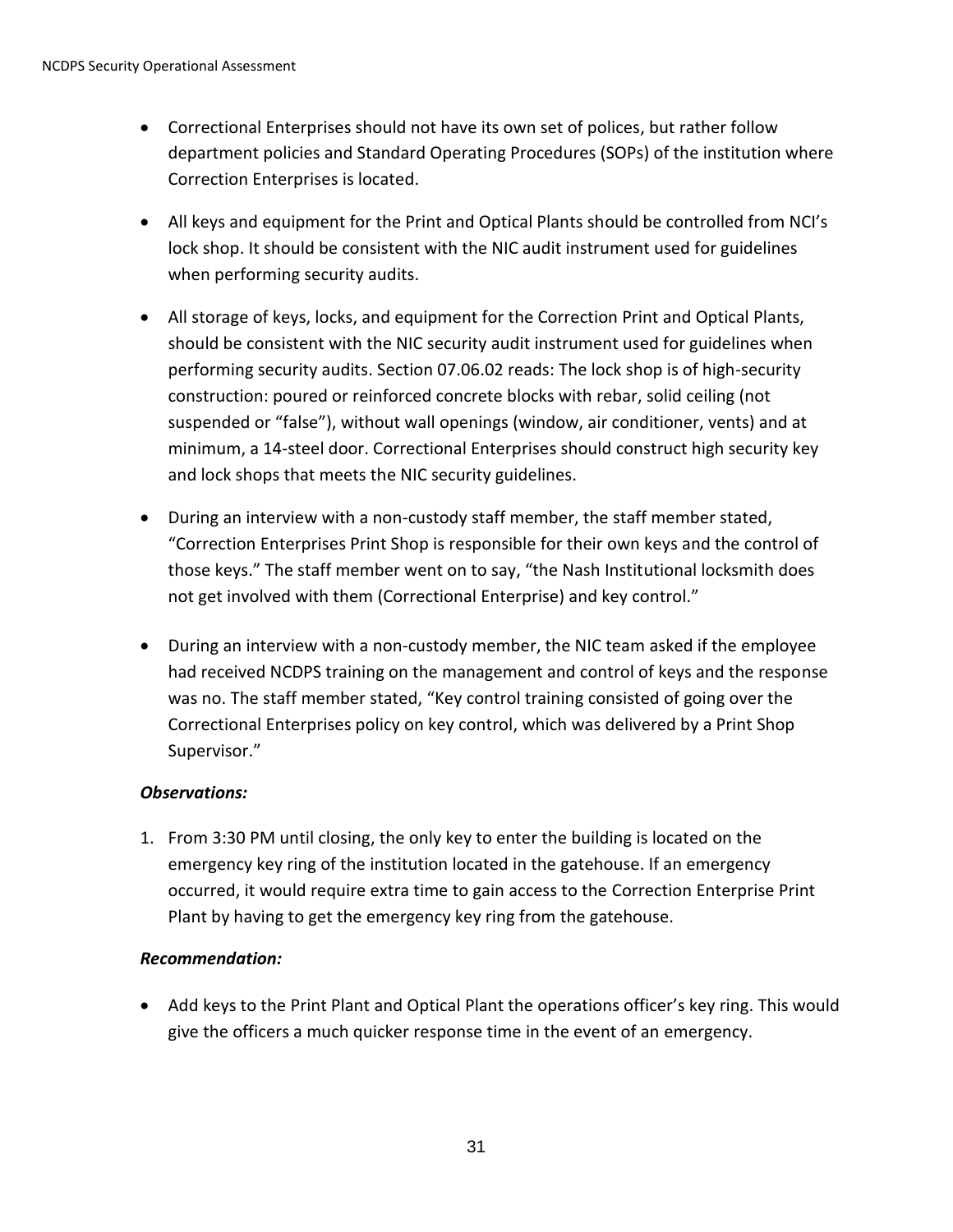# *Observation:*

*1.* The duties for key and lock control was added to the operational captain's responsibility.

# *Recommendation:*

 Assign an officer to key & lock control and this person's sole responsibility for NCI. By doing this, the institution would be able to get the key and lock control process in line with where it should be. Key and locksmith certification for staff assignment in this critical area of security is necessary for quality control and efficacy of the system, this would be well worth the investment at each institution.

# *Observation:*

- 1. NCDPS department key and lock control policy does not address employee personal keys.
- 2. Department Key Control Policy reads: "Issued keys in the possession of a staff member should be kept in a pocket or other secure place and out of the view of inmates unless they are actually being used."
- 3. The NIC team observed staff are carrying institutional keys on their person and in the plain sight of inmates. The NIC team was also told some staff are carrying their personal keys on the same clip as the institutional rings, all of which were in the sight of inmates.
- 4. NCI's SOP .0300 (L) reads: "All employees assigned to Nash Correctional Institution are responsible for their personal keys brought into the institution. At no time will personal keys be left in an unsecured location, accessible to inmates. Employees will promptly report to the OIC anytime personal keys are lost with the confines of the Institution. Staff is encouraged to keep personal and works keys separate whenever possible." Personal keys could have very well played a significant role in the incident on October 12, 2017 at the Pasquotank Correctional Institution

# *Recommendation:*

 Add a procedure to the NCDPS Key and Lock Control policy that addresses the management and control of employee personal keys.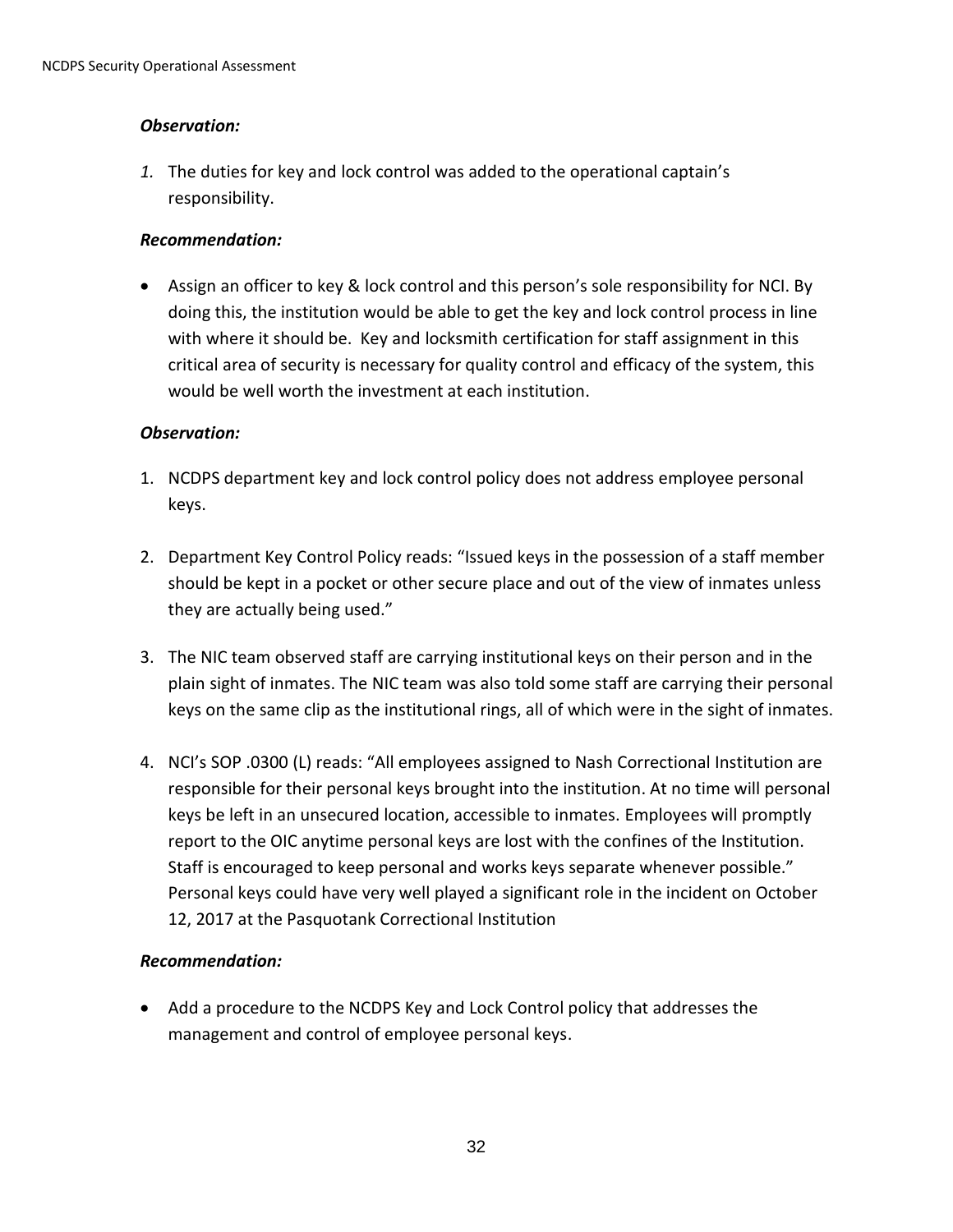- Staff should re-familiarize themselves with the NCDPS Key and Lock Control Policy and follow it by carrying the issued institutional keys out of the view of inmates.
- No personal keys should be allowed in the institution. All personal keys are exchanged for a key chit at the gatehouse for security and accountability.

# *Observation:*

1. The Correction Enterprises key control officer maintains a NCI security key which can unlock padlocks on secure gates outside of the Correction Enterprises Print Plant.

#### *Recommendation:*

- Stop the practice of non-security staff located in the Correction Enterprises carrying security keys, which can open padlocks or secured gates/doors throughout the institution. These keys should only be carried by custody staff.
- Assign the Nash Correctional Institution's key & lock control staff member, the responsibility for the key and lock control of the Correction Print and Optical Plants. This would accomplish having a correctional officer responsible for key and lock control instead of having three different staff members having overlapping responsibility, which is the current practice.

#### *Observation:*

1. During staff interviews with Correctional Enterprise employees, staff stated that they had not read policy that governs key and lock control in the Correction Print Plant.

#### *Recommendation:*

- Include NCDPS key and lock control training for Correctional Enterprises employees' orientation and their annual refresher training,
- Correction Enterprises designate one staff member as key and lock control person for the Nash Plants. That person, in collaboration with the Pasquotank key control officer, will have support responsibility for the daily key control management and issuance of keys, and control inventorying of locks and its condition for Correction Enterprise staff and plant.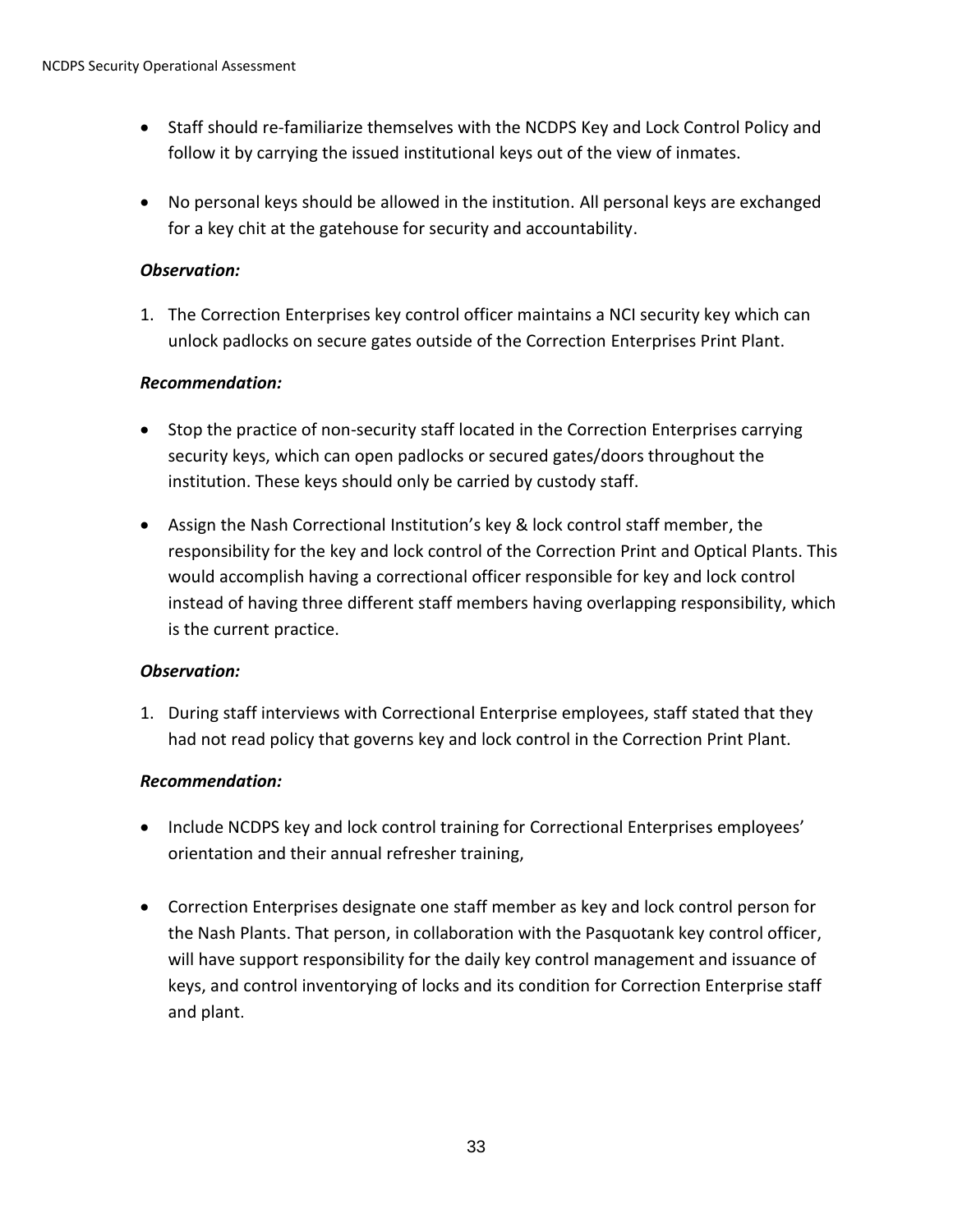# *Observations:*

- 1. In the Correction Enterprises Print and Optical plants, staff are assigned key fobs. When the fob is scanned on the scanner located outside and inside each door, the door alarm is silenced so the door can be opened without the alarm going off.
- 2. To silence a door alarm, it is a two-step process. When staff scan the fob on the respective door scanner, the door can be opened and no alarm sounds. The officer then pushes the green button on the outside of the door to complete the process. If both steps are not completed, the door alarm will sound for 20 seconds.
- 3. The key fob was introduced because the very loud door alarms can become annoying if they go off many times throughout the day. However, by introducing the fob into the security practices, it not only bypasses the key process, but also silences door alarms. These alarms were put in place to alert staff that a door has been opened which leads to the outside and, therefore, alert staff to an unauthorized breach of a security door.
- 4. If a key fob got into the hands of an inmate, the fob could be scanned on a scanner by the door, and the inmate could exit the facility without setting the door alarm off.

# *Recommendation:*

- Discontinue the use of the fob for security reasons stated in the observations section above.
- Add keys to the Print and Optical Plants to the operations officer's key ring. This would give the officers a much quicker response time in the event of an emergency.
- Stop the practice of non-security staff located in the Correction Enterprises carrying security keys which can open padlocks or secured gates/doors throughout the institution. These keys should only be carried by custody staff.

# *Observations:*

1. The NIC team was told that in the recent past, a correctional staff was assigned to the Enterprises Print Plant and were on post with no handcuffs, keys or radio. In further questioning, the NIC team feels like this was an isolated incident, but it should never have happened.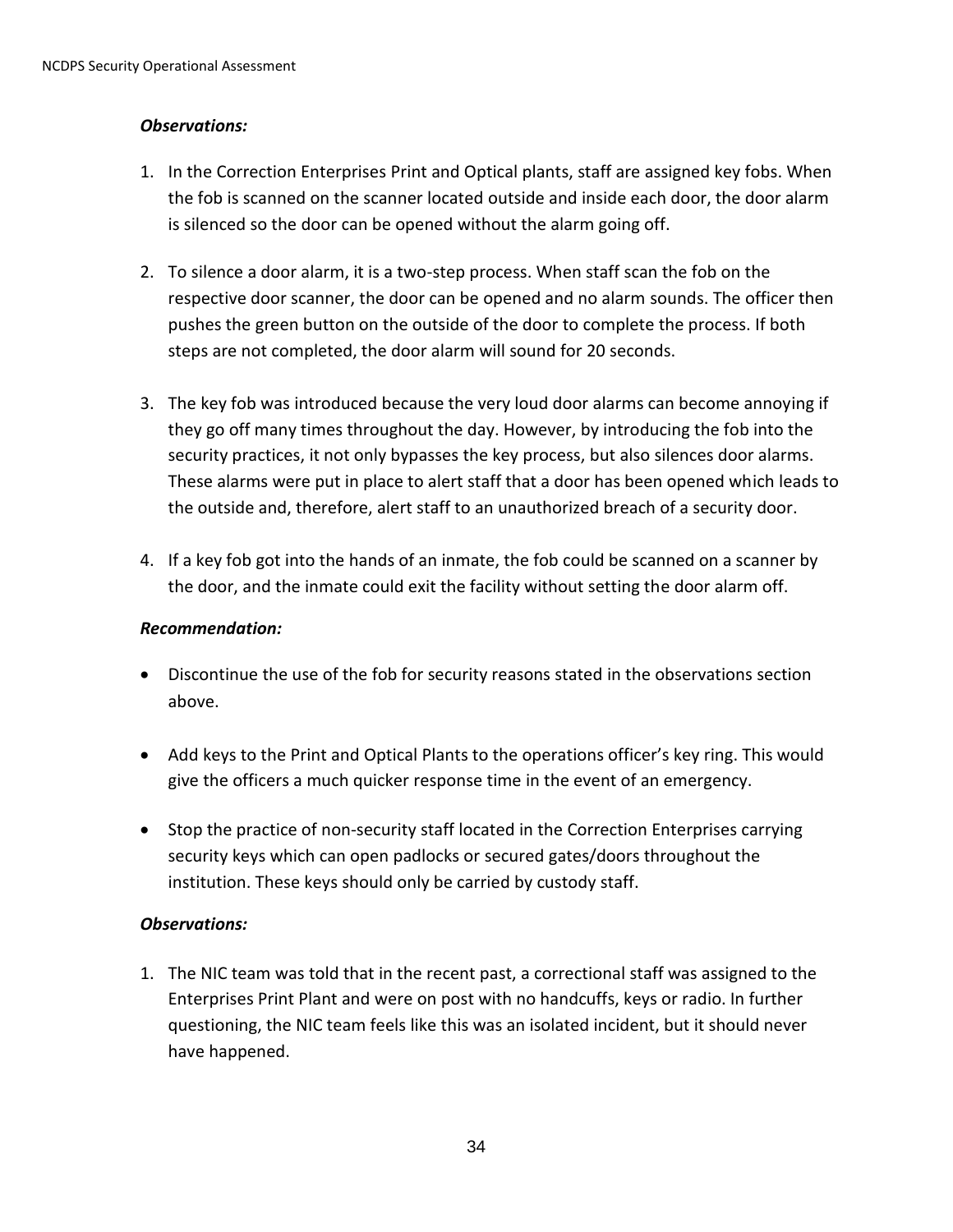# *Recommendation:*

 The NIC team recommends all staff are issued the necessary safety and security equipment, keys and a radio when working at a security post.

# *Observation:*

1. NCI's SOP .0302 states: "Security drills should be conducted periodically in the area of key control." Policy recommends a security drill of using emergency keys to gain access to the facility as well as leaving the facility by using keys only. These drills are not being conducted.

# *Recommendation:*

 Develop and conduct quarterly security drills with the use of emergency keys. In an emergency, staff will react the way they have been trained, which could result in saving of lives. Staff can never become too familiar with keys and their operation during high stress situations.

#### *Observations:*

Policy and Procedure/Standard Operating Procedure/Post Orders:

1. Several different key control policies have been generated: Department policy .2400, Facility Standard Operating Procedures (SOP's) .0300 (last reviewed 8/21/12), Correction Enterprise Print and Optical Plants key & lock control, and Appendix E - key & lock control policy (Correction Enterprise document). Having numerous policies & procedures on the same subject creates confusion for staff, due to so many different documents having to be read and followed. Some of these documents contain conflicting information, as noted above in the key and lock control section of this document.

# *Observation:*

1. Correctional staff are unsure if they are to follow Correction Enterprises policies or not. This played a role in the Pasquotank incident on October 12, 2017. The Correction Enterprises policy states, "Keys for stockroom, elevator doors, and entrance doors are maintained by correctional officers assigned to the Correction Sewing Plant." The master control staff were issuing the Correction Sewing Plant manager the elevator key,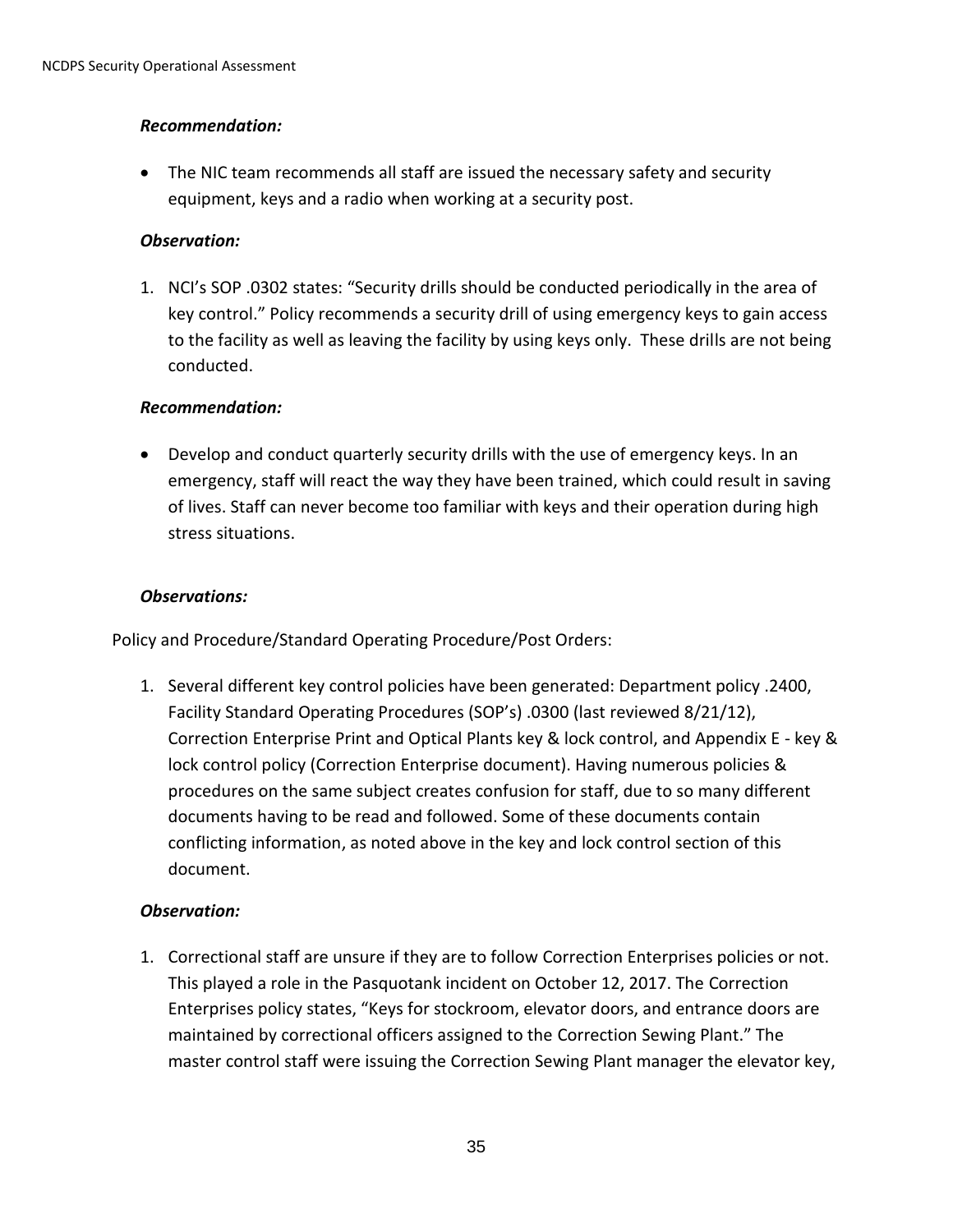which was a key piece in the incident. The master control room staff were unaware of the Correction Enterprises Sewing Plant policy.

- 2. The post order for the Correction officer was last updated 8/15/2016. When the correctional officer working in the Correction Enterprises Print Plant was asked to show the NIC team a copy of his post orders, he could not locate them.
- 3. The NIC team asked the gate house officer if she could show them her Post Order. She knew exactly where the document was, and even showed where she has signed off that she read them that day on her shift. She stated, "This is what we are supposed to do each shift, read our post orders."
- 4. The Maintenance Operations (SOP) was last updated 12/06/2010.

# *Recommendations:*

- Policy and Procedure/Standard Operating Procedure/Post Orders are reviewed and brought up to date with current practices. Only use the department policies and the Nash Correctional Intuitions SOP's/Post Orders. This would eliminate many polices currently in circulation, create less confusion on the part of staff and would ensure all policies are current.
- Ensure all (SOPs) are kept on the unit/work area where staff have easy access to them to refer to and read each shift.
- Update all SOPs/Post Orders annually to ensure staff are aware of any up to date processes as well as setting the expectation they are to be followed. Notify staff when changes are made to the SOPs.

# <span id="page-35-0"></span>**Physical Plant**

# *Observation:*

1. The NIC team observed stakes of wooden pallets in the collating room stored within the Correction Enterprises Print Plant. These pallets could be used as escape material to aid inmates trying to scale over the perimeter fence.

# *Recommendation:*

 Cease keeping pallets stored with the Correctional Enterprises Print Plant, tearing them down as soon as possible after being used.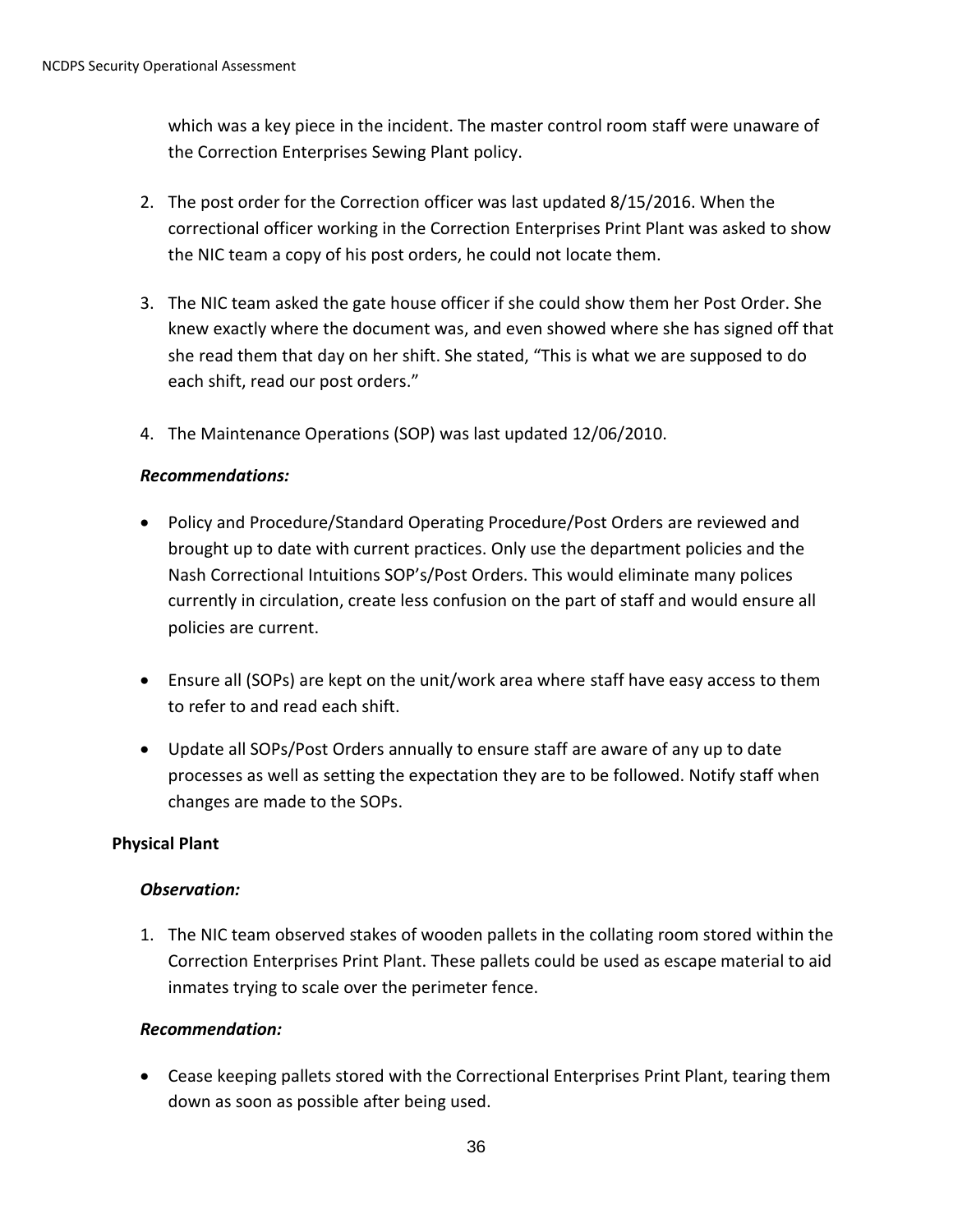## *Observation:*

1. There are nine doors leading to the outside of the Correction Enterprises Print Plant. When each individual door is opened, an alarm sounds (20 seconds) to notify staff that a door has been breached. This alarm sounds unless an officer has scanned his/her fob to silence the alarm. Currently, the doors being opened do not always activate the proper alarm. When any of the nine doors are opened, an alarm sounds in the middle of the plant, but not always at the door that is opened. The following list shows what is currently occurring when a door is opened, and what notification is made other than the alarm in the middle of the plant:

Door 1—Alarms go off at Door 1 & 9 Door 2—Alarm is not functioning nor is the light by the door Door 3—Working properly Door 4—Alarm sounds at door 5 Door 5—Working properly Door 6—Alarm sounds at door 9 Door 7—Alarms sound at doors 9 & 1 Door 8—Alarms sound at doors 9 & 1 Door 9—Alarms sound at door 9 & 1

- 2. It was reported to the NIC team, all door alarms and lights by the doors were functioning properly, prior to the roofing project currently taking place on the print shop.
- 3. When the door alarm notification in the Print and Optical Plant was installed and implemented, it was designed to notify audibly when a door was breached and it would send an alarm signal to a computer located in the gatehouse control center. The gatehouse officer would then notify the officers in the print plant as to which door was open.
- 4. The computer has not been working properly since August or September 2017 and/or the staff needed additional training in how to operate and clear the notification from the computer screen. Because of this issue, notifying the Correction Enterprises Print & Optical Plant officers as to which door has been breach was discontinued. This has made it extremely difficult for the security staff working in the Correction Enterprises Print and Optical Plants to locate which door was breached.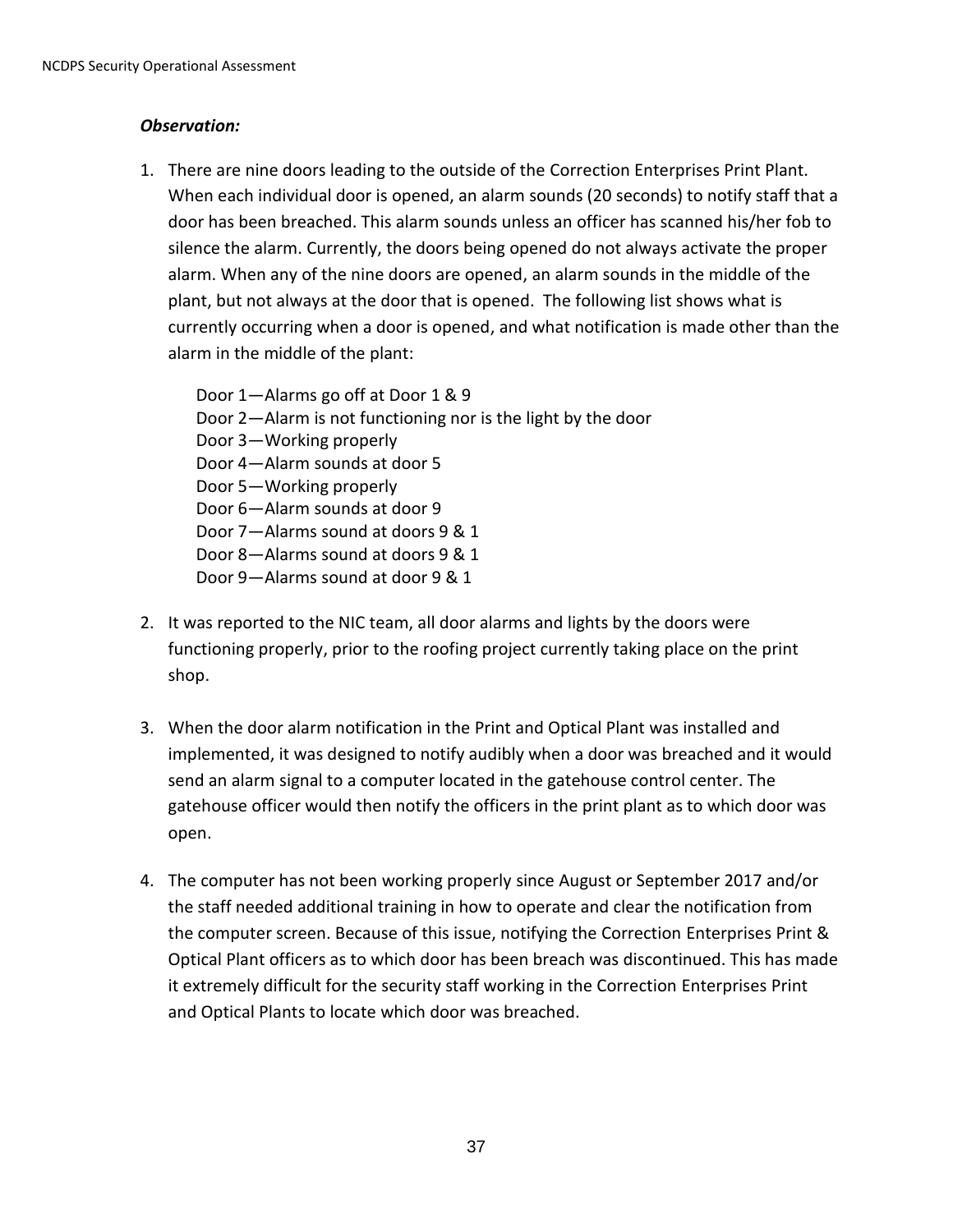## *Recommendation:*

 Check all door alarms and ensure proper functioning. Complete all necessary repairs to ensure they are working properly.

## *Observation:*

1. There are many paper weights being used and stored unsecured in the print plant, and each of them weigh about 40 pounds. These paper weights could very easily be used as weapons to harm staff or other inmates. These weights are loose and can be carried throughout the plant as inmate's desire.

## *Recommendation:*

Tether paper-weights for safety and security.

- 1. The Correction Enterprises Print Plant is a building of about 70,000 square feet. Within this building, not all areas are being used all the time. Two such areas are the collating room and the shipping area near the back dock in the warehouse. Both areas have doors leading to the outside of the building.
- 2. There are 30 cameras located in the Correction Print Plant. Because of the printing equipment and items needed to be stored in the warehouse, there are several blind spots which cannot be seen on the camera monitor. One such area is the north wall in the warehouse of the Correction print plant.
- 3. Currently very few areas have the capability of having access to monitor cameras in the Correction Print and Optical Plants. The master control room is not one of those areas.
- 4. The Correction Print Plant is a building of about 70,000 square feet. Within this building, not all areas are being used all the time. Two such areas are the collating room and the shipping area near the back dock in the warehouse. Both areas have doors leading to the outside of the building. NCI's SOP .0302 states: "Security drills should be conducted periodically in the area of key control." Policy recommends a security drill of using emergency keys to gain access to the facility as well as leaving the facility by using keys only. These drills are not being conducted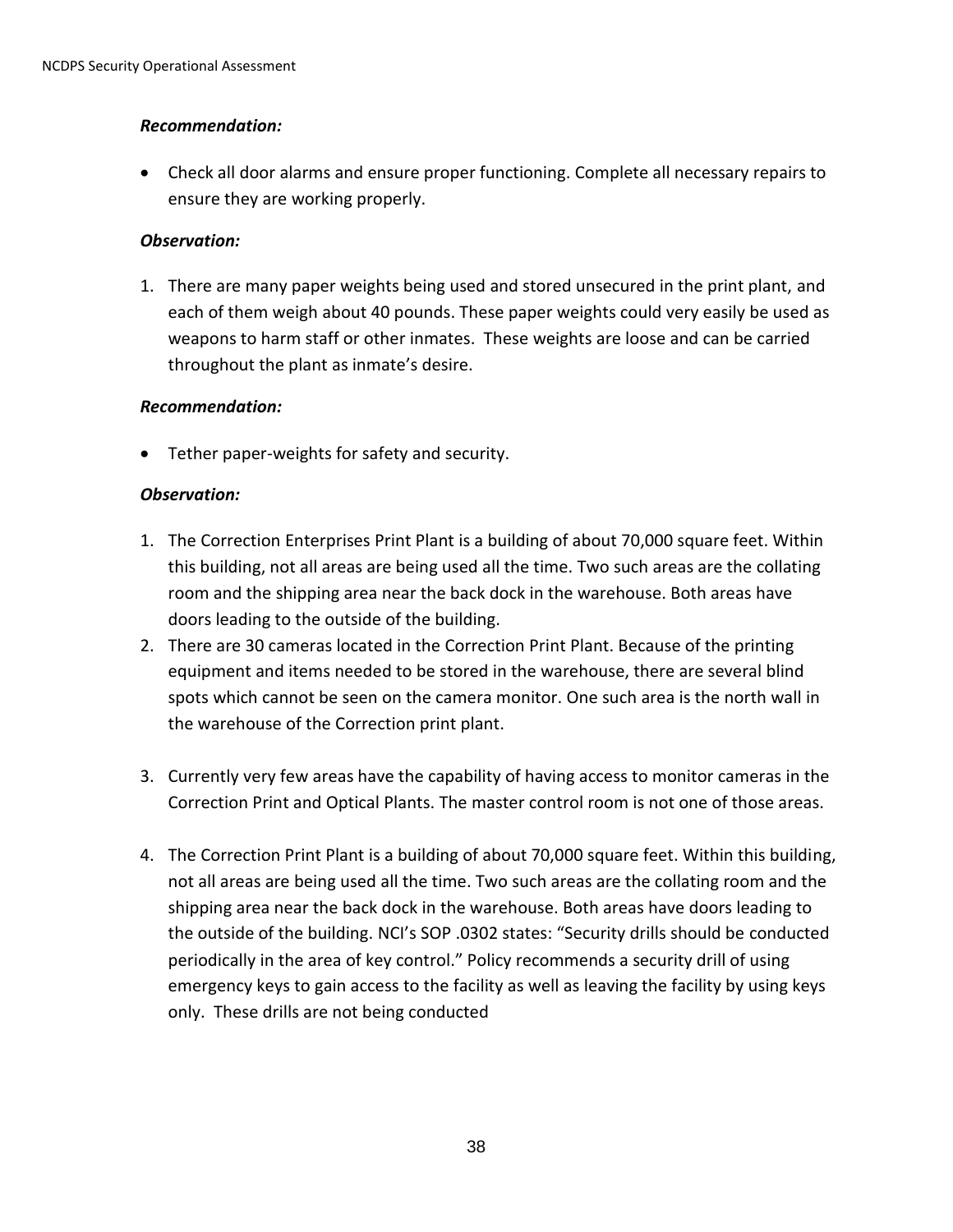## *Recommendation:*

- The NIC team recommends not keeping pallets stored in the print shop, and tear them down as soon as possible after being used.
- The door open notification lights on the outside and inside should be activated to alert the officers inside and responding officers the print and optical plants, as to which door is opened.
- Conduct a daily check of all door alarms at the beginning and end of each shift for proper functioning.
- Upon completion of the roof repairs, conduct a complete test of the door alarm system to insure they are working properly. This should include the alarm notification at master control officer, whose primary function is camera monitoring and responding to emergency alarms.
- Relocate the door alarm computer from the Nash gatehouse to the Nash master control. The door alarm computer identifies, notifies and stores information as to which door alarm was activated.
- Remove the print and optical plants camera monitors from the gate house and assign that function of monitoring the print and optical plants to the Nash master control room for closer monitoring.
- Ensure proper training is afforded to all staff who operate the computer for this function of the security practices at NCI.
- Review all the locations of the camera and adjust or add cameras to eliminate blind spots, so all activity by the inmates can be seen and recorded.
- Take the necessary steps to give access to the master control room, so all cameras in the Correction Enterprises Plants can be watched on a monitor.
- Keep the overhead door closed and locked to the collating room, so inmates do not have access to this area when not being used.
- Keep the overhead door to the back-shipping area and the single door which leads to this area closed and locked, so inmates do not have access to this area when not in use.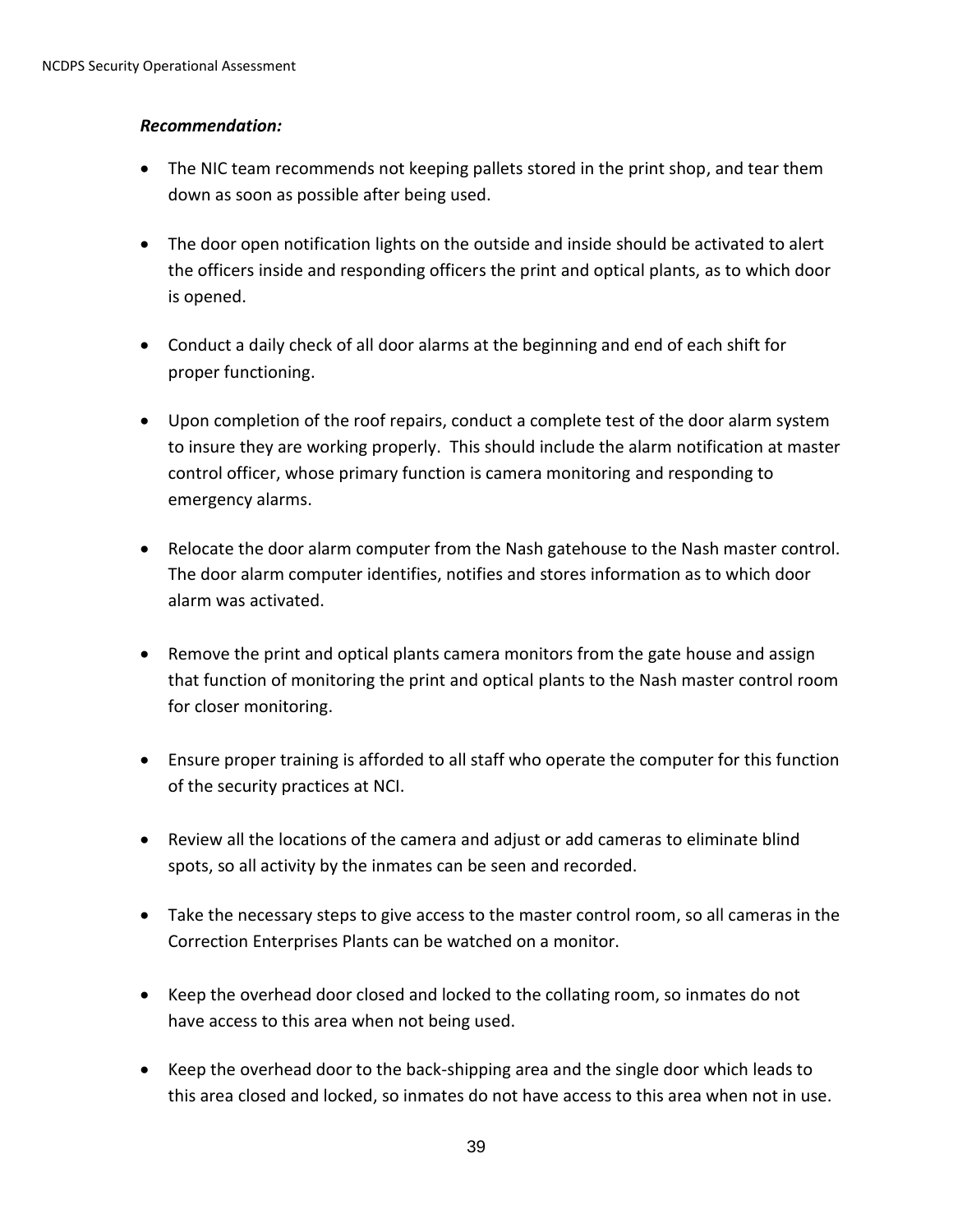### **Maintenance Request/Work Order Program-Nash CI**

#### *Observation:*

- 1. Standard Operating Procedures were being followed at the Nash facility in the area of Maintenance Management System (MMS). Work orders were directed to the MMS. Requests were assigned a tracking number and distributed to appropriate maintenance personnel. Priorities for work requests are as follows:
	- $\circ$  Priority 1 (Emergencies)-Loss of security fence zone, life safety equipment, etc.
	- o Priority 2 (Urgent)-Switch board down, loss of power to a control panel, etc.
	- o Priority 3 (Routine)-All other items that are not priority 1 or 2.
	- o Priority 4 (Projects)-Will be done based on availability and resources.

#### *Recommendation:*

 No recommendation for this area, as this system seemed to be working just as it should. The NIC assessment team commends the maintenance staff at the Nash Institution.

#### **Previous Security Audits**

- 1. A Department Internal Security Audit was performed at the Nash Correctional Institution recently. The auditors determined the facility met the expectations set forth by both the Region and the Division.
- 2. During this security audit, there were a total of 23 different operational areas within the institution that were reviewed. Out of the 23 areas, there was only one deficiency noted, specific to the kitchen and dining hall area of the institution. The deficiency was "the spray nozzle below H20 level, shorten to prevent back flow." In the key and lock control section (12) of the security audit document, there are 25 standards set forth by the department. During this audit, all 25 standards in the key and lock control section were noted as "Meets Expectation."
- 3. The NIC team was informed that the department audit team consisted of two auditors. They arrived at 9:30 AM on the day of the audit. The security audit was completed by 12:00 PM. During the audit, the key control captain was asked only two questions before the audit team member thanked him for his time.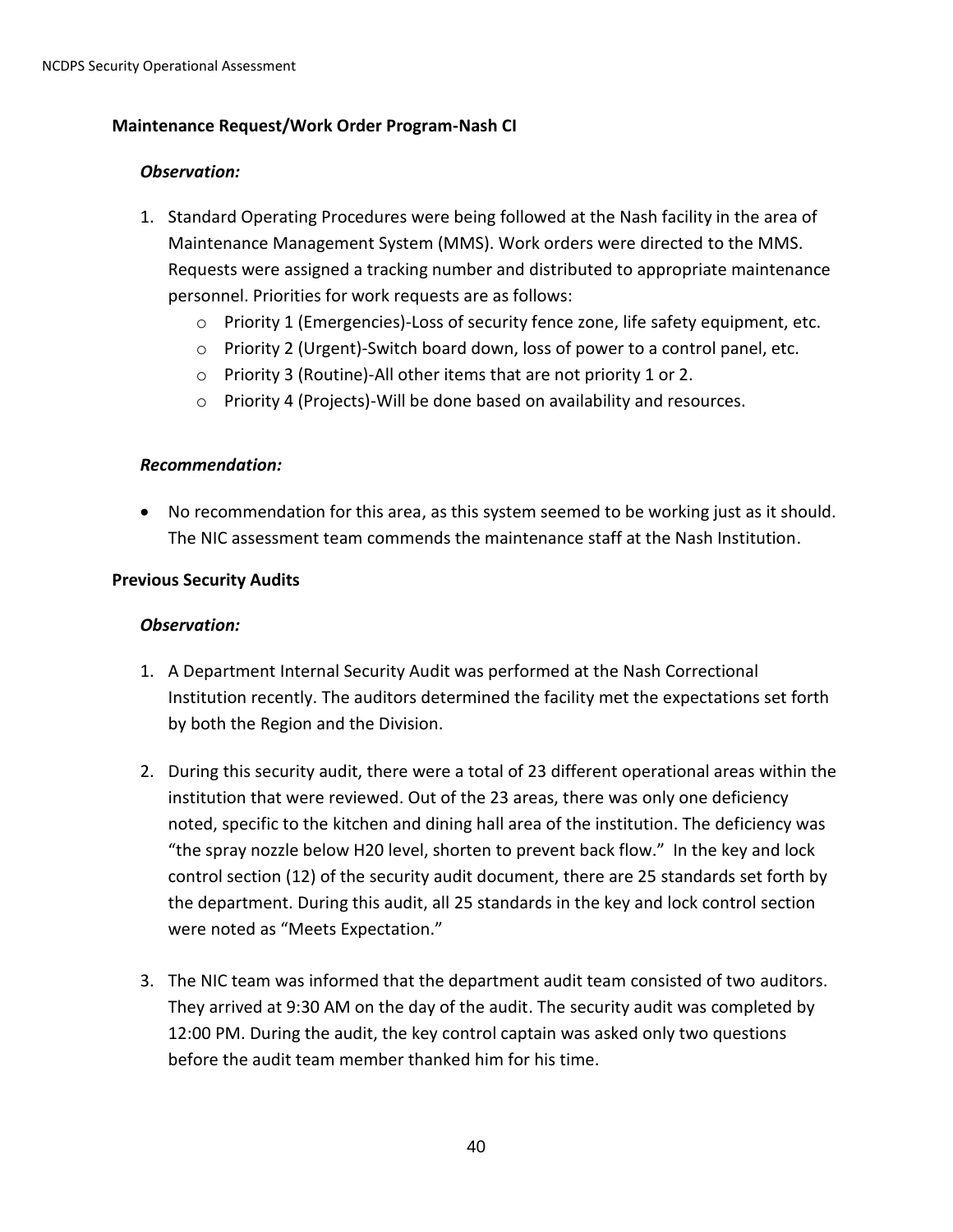- 4. The way the department security audit was conducted at the Nash Correctional Institution brings into question the validity and efficacy of the current department audit process. NCI received a security audit score of 100%.
- 5. It was discovered that between the Pasquotank and the Nash department security audits, two different security auditing documents were used to conduct the audits.

## *Recommendations:*

- Require a more comprehensive security audit by internal auditors form other prison institutions.
- Update security auditing policy and initial training for department auditors, along with on-going annual training. This would begin a process of re-building for the department internal audit program, and ensure consistency between what is being measured and the way in which audit finding are reported.
- Review all security audits and outcomes from the past two years throughout the department, taking the time to address concerns from the information gathered and overhaul the current process to make it a more efficient audit instrument. This will help the institution increase their security practices. We also recommend standardizing all documents utilized in the department security audit process for consistency.

# *Pasquotank Correctional Institution*

Pasquotank Correctional Institution administration should be commended for the caring attitude they were taking with their staff individually and in small groups. The assessors could sense the appreciation and support that administrators have for their staff, as they were observed interacting with them.

During the visit by the NIC team, it was discovered that a firearm was discharged by a perimeter staff member, while the inmates were climbing the perimeter fence in an attempt to escape on October 12, 2017. The gun was not placed into evidence, and there was not a shooting review board conducted. These processes are typically completed to ensure policy adherence, and to clear the officer involved in the shooting of any wrongdoing.

Key, lock, and door control in a correctional institution plays a significant role in staff safety and security. During the NIC visit, there was an observed difference in how keys and doors are controlled between the Correction Enterprises Sewing Plant and the Pasquotank Correctional Institution. However, this should not be the case. Key and door control is just as important in the sewing plant as it is inside the correctional institution.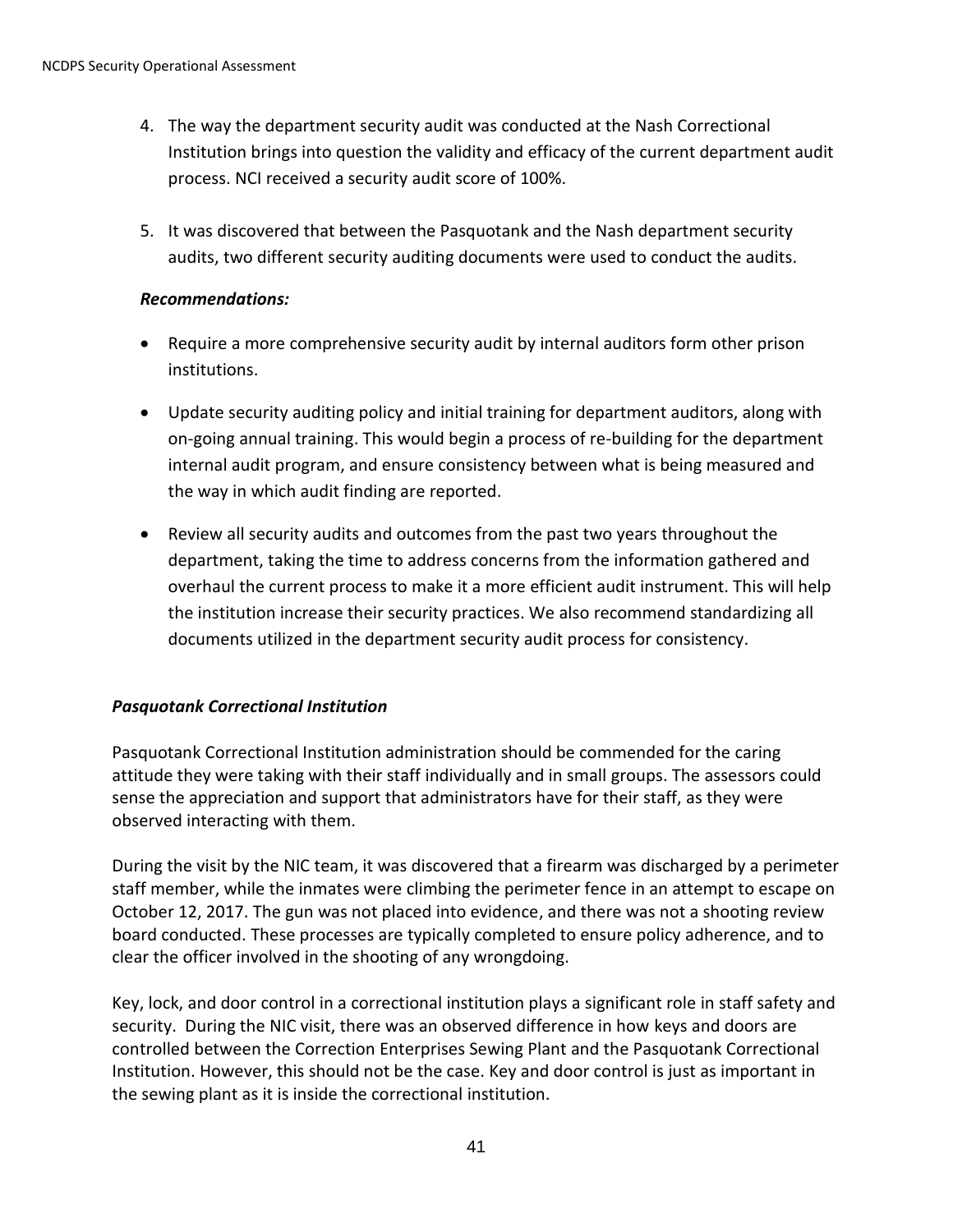During the time NIC team were on site at the Pasquotank Correctional Institution (PCI), several issues were noted regarding key, lock and door control. During our visit, many staff were interviewed, department and institutional policies along with standard operating procedures were read, and logs were reviewed. This was done to obtain as much information as possible.

#### *Observations:*

On the initial tour of PCI, the NIC team was informed that the door located within the sewing plant leading into the programming hallway near the elevator was always kept locked. During the visit, we found the following:

- 1. This door was used by staff during each work day. Sometimes after being unlocked, it was not always locked directly afterwards.
- 2. This is the door used by staff and inmates when taking out the garbage on Mondays and Thursdays from the Sewing Plant.
- 3. On October 12, 2017, when the Sewing Plant Manager opened the door to the hallway, the door was left unlocked as the manager proceeded toward the elevator. By doing this, it enabled the inmates to go back and forth from the hallway to the sewing plant and back into the hallway. The unlocked door helped the inmates facilitate the attack on staff and carry out their attempted escape.
- 4. During staff interviews, the NIC team learned that other staff consistently locked the hallway door behind them. By doing this, inmates could not go back and forth from the Sewing Plant to the hallway and from the hallway back into the Sewing Plant.

#### *Recommendation:*

 This hallway door should always remain locked when not in use. Correction Enterprises employees are not trained in security functions; therefore, correctional staff should perform all security functions to include the escorting of inmates. When it is necessary to unlock the door, the door should be immediately locked after use.

#### *Observations:*

When observing the usage of the door leading to the back dock from the elevator room on the ground floor level, we discovered the following information: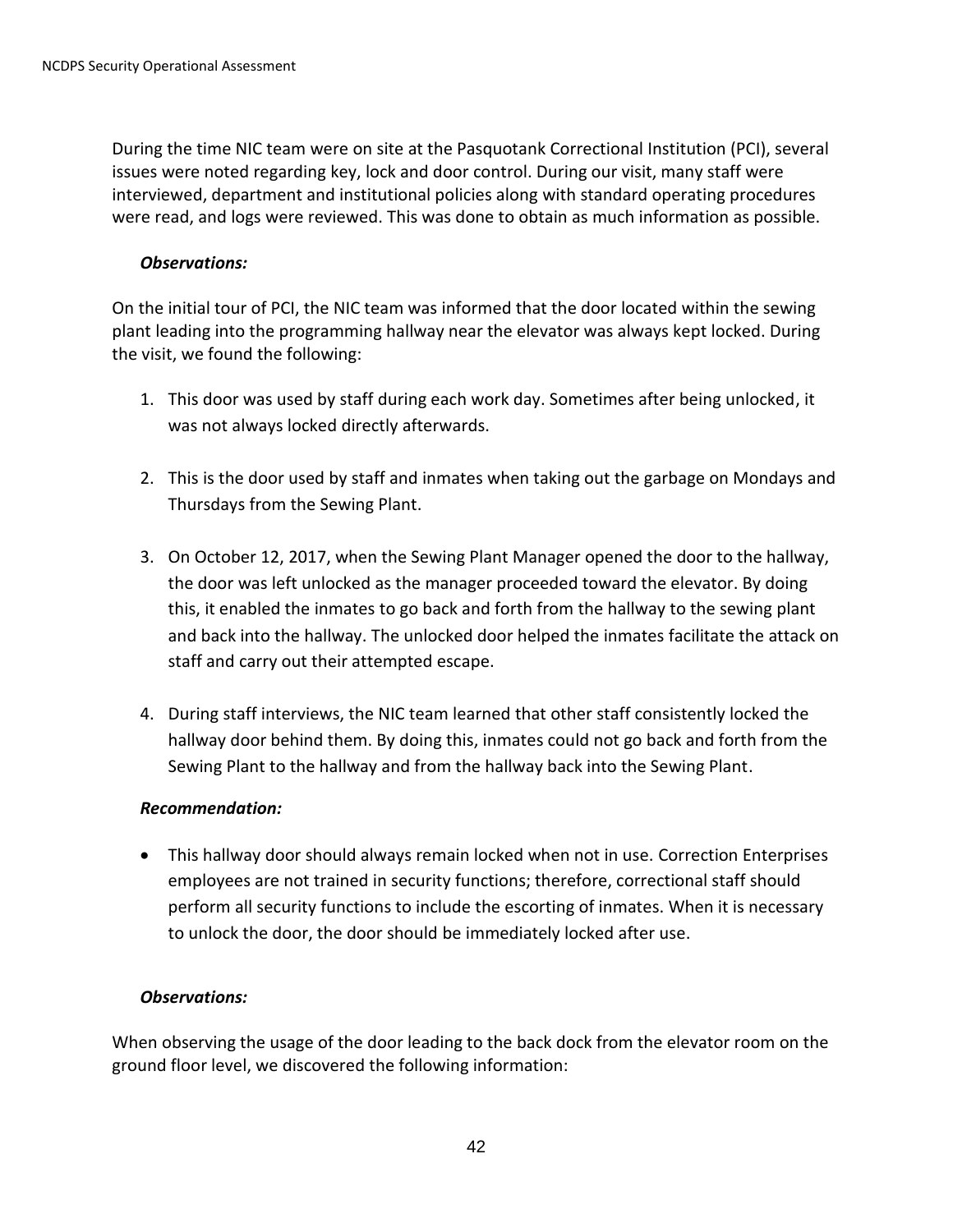- 1. When the inmates arrived on the ground floor in the elevator, the door to the outside and back dock of the institution was key controlled and could only have been opened by staff who control the key to the door. On the day of the incident, the secured door leading to the outside back dock was unlocked and opened by the officer working on the back dock. The door remained unlocked to allow the inmates to move the trash onto the dock. This gave the inmates access to the back dock, as well as access to the outside of the building and to the outside ground areas of the institution.
- 2. Based on the information received by the NIC team, on the day of the incident, the request to open the back dock door was made by the inmates moving the trash and not by the Sewing Plant Manager.
- 3. The door is not controlled by a control room officer, and as stated above, is key operated only. There are no cameras located in this area of the institution.

## *Recommendation:*

- The door to the back dock and outside of the institution should be controlled remotely by a control room officer, and only opened by a physical key in an emergency situation.
- Staff should always be able to see who is asking for the door to be opened, and verify that it is a staff member requesting for the door to be opened and not an inmate.
- Install cameras in this area for control room staff who would have the ability to monitor this area on a constant basis to control ingress and egress.
- Limit the number of inmates who have access to the outside of the building in this area, as well as the number of inmates that can go outside. Since PCI is a close custody institution, there should be limited access to certain areas of the institution (i.e., the back dock).
- The trash procedures should be reviewed and modified. Staff could take the garbage to the back dock area, and the inmates working in this area could empty the garbage. There is no need for inmates to take the garbage down to the back dock, when there are already inmates working in this area.
- Keys needed to open the door in an emergency should be located in a central location such as the master control room, not on each individual officer's belt.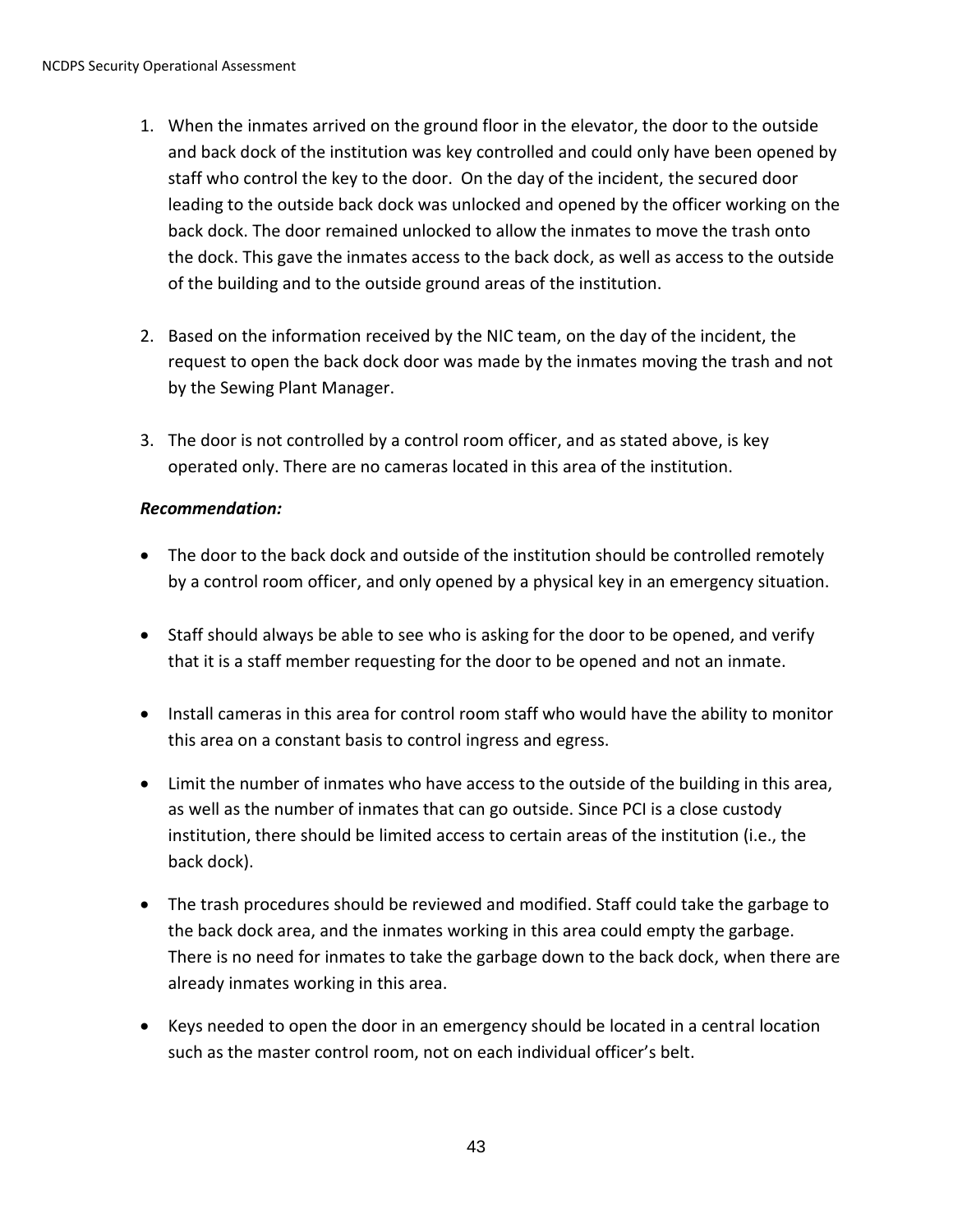## *Observation:*

1. It was reported to the NIC team that the manager would take her personal keys inside the institution, stand on the back dock, and activate her fob to her personal car to ensure the car was locked. By doing this, she alerted the inmates as to which car was hers. It was reported the manager usually parked in the same place or area each day.

## *Recommendation:*

1. Ensure all personal keys are left in a separate location, prior to passing master control so that no personal keys are taken inside the Institution. Personal keys can be exchanged for work keys for another level of staff accountability and control of personal keys.

# *Observation:*

- 1. The NIC team discovered the storage room was secured with a padlock. An inmate assigned to work as the storage room clerk was issued the padlock key daily to open the storage room at the beginning of the shift, as well as secure the door during the time he is out of the storage room and, at the end of the shift.
- 2. Only one key could be located which locked and unlocked this particular padlock.
- 3. The key padlock key would be issued to the storage room inmate worker from another inmate who works in the tool room. When the inmate who works in the storage room was issued the key, he was the guardian of that key.
- 4. When the inmate(s) left the storage room (bathroom breaks, etc.) the inmate could lock the door using the padlock, and no one else could enter or leave the room. This system allows only inmates to have full access to a padlock and key, and allowed the inmate(s) the ability to determine who entered the storage room and who didn't.

- 1. On October 12, 2017, the manager was issued two sets of keys from the master control room officer, ring numbers 126 and 85. These keys operated the door locks in the sewing plant area, as well as the elevator.
- 2. There was some confusion as to whether the master control room officers are expected to follow Correction Enterprises policy. The master control room officers issued the elevator key to the Sewing Plant Manager, and this was in violation of the Correction Enterprises policy.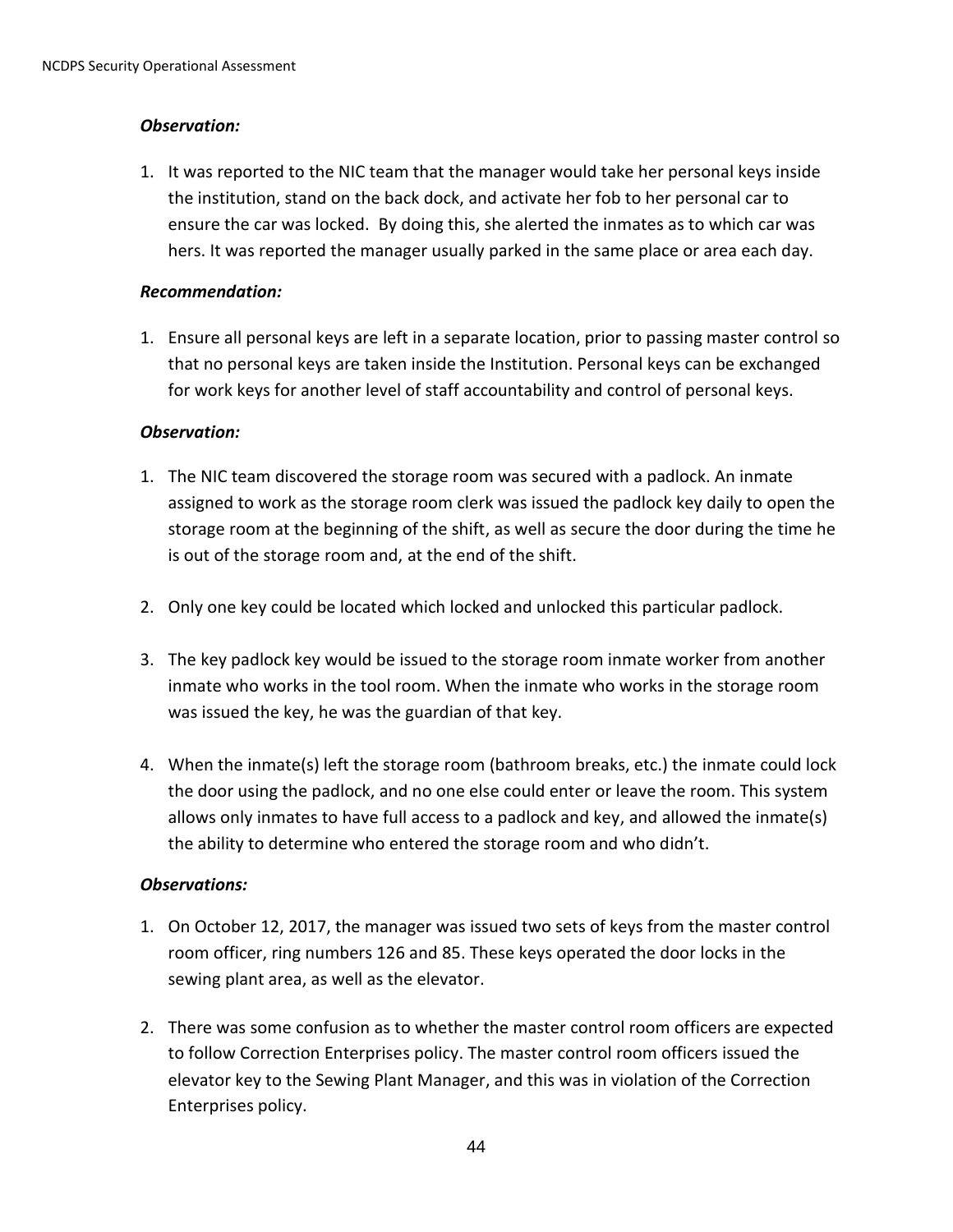- 3. When interviewing the master control room officer, it was determined this was being done without the officer realizing the manager should not be issued the elevator key, as per the Correction Enterprise Sewing Plant Policy.
- 4. When the Sewing Plant Manager is off work, the elevator keys are handed out to the Correction Enterprises Sewing Plant supervisor from the master control room officer.

## *Recommendations:*

- Ensure that only security staff maintain keys to all locks and elevators located outside of the Correction Enterprises Sewing Plant.
- Eliminate security related procedures in Correction Enterprises policies that are in conflict with the department's policy.
- The back dock door is the last door before having access to the outside, and should be operated by a control room officer and not by an officer on the dock or from the inside of the building.
- Direct that Correction Enterprise employees to, strictly adhere to the department policy for key and lock control.

## *Observation:*

1. Pasquotank's Standard Operating Procedure (.0600 5 b) reads: "Daily: The Second Shift Officer-in-charge will be responsible for a physical count of each key on a daily log. The results will be documented on the daily activity log." This has not been occurring on a regular basis.

## *Recommendations:*

- **•** Conduct a physical count daily on the second shift by the officer  $-$  in  $-$  charge as required by Pasquotank's Standard Operating Procedure (SOPs), and document the results on the daily activity log. This log should be reviewed regularly by a supervisor to ensure compliance.
- Ensure an audit of the issued institutional keys are completed. Following the audit, a thorough review of who is issued which keys should take place.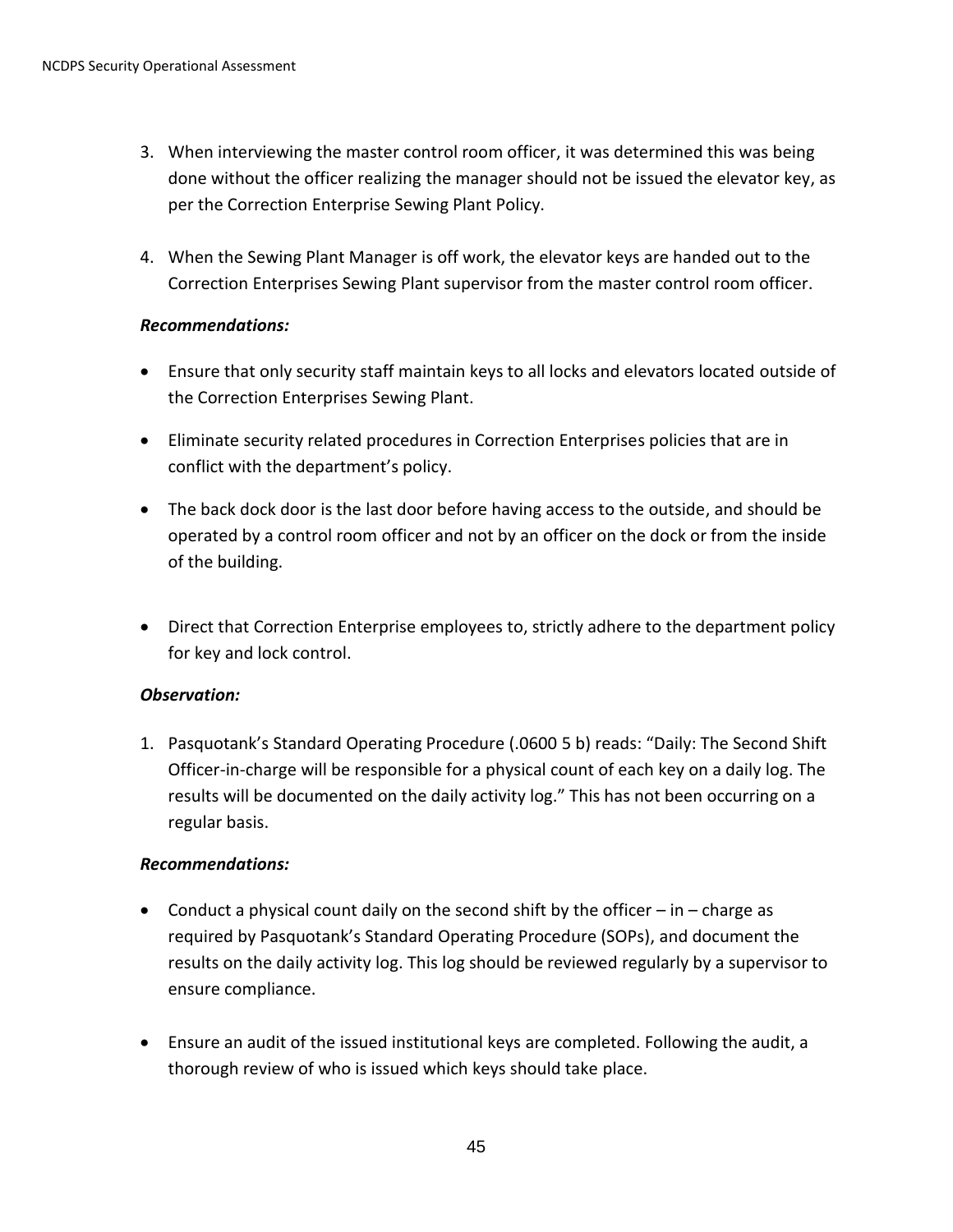Review Standard Operating Procedure during the key audit to ensure the proper keys are distributed to the correct staff, based upon their work or post assignment needs and immediately correct any discrepancies.

### *Observations:*

- 1. The NIC team asked the master control room officers for a complete key audit document and one could not be produced.
- 2. The NIC team asked the master control room officers to explain what keys were on the keys rings (i.e., what doors do they open). The officers did not know, nor could the officers produce a document that explains what keys go to what areas. Several hours later, the information was produced by hand on a separate sheet of paper.

## *Recommendation:*

 A completed key audit document must be kept in master control. Also, a document should be kept as to what key rings go to what areas and what the different keys on each key ring lock or unlock.

#### *Observations:*

- 1. General Institution Procedure 0.600 reads: "At no time are keys to be left hanging in a lock or left exposed. Un-issued keys will be maintained in a key cabinet or on a keyboard to which access is restricted. Issued keys in the possession of a correctional officer or other staff person should be kept in a pocket or other secure place and out of the view of inmates unless they are actually being used."
- 2. Staff were seen throughout the institution with keys clipped to their person and in plain sight of the inmates.

## *Recommendation:*

 Staff should adhere to policy and keep institutional keys (on their person) in their pocket or another secure place out of the view of inmates as policy states.

#### *Observation:*

1. The key control sergeant has not been trained on how to rekey locks within the institution. As a result, the locks which need to be repined/re-keyed are taken off property to a locksmith unassociated with the institution to have the work completed.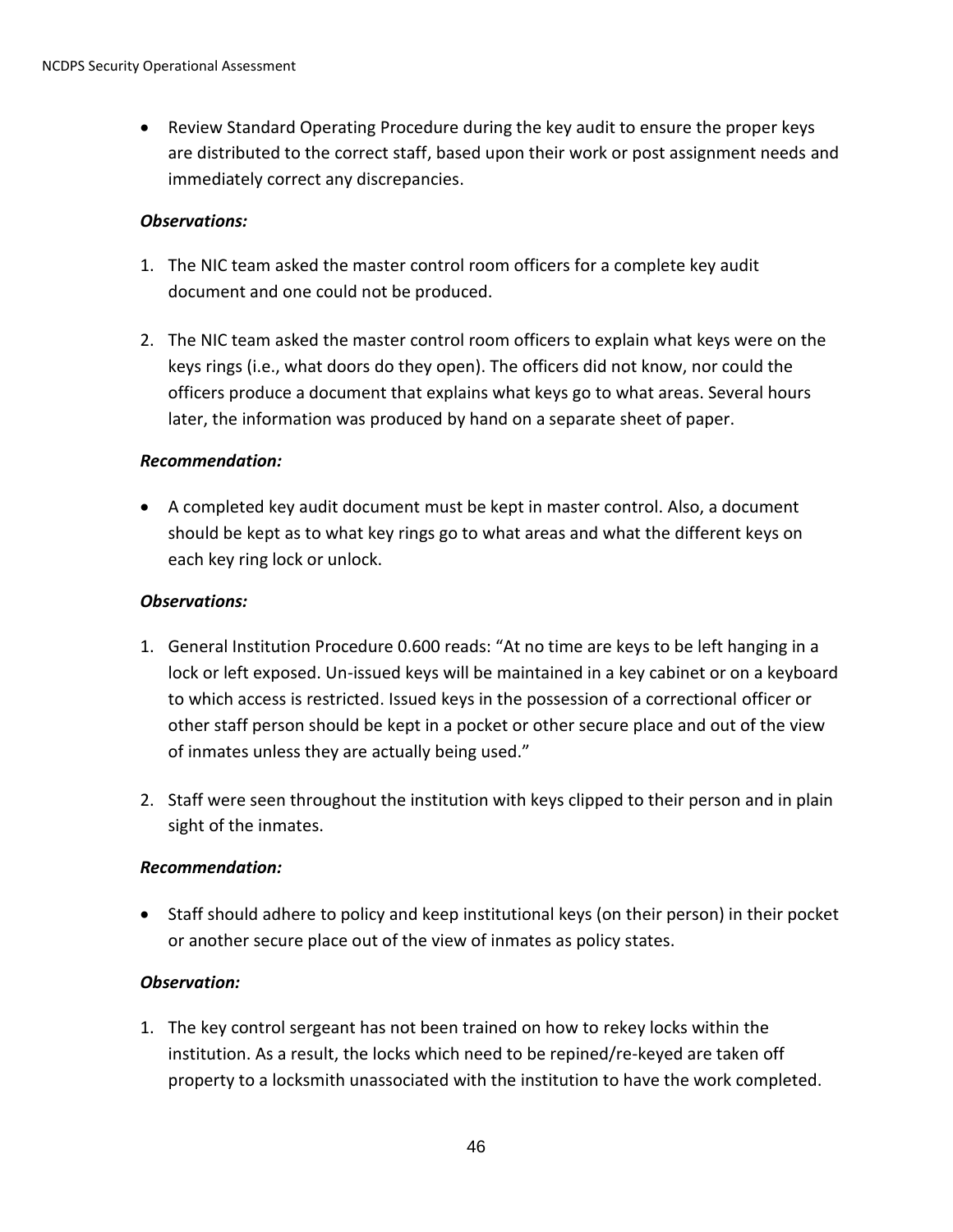Even though the key and lock control sergeant remain with the locksmith the entire time while the lock is being rekeyed, it is not a completely safe and secure practice.

#### *Recommendation:*

 Provide training for the institutional locksmith and back-up locksmith on how to repin/rekey the locks at the institution

## **Policy, Procedure, Standard Operating Procedure and Post Orders**

Department Policy and the Standard Operating Procedure (SOP) at the Pasquotank Institution has procedural conflicting language.

#### *Observation:*

1. The PCI SOP (.0600 C. 3 b) differentiates between critical and non-critical keys being taken home and what should occur if that happens. Critical keys are to be returned promptly and if non-critical keys are taken home it is up to the O.I.C. if they are to be brought back promptly. Department policy (.2404 c) specifically states if a key is taken home, the key shall be returned promptly.

## *Recommendation:*

 Eliminate any conflicting verbiage which exists between department policy and Pasquotank Standard Operating Procedures.

#### *Observation:*

- 1. Several different key control policies have been generated.
- 2. The department creates one, the facility creates one, and Correction Enterprise creates another. This creates some confusion on staff's part due to so many different policies or (SOP's) having to be read and followed.

## *Recommendation:*

 The NIC team recommends stream lining the policy/Standard Operating Procedure process by having only one or two: meaning one from the department and one for the facility. This area will be discussed further in the report.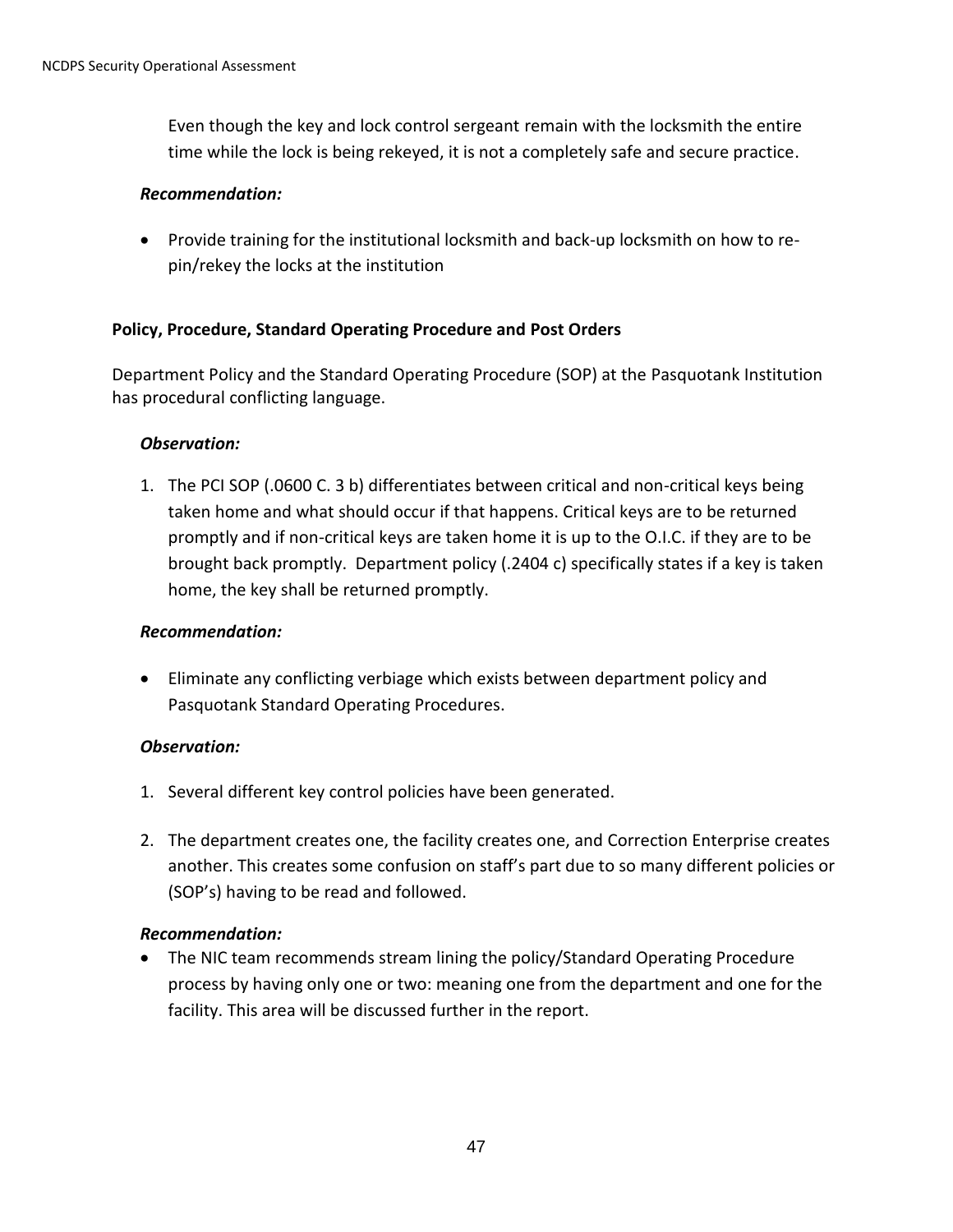#### **Post Orders**

#### *Observation:*

1. Post Orders/Standard Operating Procedure reviewed (Chapter II Custody and Operation and Correction Officer) were last updated 10/14/14 and 09/16/14 respectively. It was found that staff do not read these post orders very often. Post orders play a vital role in the operations of an institution. When new processes are implemented, and the post orders show the change in process, the process is more likely to be followed.

#### *Recommendation:*

- Update post orders on an annual basis. By keeping the Post Orders updated, it sends a strong message to staff that administration is aware of the duties and responsibility they have.
- Require staff to read the post orders daily. By doing this, staff are aware of what their job is on each post through detailed instructions in the post orders. Any time a post order is updated, we recommend letting the staff member know at roll call briefings what is included in the update.

#### **Physical Plant**

The physical plant plays an important part in the operation of the institution. The line of sight for staff, the cleanliness of the facility (health and safety), the operations and maintenance upkeep of the facility, etc.

- 1. Full storage racks created a blind spot on the camera monitor where the flammable cabinet is located in the Sewing Plant storage room. This prevented staff from being able to see or the camera to record important aspects of the incident that occurred on October 12, 2017.
- 2. There are six cameras located in the Correction Enterprises Sewing Plant. The available camera monitors in the area were not being monitored by staff at the time of the incident.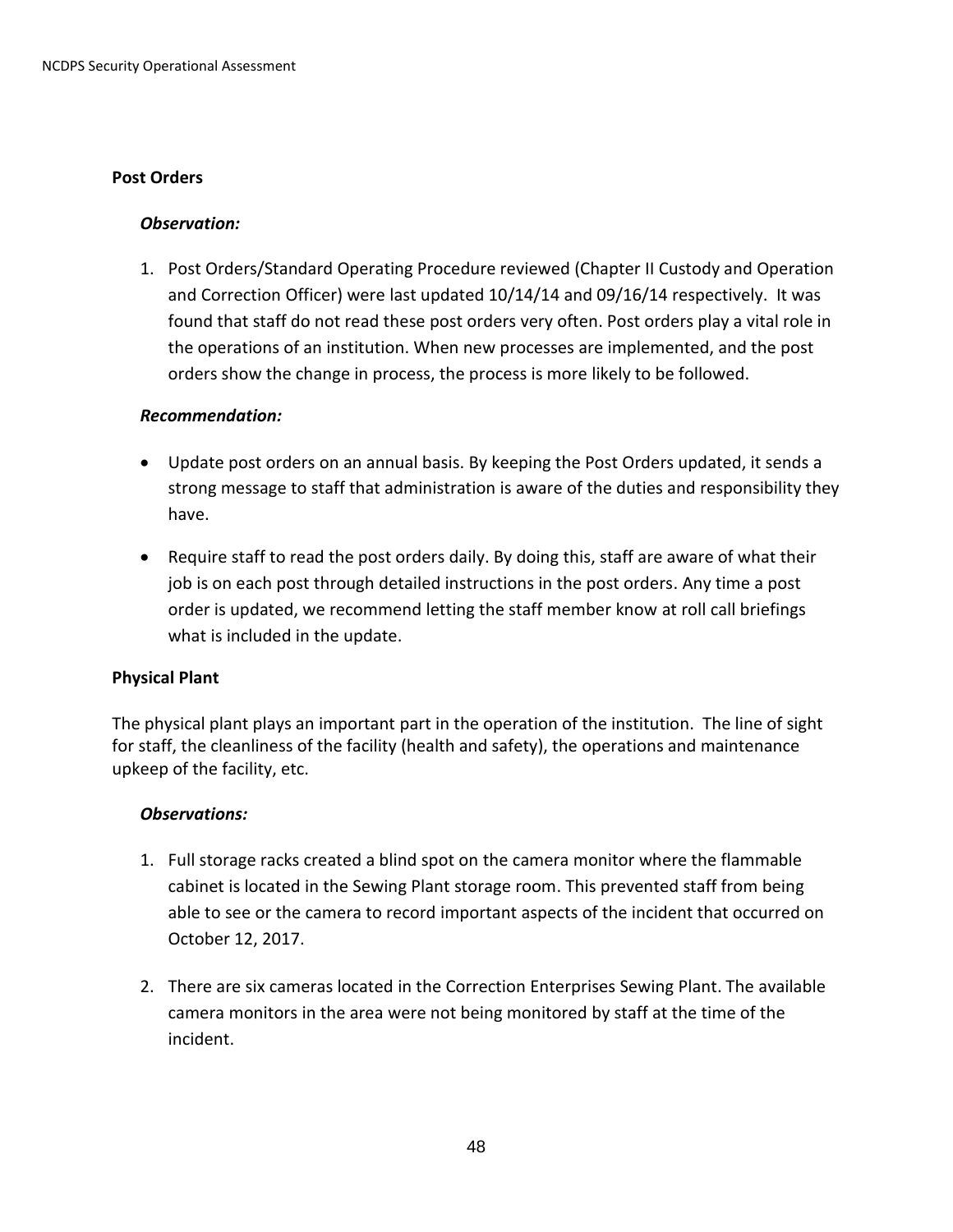## *Recommendation:*

- Conduct a review of all camera locations to include a review of monitors, and eliminate all blind spots, corners, etc. that exist in the institution.
- Require control room staff to monitor all areas of the Correction Enterprises on camera monitors, when staff and/or inmates are in the area.

## *Observations:*

- 1. The inmate dedicated search room located in the Correction Enterprises Sewing Plant area is not suited well for the searching of inmates. There is not a dirty/clean area located in the room to enable the staff to separate inmates who have not been searched from those who have been searched.
- 2. There is not a barrier from inside the room so everyone passing by the area can see a strip search occurring which is in violation of the Prison Rape Elimination Act (PREA) standards.
- 3. The NIC team was told at the beginning of the assessment that all inmates pass through a metal detector and are pat searched when entering the Correction Enterprises Sewing Plant area. When leaving the sewing area, all inmates are stripped searched and pass through a metal detector.
- 4. The NIC team discovered inmates were very seldom stripped searched (only about 20% of the time). PCI Post Order .3500 VII Inmate Movement it reads: "A" All inmates leaving the Correction area will be thoroughly searched before leaving at the end of their workday. This will include going through the metal detector and strip searches will be conducted on a daily basis of all inmates leaving the Correction area. "B" Inmate's leaving the Correction area during the workday for any reason will be strip searched."

## *Recommendations:*

- Change the location or modify the search room to meet all requirements of a search area, to include identifying a clean and dirty area within the room, and installing barriers to keep the view of the strip search out of plain view of others.
- Require staff to follow PCI post order and strip search all inmates leaving all Correction Enterprises areas. This is a simple way to increase security within the walls of the Institution.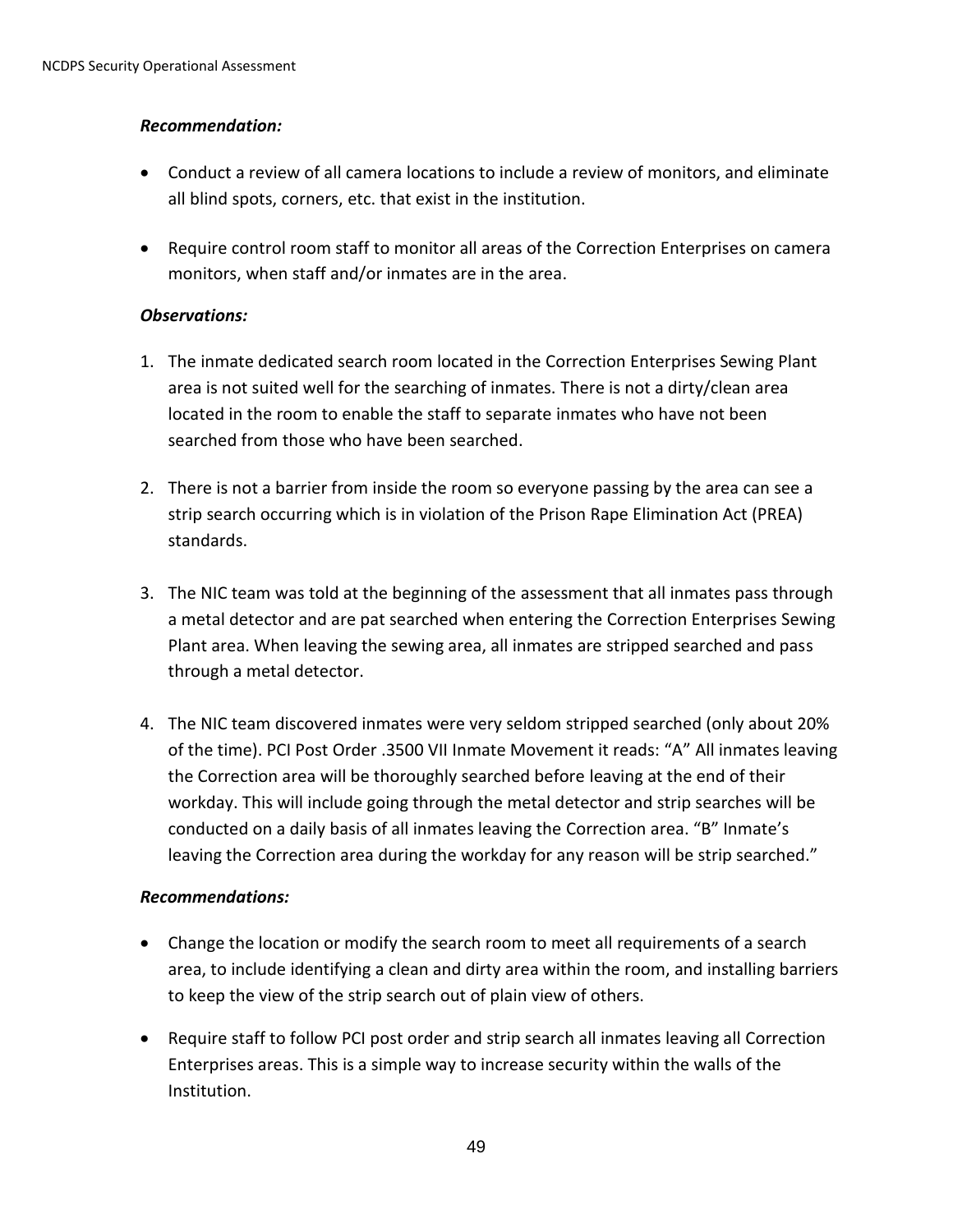## **Training**

Staff cannot be trained enough in the operations within the institution. The way staff train is the way they will respond in emergency situations. Training is a valuable part of everyday life inside a correctional institution.

#### *Observations:*

After reviewing the incident on October 12, 2017, the NIC team noted the following:

- 1. The sewing plant supervisor did not have access to a radio.
- 2. Due to the fire started by inmates in the storage room, the Sewing Plant was filling up with smoke, and the sewing plant supervisor did not know what to do. After some time, he ran out of the sewing plant area to try and find an officer to notify them of what was happening. After running down one programming corridor, he entered the programming and medical corridor and notified a Lieutenant with the information he had at the time.
- 3. During interviews, this staff member told the NIC team he was panicked, because he had not been trained in emergency procedures within the prison.

#### *Recommendation:*

 All staff both correctional and non-correctional staff who are around or work with inmates should be trained in the emergency procedures of the institution, be issued a radio and personal safety equipment, and trained on how to use them.

#### **Maintenance Request/Work Order Program-Pasquotank CI**

- 1. The Maintenance Manager System (MMS) is the work order system used at the Pasquotank Institution which notifies maintenance of areas needing attention for repairs.
- 2. A sergeant has computer access to either notify his/her superiors of a vehicle work order or an institution work order but not both. Only a lieutenant and above has full access to the MMS. Correctional officers are not granted access to the MMS.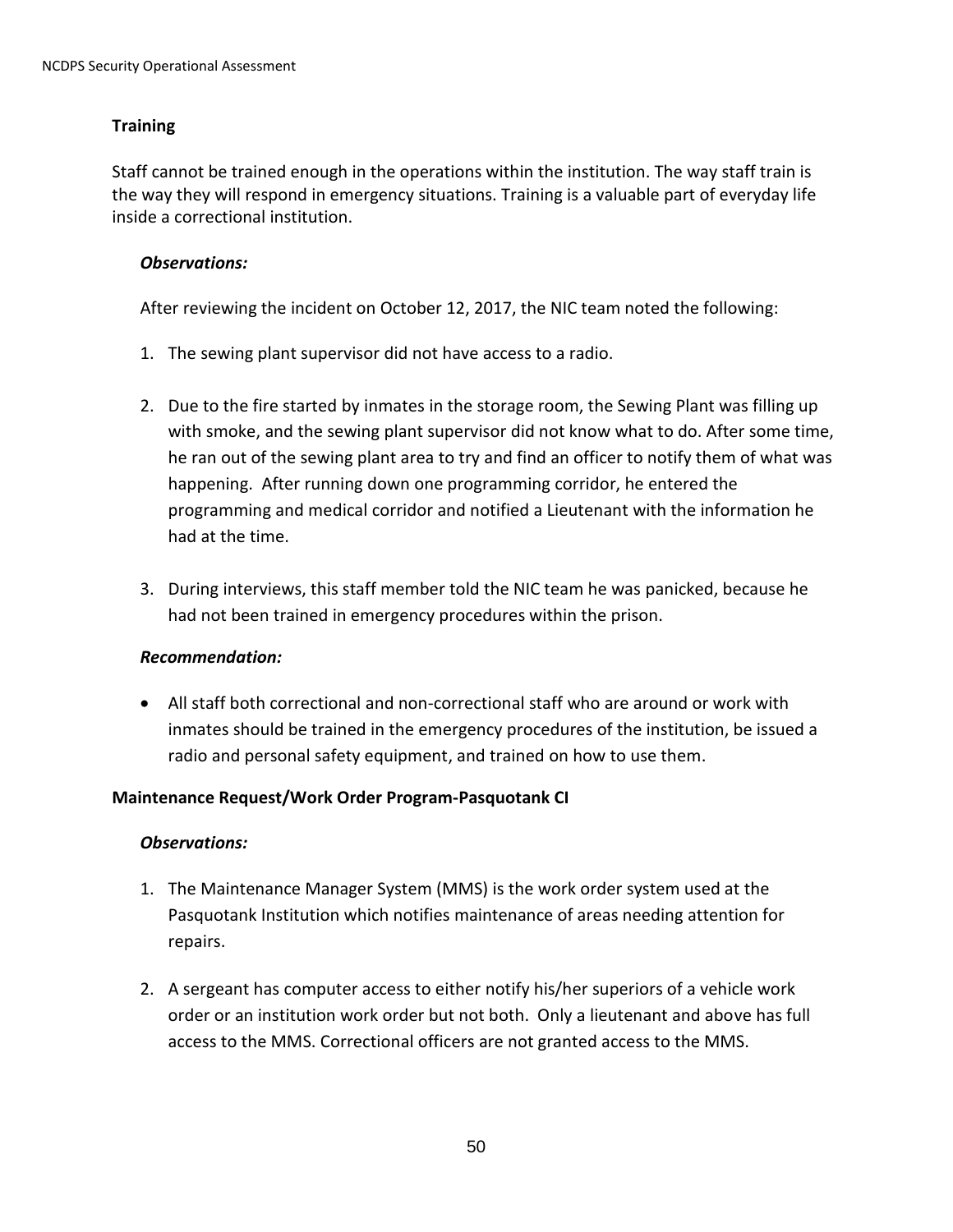- 3. When interviewing master control room staff on two separate occasions, the NIC team received conflicting information. One of the master control room monitors was not operational (nothing was showing on the screen).
- 4. The master control room staff were asked about this concern and the response was "not sure why it's not working, it has been that way for a while." When asked if a work order had been called in the response was, "not sure." This was of great concern to the NIC team because having a monitor not functioning properly is a very serious safety and security issue.
- 5. During another time, the NIC team was in the master control room and different staff were working, the concern of the monitor was discussed again. The NIC team was informed by the master control room staff that the monitor not working was disconnected, and was no longer in use and had not been used for "quite some time." The concern here is that when the NIC team first noticed the monitor was not turned on, the staff response was, "not sure why it's not working" and staff were unsure if a work order had even been called in.

## *Recommendation:*

 Streamline the MMS process, so any staff member can submit a needed work order. Post orders should require all staff to check all equipment they have responsibility to operate, and ensure it is functioning properly during oncoming shift post relief. Improve communication from administration to staff on the status of all equipment by notifying staff at roll calls, and by computer messaging for those who do not attend roll calls. Not all staff working in the master control room were aware of the status of the monitor not working.

- 1. When interviewing the maintenance supervisor, he mentioned some flaws in the current way that work orders are being recorded and called in.
- 2. Often staff just make a phone call to the maintenance shop to report a needed work order. Work order messages are sometimes left on the answering machine. This creates a time delay in receiving the message when staff are not at work (; i.e., sick, vacation etc.)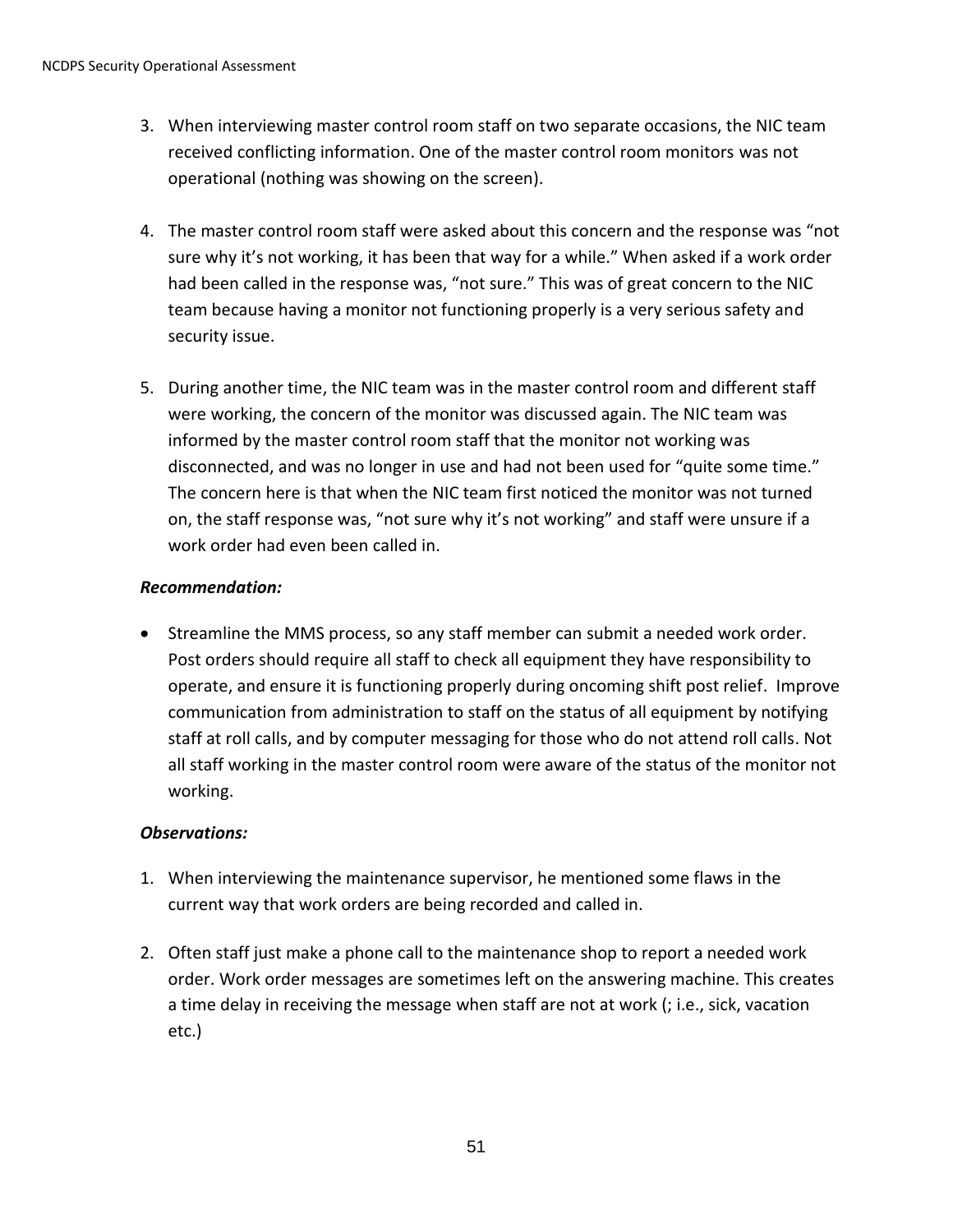3. When maintenance staff are in a housing area attending to a work order and an inmate asks them to fix a toilet or reports some other problem, they address those issues.

#### *Recommendations:*

- Ensure all work orders are collected only by the MMS and no other way. By doing this the Institution and department can fully track the number of work orders being generated. This will also help administration to identify problems areas within the institution and better gauge the workload of the maintenance staff.
- When it becomes necessary for maintenance staff to address a work order on the mezzanine level in a housing unit, require that they only take the necessary tools needed into the unit section. The tool box should not be left unattended around inmates, but kept outside of the section in a locked area.

## **Previous Security Audits/Inspections**

Security audits are tools which can be used by the Institution to judge whether or not they are keeping good security practices in place. When security audits are not performed correctly it could leave staff feeling a false sense of security after an audit is completed, if they received a high score when it was not achieved.

- 1. The NIC team reviewed the documents from the last department security audit performed on February 15, 2017. The Pasquotank Institution received a "meets expectation" in every category, which means the institution received a score of 100%.
- 2. In reviewing Section 12 of the audit report (Key and Lock Control) and in asking the questions from this section of the audit to the institution's key and lock control sergeant, the audit team found two areas where the institution was not in compliance. This took the NIC team about ten minutes to ask the 25 questions in Section 12.
- 3. It was evident the auditors who performed the Department Security Audit in February did not conduct a thorough audit, at least in the Key and Lock Control section of the audit.
- 4. It was alluded to during interviews, that there is a "you scratch my back and I'll scratch yours" approach when it comes to the inter-department security audits.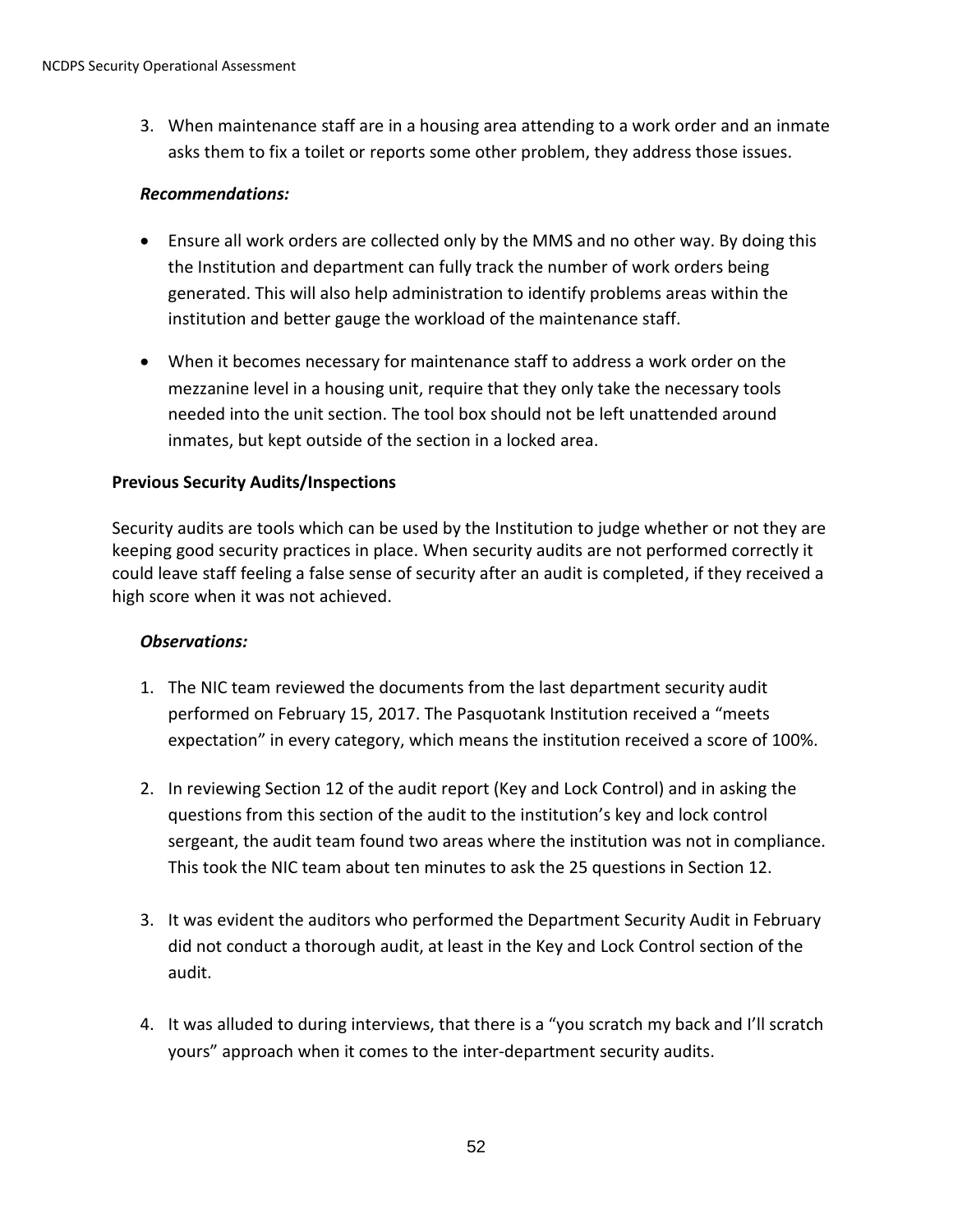### *Recommendations:*

 Executives should notify the department of the importance of security auditing, and the benefits to their fellow workers and the work environment when the security audit is comprehensive.

#### **Tool Control Document Review Pasquotank and Nash**

Policy, Standard Operating Procedures, Post Orders, and Logs/Forms on Tool Control: Policy and Procedures (SOPs) on tool control are a systemic concern at facilities in NCDPS. There are numerous layers of roadmaps for staff to follow creating confusion and lack of consistent practices within agency.

- 1. NCDPS Policy .2700 Tool Control (b) (1) classifies tools, and states "Class A tools are tools that can be used by an inmate either in escape or causing death or serious injury to staff and other inmates. These tools include but are limited to the following: ladders, jacks, hacksaw blades, pipe wrenches, knives, meat cutting equipment, wire cutters, files, cutting torch and tips, pipe cutters and bolt cutters, axes/emery wheels and drill bits, portable grinders or similar machines, and other tools, such as scissors, should be examined considering the security classification of the facility. Judgement should be applied to ensure that no tool is overlooked in this category. If in doubt, place the tool in this category."
- 2. NCDPS Policy Tool Control requires each Institution to develop a Standard Operational Procedure (SOP) for tools.
- 3. Policy does not require Correction Enterprises to develop their own SOP; however, the memorandum of understanding (MOU) between NCDPS and Correction Enterprise does require Correction Enterprises Standard Operational Procedure on tools.
- 4. Nash Tool SOP.2400 and Pasquotank Tool SOP .0400 both have different language for Class A tools and allows for the Facility Management Teams to determine what other tools may be considered Class A's.
- 5. The Correction Enterprise Tool Control SOP is different than the Facility SOP.
- 6. Correction Enterprises has a Tool SOP written for each different plant and varies depending on facility. Example: Sewing Plant tool SOP lists their Class A tools and (scissors are not listed as Class A tools); however, Nash Print shop does not list Class A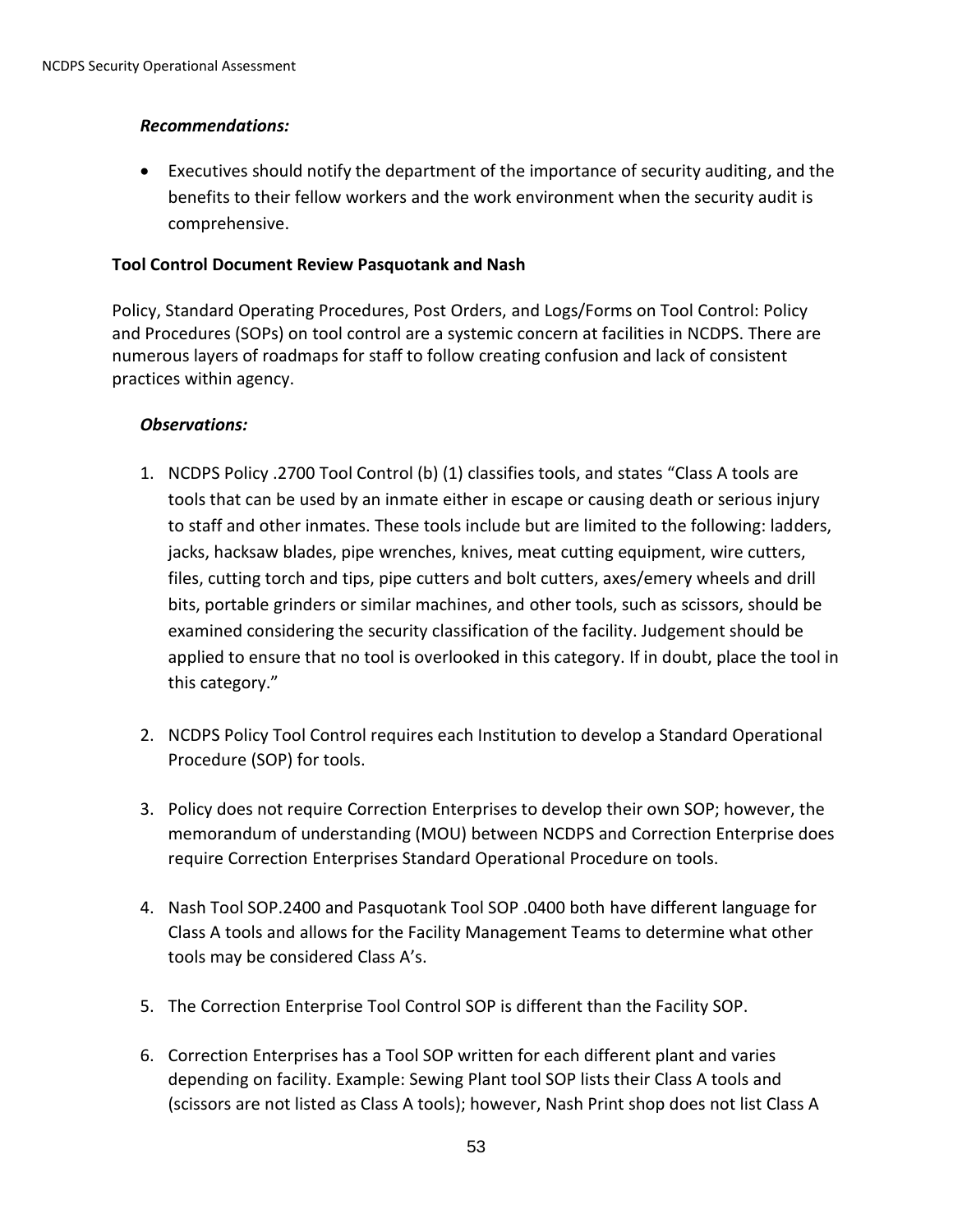tools in Correction SOP at all.

- 7. Incongruent language between Tool Control Facility SOP's .0400 and .2400 and the Correction Tool Control SOP's is one reason for staff inconsistent security practices in storage room, and in the lack of accountability for tools in Sewing Plant at Pasquotank and Print Plant at Nash.
- 8. Nash Institution Tool Control Procedure states: A "Tool Storage rooms will be secured by staff and remain locked at all times. Storage areas will be inaccessible to inmates without direct supervision." The Correction Enterprises Tool Control SOP was silent on this language, so it was not accomplished by staff in practice. Three inmates assigned to work in Correction Enterprises Print Shop have access to both Class A and Class B tools, without any direct supervision.
- 9. Pasquotank Correctional Institution SOP .2400, and Nash .0400 Tool Control states inmates must be directly supervised by staff when using Class A tools. The Correction Sewing Room Tool Control SOP was silent in this area, which contributed to staff failure to perform as required by the Facility SOP. One inmate was assigned to work in Sewing Plant tool room issuing tools to other inmates. This was the case the day before the incident, as recorded on the inmate check in/out log. There were seven tools checked out to inmates: needle nose plier with side cutter, socket set, three large six-inch blade scissors, two screw drivers, one ball peen hammer, one claw hammer, one pouch with four scissors, and one wood saw.
- 10. NCDPS Tool Control Policy states that the facility head has the responsibility for ensuring the control and accountability of all tools within the facility, including tools assigned to contractors, Correction Enterprises, vocational school, central engineering staff and others bringing tools into a facility.
- 11. Staff within the facilities at Nash and Pasquotank were confused and believed policy meant only tools brought in each day are their responsibility; however, the Pasquotank Tool SOP .2400 states: "The facility head will have the overall responsibility to ensure for development and implementation of the tool control procedure. They will also shoulder the responsibility for ensuring the control and accountability of all tools within the facility and includes tools assigned to Enterprise, regional maintenance staff, etc."
- 12. Nash Tool SOP .0400 stated Enterprise staff were responsible for tool control implementation and control with the approval of the Assistant Superintendent.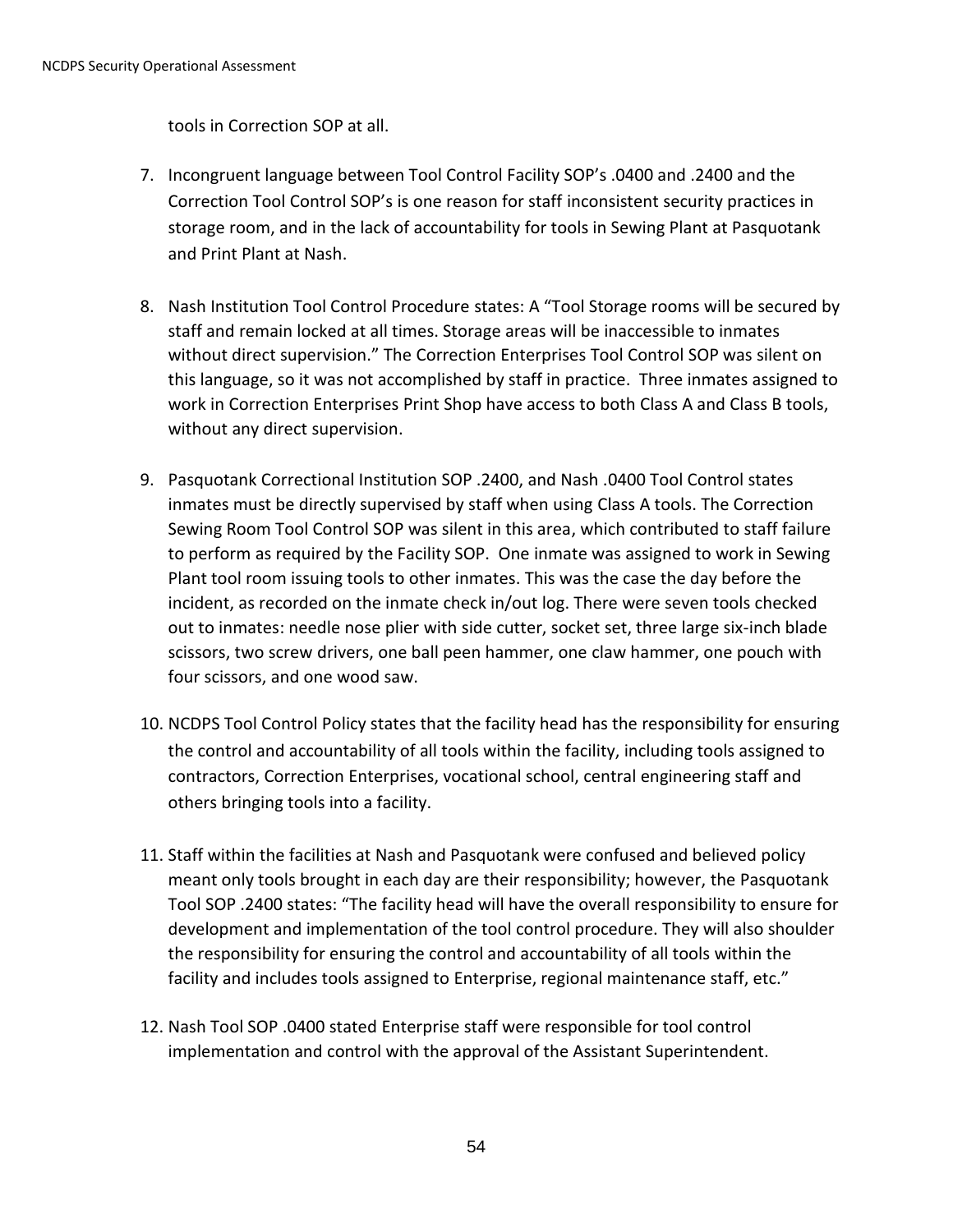- 13. Lack of collaboration and communication between Correction Enterprises Staff and the Facility Head is absent in the development of Enterprise SOP's, as required by Policy and Facility SOP's. The Policy, Facility SOP's and Enterprise SOP's would not be so incongruent and confusing, if there was consistent dialogue and training on written policies and accountability procedures. There has been critical failure within the two industries plants, due to a culture lacking in collaboration and communication on all critical safety and security concerns within the agency.
- 14. There are no standardized or consistent processes or forms on tool control as required by the agency. Consequently, all facility areas and Correction Enterprise use different forms requiring differing information.
- 15. NCDPS Tool Control Policy .2700 does not require a standardized form for tool control.
- 16. Nash Tool SOP .0400 requires standardized numbered forms for tool control; however, staff did not know that language was in procedure and do not use those forms. Consequently, all logs and forms and inventories are different for each area within the facility and Correction Enterprise Plants.
- 17. Pasquotank Tool Control Policy .2400 does not require any standard form for tool control. Consequently, all logs and forms and inventories are different for each area within the facility and Correction Enterprise Plants.

## *Recommendation:*

- Develop a department policy that succinctly specifies for all departments the procedures for managing and securing tools within the department.
- Develop a NCDPS Tool Control Policy that lists all Class A tools for all facilities. Eliminate the ability for each facility and Correction Enterprises Plants within facilities to create their own interpretation of what is considered hazardous/dangerous. Too much conflict and confusion exist without standardization in this area. The policy should include: claw hammers, sledge hammers, chain pullers, large and long screw drivers, all saw blades, electric bread slicer blades, and etc. There are many tools that could be classified as Class A which can and should be considered.
- Eliminate the ability for inmates to issue Class A tools. Class A tools should be issued by staff and under direct staff supervision.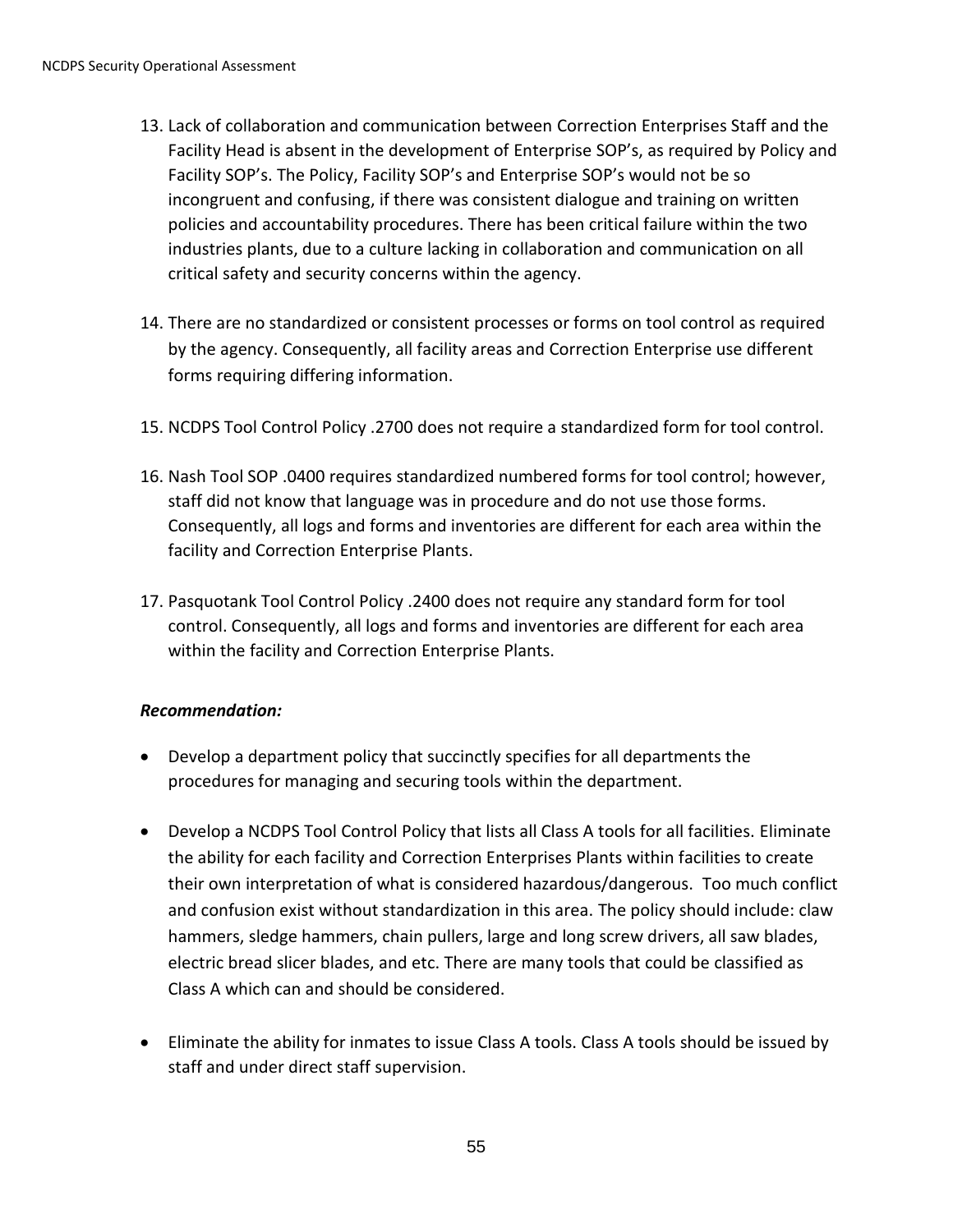- Develop NCDPS Tool Control Policy for all entities within the department and for contractors. At a minimum, policy areas should include: tool control processes, identifying responsibilities, handling and issuing, inventorying, designating individual departments, tool control officers' responsibilities (inventorying frequencies, supervision, monitoring and auditing of tools).
- Develop a NCDPS Tool Control Policy that requires standardized forms and logs for all tool control inventories, issue logs, audit inventory logs with the reviewer title, date, etc. Create a NCDPS form number for each form or log and maintain at the agency level, ensuring auditors review the required form and logs to eliminate renegade forms or logs. When separate, differing forms and/or logs are created, they inevitably miss information required should a tool go missing or be inappropriately or illegally used.
- Based on best practices and professional opinion, adopt a committee of Correction Enterprises and custody disciplines to evaluate the necessity of NCDPS Tool Control Policy, facility tool SOP's, Correction Enterprises Tool Control SOP's and MOU's.
- It is important to note that critical prison safety and security policies need to be concise and leave no doubt in staff's minds what is required to maintain a safe and consistent tool control practice*.*

## **Tool Control Staff Practice Pasquotank and Nash**

It should be noted that according to best practices and professional opinion, the practice of tool control by staff can be partially linked back to policy and procedures that conflict with each other. There are many varying procedures on critical areas within the policy and procedures, with lack of clear understanding or knowledge of what is required. Many staff did not know the policy and procedures, which one to follow, and - in some cases - did not know a procedure existed for Correction Enterprise tool control or facility tool control.

## **Class "A" Tools Classification, Storage, Issue and Use.**

## *Observations:*

1. At the Pasquotank Sewing Plant, the following items were not listed as Class A tools: hack saw blades, scissors, wire cutter, side plier, Claw hammer and Fabric cutting blades 10" x 11". All these tools were available for the inmate tool clerk to issue to other inmates.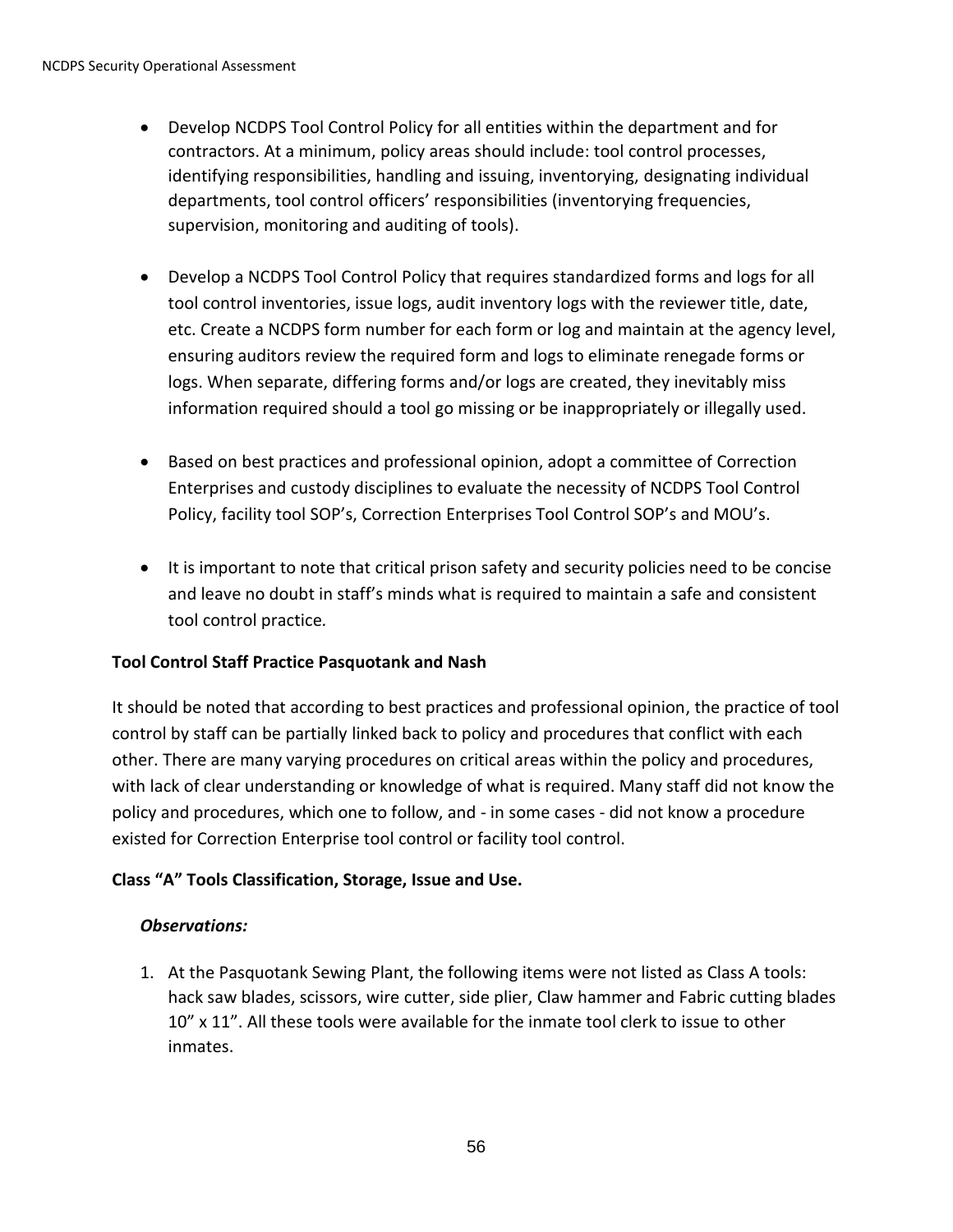- 2. At the Pasquotank Sewing Plant, Class A tools listed above were not locked in secure cabinets but open to inmates.
- 3. At the Pasquotank Sewing Plant, inmates were allowed to use these tools without direct supervision.
- 4. At the Nash Print Maintenance Shop, many large red tool cabinets within the shop had missing Class A tools. There was no indication when they went missing, where they were or any inventory being completing checked on cabinets by any Correction Enterprises or custody staff.
- 5. At the Nash Print Plant, numerous brand new, un-inventoried (approximately 20-25 Class A tools) were in a file cabinet in the back of the wood shop. When staff were questioned, no one admitted knowledge as to how they got into the shop.
- 6. At the Nash Print Plant, welding tip and mixers were not secured, and were left attached to tanks.
- 7. At the Nash Print Plant, neither custody staff nor Correction Enterprises staff had conducted any intensive inventory check on a daily, weekly, or monthly basis as required by policy.
- 8. At the Nash Print Plant, there was no issue log present for the three inmates who worked in that area. They had, however, checked out Class A tools, and had access to others not on any inventory.
- 9. At the Nash Print Plant, the three inmates working in that area also had tools in their desks which were not on any inventory list, and had been maintained in their desks for personal use.

## *Recommendations:*

- Immediately revise current tool control department policy to contain the procedures the department wants to employ, and initiate a department-wide audit of tool management. The tool audit should include the areas within Correction Enterprises.
- Review American Correctional Associations (ACA) Standards and the Tool Control Best Practices identified in the National Institute of Corrections Security Audit Instrument.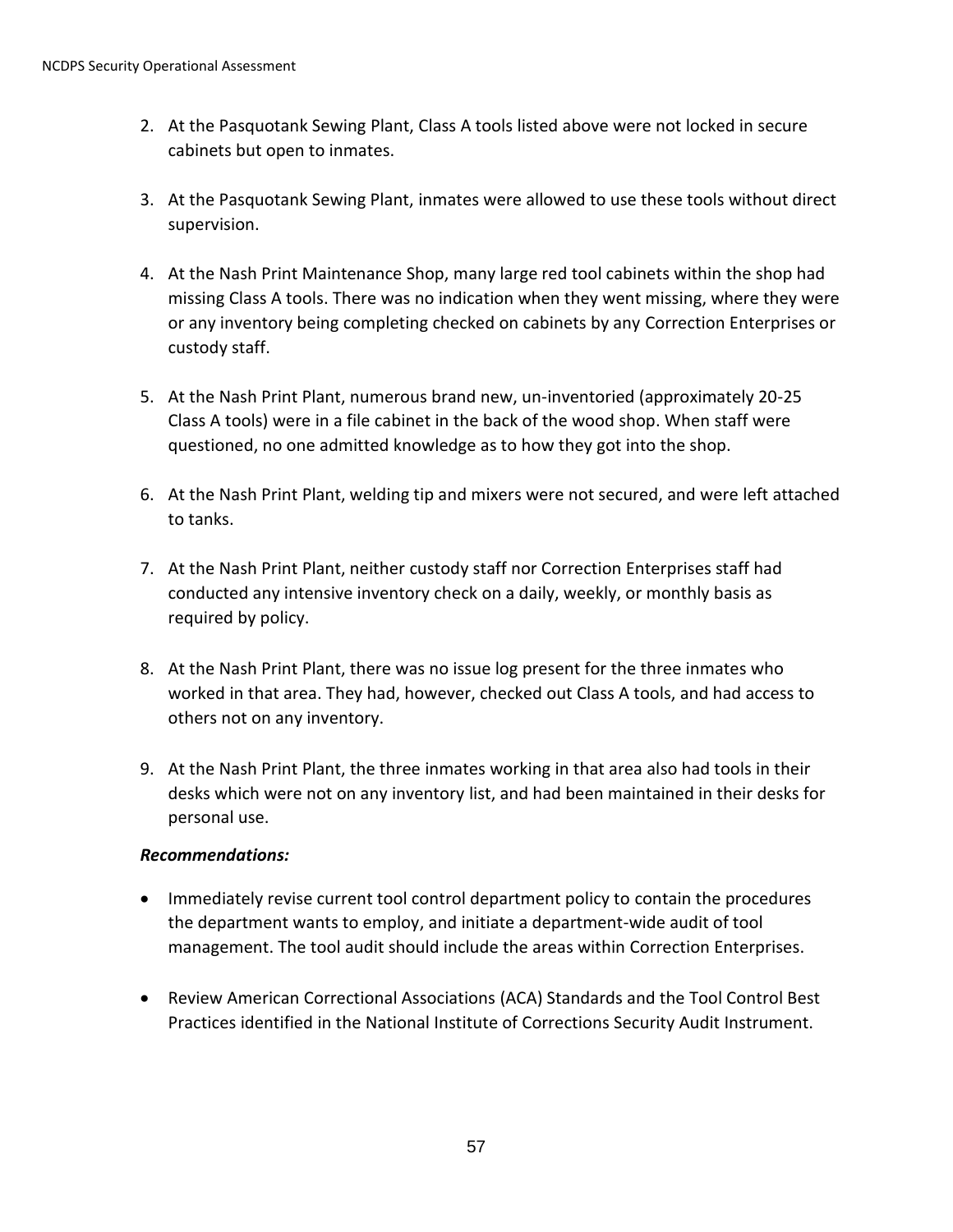### **Tool Control Officer Training**

#### *Observations:*

- 1. At Pasquotank CI, the assessment team spoke with the sergeant assigned to tool control. He stated he is learning from the lieutenant who had been the tool control officer. He admitted that he has a lot to learn and recognizes the confusion that exists between policy and facility SOP on tools. He stated he asks lots of questions and does his best. Professional opinion would indicate he is genuinely trying his hardest to manage tools however, a tool control system can be complex to develop especially without the lack of consistent direction in writing and verbally.
- 2. At Nash CI, the captain was the staff member the team was directed to for tool control. The captain oversaw tool control for the facility. The Captain recently assigned a Lieutenant, who was not present during our time onsite, to oversee tool control for the facility. The captain was unaware that the Nash Tool SOP required specific tool control forms and logs for the facility. Also, he was unaware of the status of tools in the Correction Enterprises Print Plant.

#### *Recommendations:*

- Write a succinct, consistent definition to clearly identify Class A tools and how they are to be secured and managed. This should be done at the department level.
- Ensure Tool Control Officers and all staff who uses or supervises the use of tools are knowledgeable of the storage, handling, issue, and use procedures.
- If Pasquotank Sewing Plant is to re-open, then a detailed review of what tools are necessary for the shop to operate should be conducted. Notation of what they are used for, and how securely the inmates will use them, (e.g.) tethering of the scissors should be included in the review.
- At Nash CI, all tools should be removed from areas within maintenance, wood shop and re-inventoried by tool classification. They should be placed in secure cabinets or shadow boarded, with strict controls set in place for storage, control, issue and use. No inmates should have desks or work where tools are stored. Class "A" Tools should be issued as needed, under direct supervision.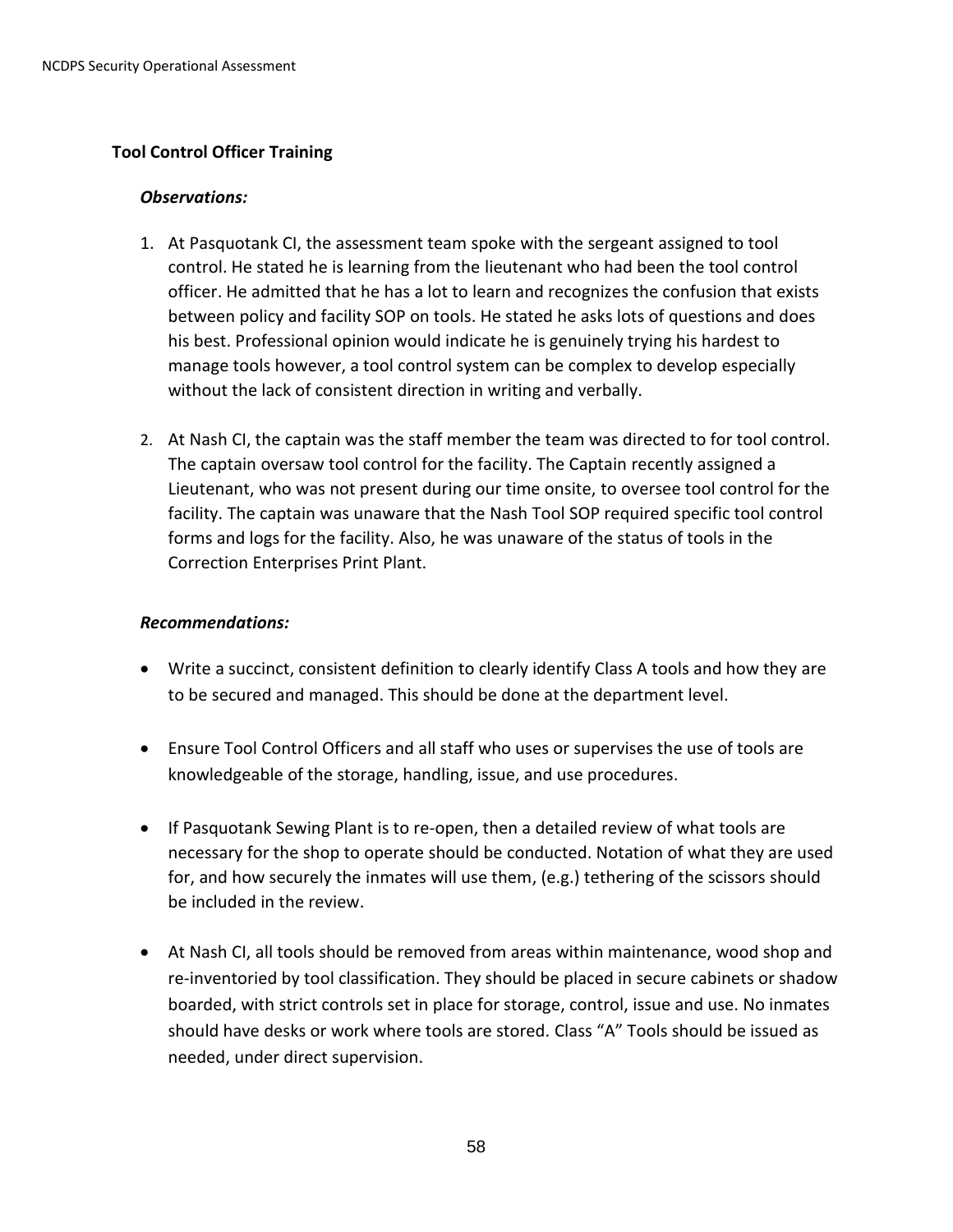#### **Interview, Monitor and Training of Tool Control Officer**

#### *Recommendations:*

- Determine what level of knowledge, experience, and abilities the Tool Control Officer should have in department policy. Conduct interviews for selection, and continually provide training in all aspects of a safe, secure and controlled tool system.
- Provide specific advance training for those who are assigned as tool control officers. The training consists of the identification of tools, the categorization of tools, the accountability and responsibilities and authority of the tool control officer.
- At minimum, three levels of tool management oversite. (1) The NCDPS Division of Prisons, (2) Facility Level, and (3) each Correction Enterprises plant level, based upon the tools necessary to do the work.

#### **Storage and Tool Room Overview**

- 1. At Pasquotank CI, Correction Enterprise; the video of the Sewing Shop stock room shows an area that was overstocked, and an area manipulated by the inmates. There were shelves and supplies stacked to the ceiling, the chemical cabinet was placed against an exit door in the back of the room behind shelving. Inmates had created a "hiding place" for themselves with the intent to conceal their activities from camera view. The assessment team deduced that staff had become accustomed to seeing boxes stacked to the ceiling, and items blocking entry and exit points. This resulted in their becoming complacent to their surroundings. This is a common response as things change slowly and incrementally over time. Staff are busy with increased duties and responsibilities on a daily basis, so it is imperative that different eyes view and assess these areas for staff safety.
- 2. The Nash Print Plant Tool Room was an unsafe environment. The three inmate workers assigned to this area clearly had established their individual "comfort zones" by placing their desks in areas with filing cabinets, and cutting off visibility to their areas. The inmates had tools, wires, chemicals, and so much "stuff" in their desks. The items removed from the desk drawers for our assessment was stacked high on their desks. The entire wood shop and maintenance shop was very dirty, cluttered, unorganized, full of extra parts, and items to be repaired. It took one entire day just to go through tools and chemicals. We found dangerous items such as nails, box cutter blades and Class A tools that should have been discovered on inventory reconciliation or security audits.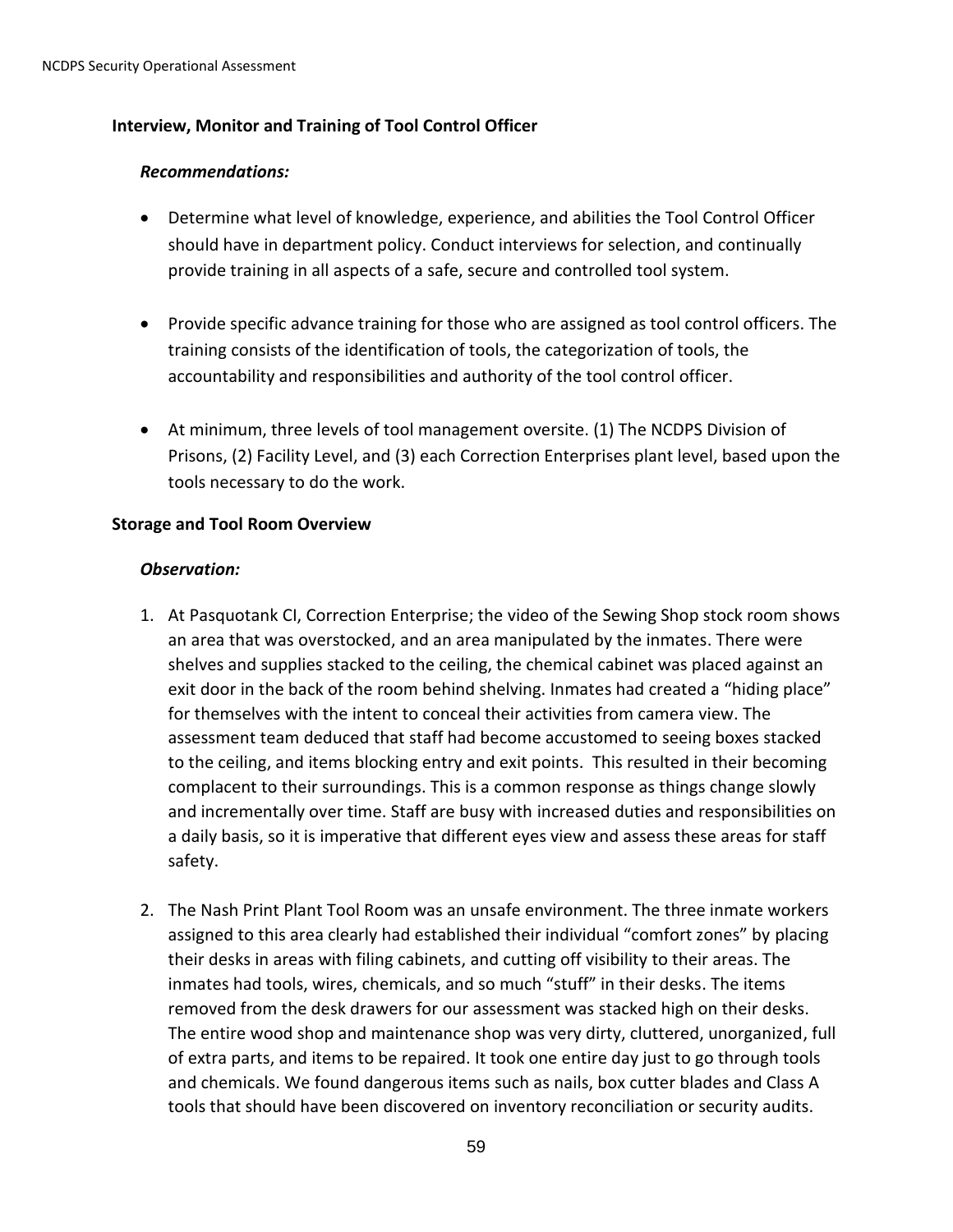- 3. Visibility into the area from windows was non-existent because of cabinets and supplies stacked to the ceiling.
- 4. The Optical Tool Room is very small, uncleaned and cluttered with boxes of extra parts and tools. The assessment team were unable to locate a tool inventory to verify tool accountability within the tool room.

#### *Recommendations*

- Inspect all plants for cleanliness and clutter. Eliminate unnecessary or duplicate tools.
- Only have tools in the Correction Enterprises Plants that are required for daily use.

## **Tool Control Facility Maintenance Shops**

The facility maintenance Plants at Pasquotank CI were reviewed while on site for a general comparison between facility tool control and Correction Enterprises Tool Control.

The facilities maintenance tool rooms were in somewhat better condition and control than Correction Enterprises; however, there remains critical observations that needs to be addressed in each facility maintenance shop.

- 1. In the Pasquotank Facility Maintenance Shop Tool Room, the inventory sheets and logs were different than Correction Enterprises. There were some tools never checked back in on the issue log, nor were there any dates on any logs. The maintenance manager stated that he checks inventory by reviewing shadow boards. The tool shop is not using issue logs.
- 2. The Pasquotank Facility Maintenance Shop Tool room was organized and clean. The plumber's tool cabinet was full of rusty, old tools which needed to be replaced, as evidenced by the barely visible etching.
- 3. Using the Pasquotank Facility Maintenance Shop Tool Room as an example, on 10/12/17, the manager had a broken ball peen hammer which was purchased prior that date and replaced it with a claw hammer. It was not changed on the inventory sheet and he stated it would be done soon. If the new claw hammer had been missing no one would have known it was there except for the manager.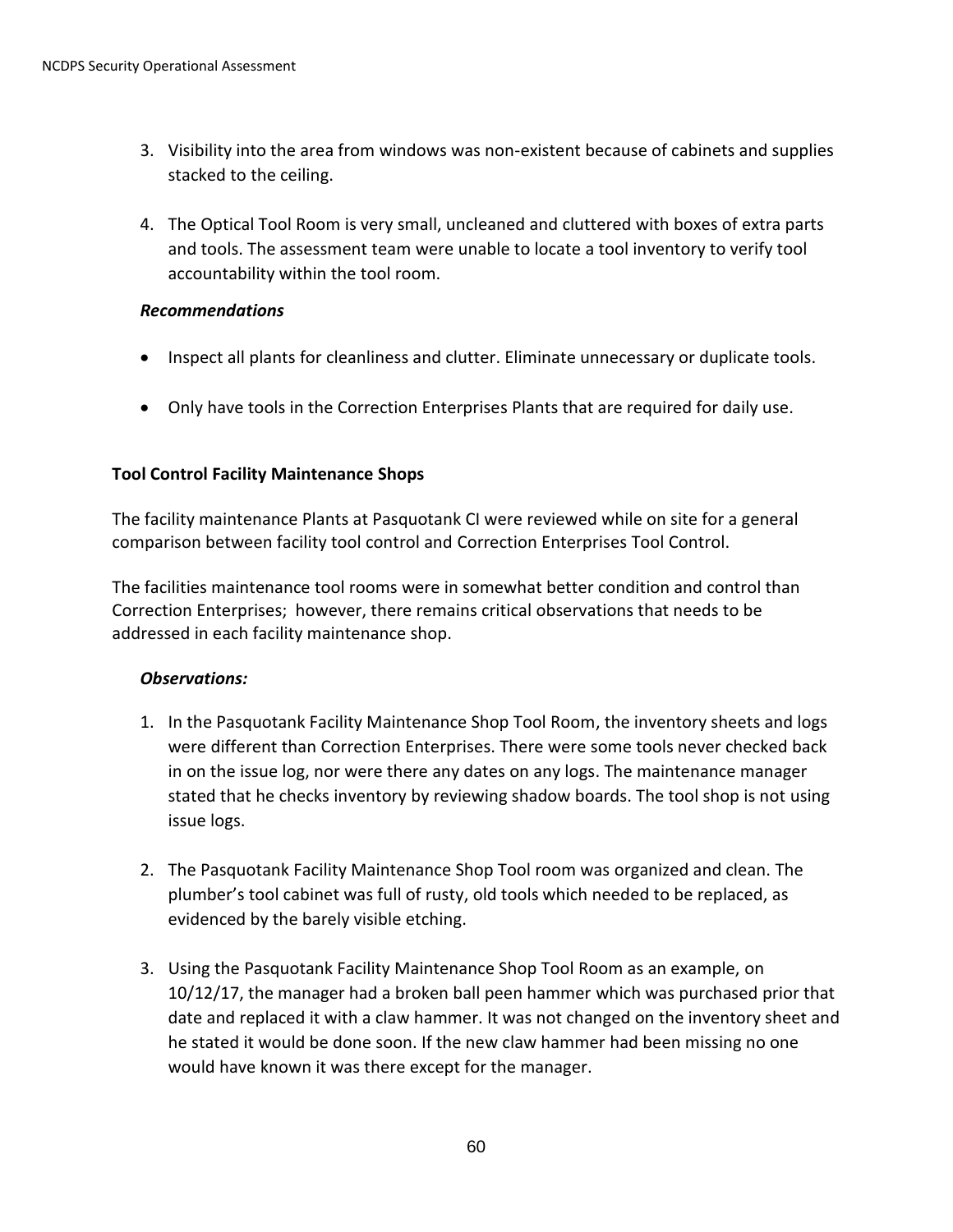## **Welding Shop Tool Control and General Condition**

#### *Observations:*

- 1. Pasquotank CI Welding Shop is a very cluttered and disorganized area. There is no area for staff to walk through without tripping over buckets, supplies, or equipment. The inmates work in this area to accomplish welding jobs.
- 2. There are six barrels for disposal of metal pieces, broken tools, and scraps unaccounted for. The barrel for storing broken tools is a metal barrel with a secure lock on top. The other five barrels are plastic, and stores metal pieces and scrap in open unsecured containers with no lid. The barrels are all overflowing and have not been emptied in quite some time. Our concern is the inmate's readily access to potential dangerous contraband.

#### **PCI Maintenance Tool Room**

#### *Recommendations:*

- Use the issue logs and not just rely on counting tools on shadow boards in the Pasquotank Maintenance shops and tool rooms.
- Require Pasquotank Maintenance staff to review tools in plumber's cart and verify the condition of the tool etchings to ensure the etchings are visible and verify the tools are in operating condition.
- Require the Tool Control Officer place all new tools on inventory prior to them being placed in use.

#### **PCI Welding Shop**

#### *Recommendation:*

- Organize and de-clutter entire area at Pasquotank. Ensure inmates do not have access to this area, until it is safe to do so.
- Ensure that scrap barrels should all have tops and the ability to be secured with a lock at Pasquotank. Excess scrap materials should be removed daily. If storage is required, the scrap materials should be stored in a secured container outside of the shop away from inmate access.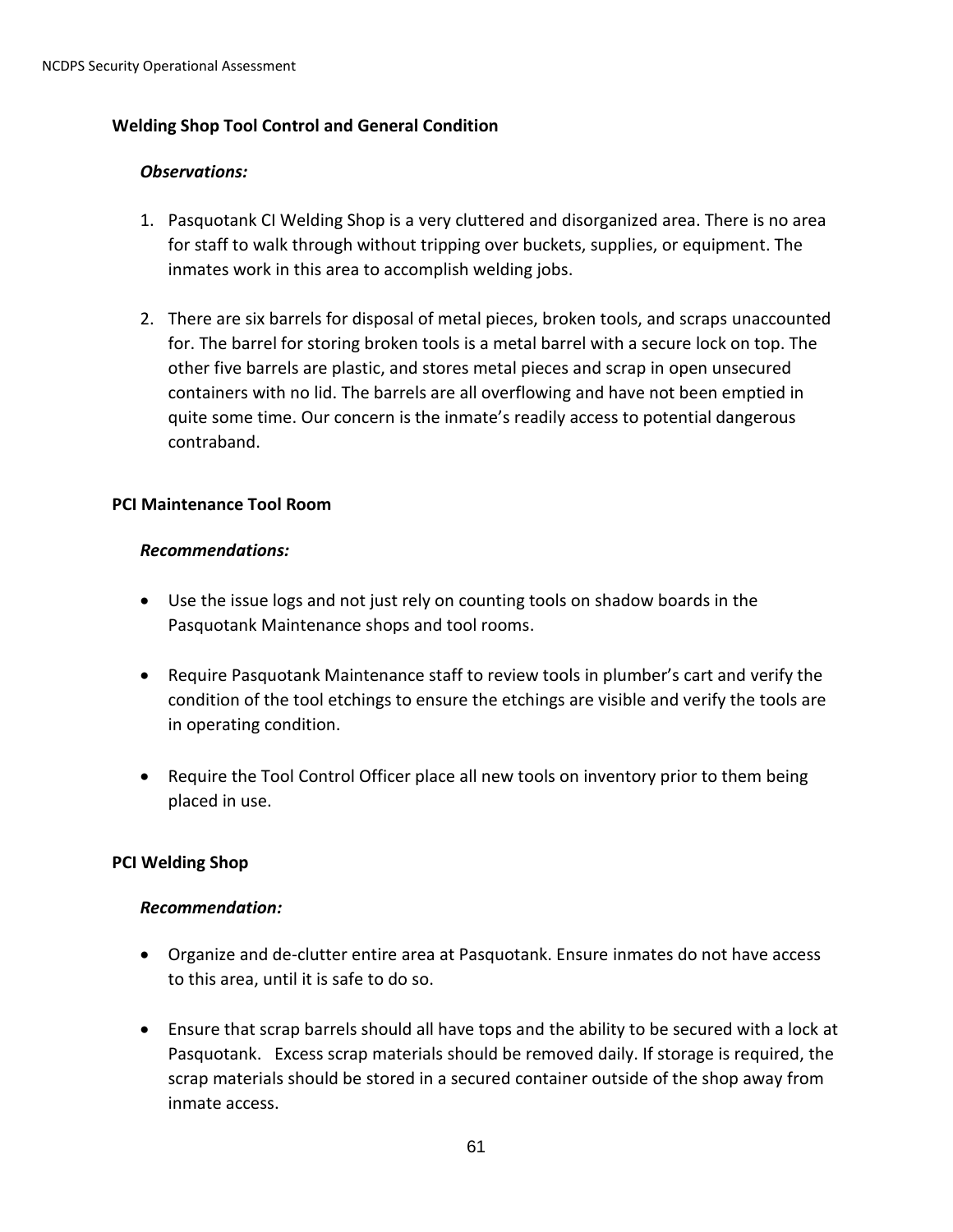## **Overall Staff Practice Recommendation**

- Appoint a multidisciplinary team to review the status of the maintenance shop and determine how to redesign to create visibility not just in these two shops but all areas within facilities for staff safety.
- Inmate free time or work areas should be visible to staff with no ability for inmates to secret or hide items they may want to keep in these areas.
- Ensure Correction Enterprise and facility staff make rounds together for the purpose of identifying and rectifying identified areas of safety and security concerns, to include the location of the tool rooms that pose potential risks. No tool room should reach the level of disarray and unsafe practices as was observed in the Nash Print and Optical Plants.

# **Hazardous Material Control Document Review Pasquotank CI and Nash CI**

Departmental Policy, SOP's, Post Orders, and Logs/Forms on Hazardous Materials Control: Policy and Procedures (SOPs) regarding hazardous material control were problematic at PCI and NCI. The varied language and direction provided varied for staff to follow created confusion and lack of consistent practices within agency.

- 1. Nash CI, Pasquotank CI and Correction Enterprise Policy/ Standard Operating Procedure policy definitions differs from NCDPS Department Policy Hazardous Chemical Control Policy .3600 definitions. The staff were unaware of the differences.
- 2. NCDPS Policy .3600, and facility SOP's, Correction Enterprise SOP's do not require perpetual weighing of remaining chemicals for determining the usage, inventorying and control purposes.
- 3. NCDPS Policy nor Facility and Correction Enterprise SOP's require standardized forms or logs for accounting, controlling and documenting of Hazardous materials. Some observed did not have the necessary required information to be accountable if used inappropriately or illegally.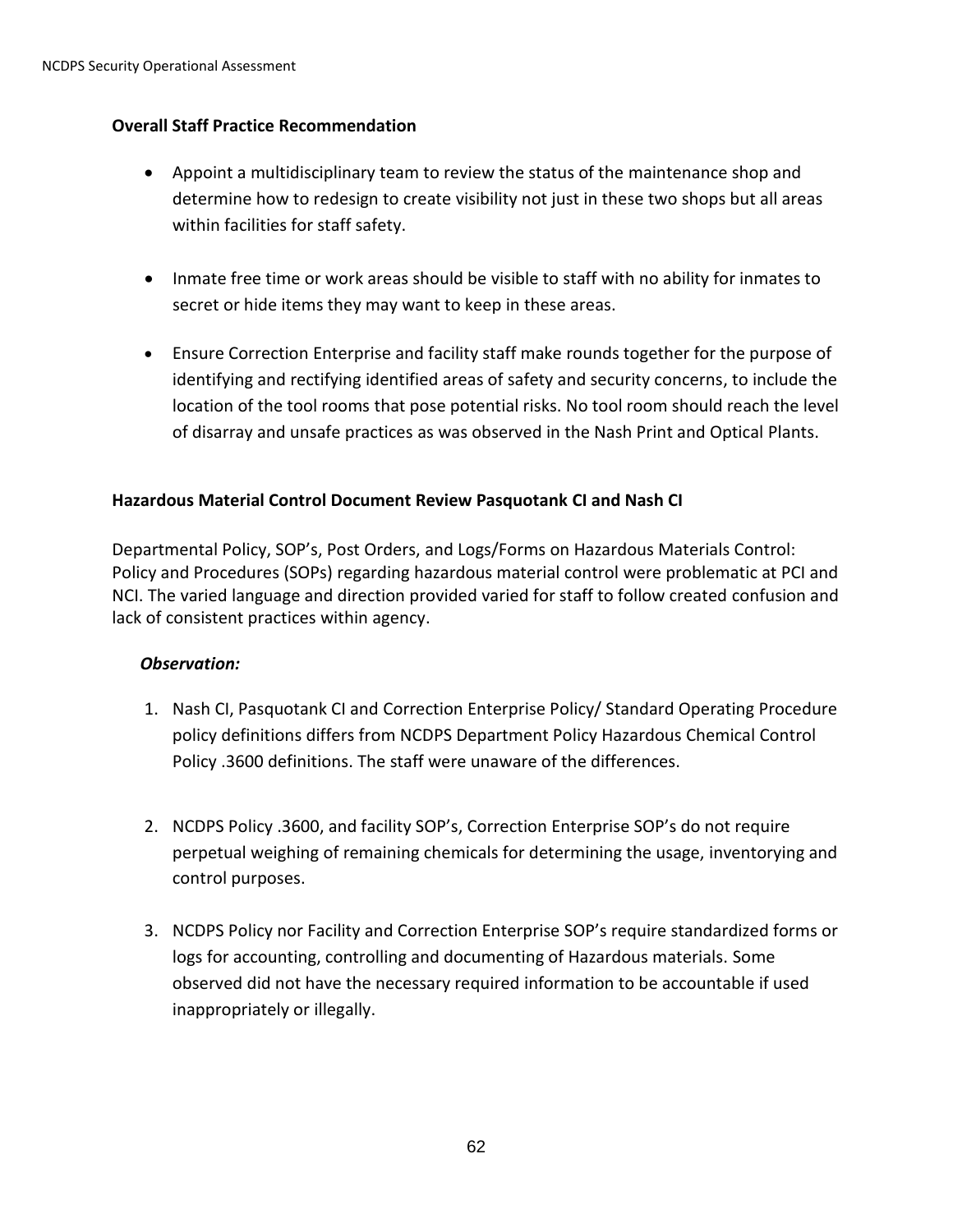## *Recommendations:*

- Review and compare NCDPS Policy .3600 to all facility SOP's on hazardous chemicals and consider whether separate SOP's are really necessary. If they are, then the language should be consistent with respect to definitions, storage, issue, and use.
- Develop a perpetual weight system utilizing an electronic scale. Caustic and dangerous highly flammable substances should be weighed by ounce or amount necessary to accomplish the specific task.
- Develop standardized NCDPS forms and logs to be utilized departmentally for accounting, inventorying and controlling of hazardous materials.

# **Hazardous Material Control; Staff Practice Review Pasquotank CI, Nash CI and Correction Enterprise**

It should be noted, according to correctional best practices and the professional opinions of the assessment team, the poor practice of hazardous material control by staff can be partially linked back to failure to succinctly articulate the procedure and practice in policy.

- 1. It appears the annual hazardous chemical audits are not being done as required by department policy in areas reviewed at Nash CI, Pasquotank CI and Correction Enterprises.
- 2. There was no perpetual inventory of flammable or caustic, dangerous chemicals maintained that could be located for all chemical cabinets observed.
- 3. The October 12, 2017 video of the incident shows a Correctional Enterprises staff member going to the chemical cabinet and issuing an inmate a compressed air can of a chemical. The staff did not remain with inmate to supervise the use of the chemical. It was discovered by search of cabinet that a flammable aerosol substance was missing according to the Correction Enterprises staff.
- 4. In the Pasquotank CI Maintenance Shop, there were no correct inventories of any chemical present in the shop. The issue logs were years old, with no current issue logs used or maintained.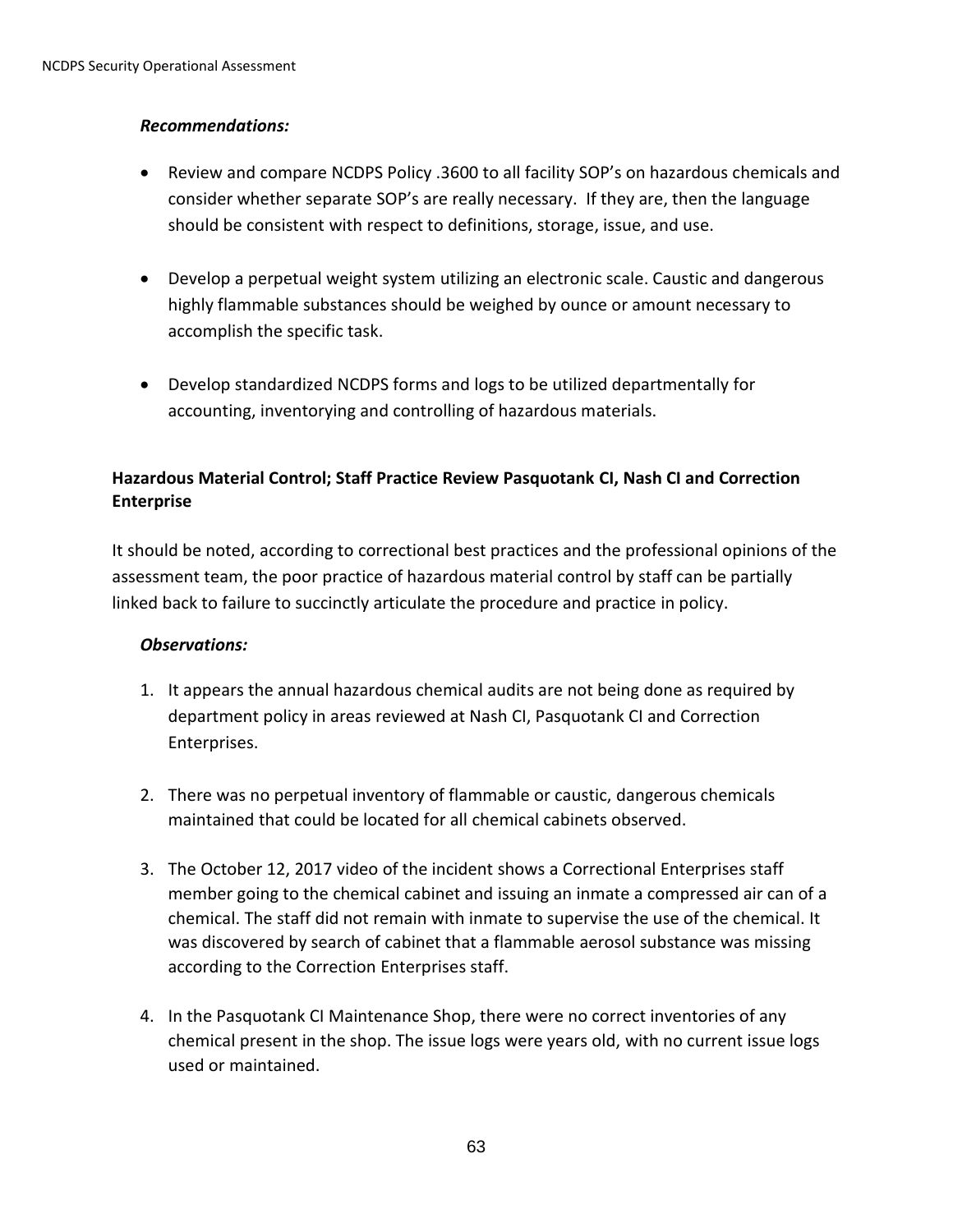- 5. The last inventory located in cabinet stated there were ten gallons of mineral spirits in the cabinet. There were two-gallon containers in cabinet, one empty and one almost empty. All chemicals in cabinet had no accountability.
- 6. There was another cabinet located in the same area. This cabinet contained a 5-gallon bucket of what appeared to be mineral spirits. The bucket had no cover and was half full. The manager thought it may have been brought from another area after the incident and placed in this cabinet.

#### **Nash CI Maintenance Shop**

- 1. Chemicals throughout the print shop revealed there were flammable and caustic chemicals that were not in secured storage cabinets when not in use.
- 2. All cabinets in the Maintenance and Wood Shops were overcrowded with chemicals. There were no issue logs, no perpetual inventories, nor did the staff have any knowledge what chemicals were present or even if those chemicals were needed in these areas.

#### **Nash Print Shop Floor**

- 3. The issue logs confusing, for staff reconciling due to use of wrong type of log being used.
- 4. There is no perpetual inventory of any chemical, however the cabinet was organized and not overcrowded as others.

## *Recommendations for All Areas Listed:*

- Develop a process in policy for a daily inspection of all chemical cabinets at the end of each shift for accountability.
- Develop in policy a standardized hazardous material control system and conduct training for custody, non-custody and Correction Enterprises Staff to accommodate safe practices and management of hazardous materials.
- Develop inventories on all chemicals in each area.
- Remove all unnecessary chemicals.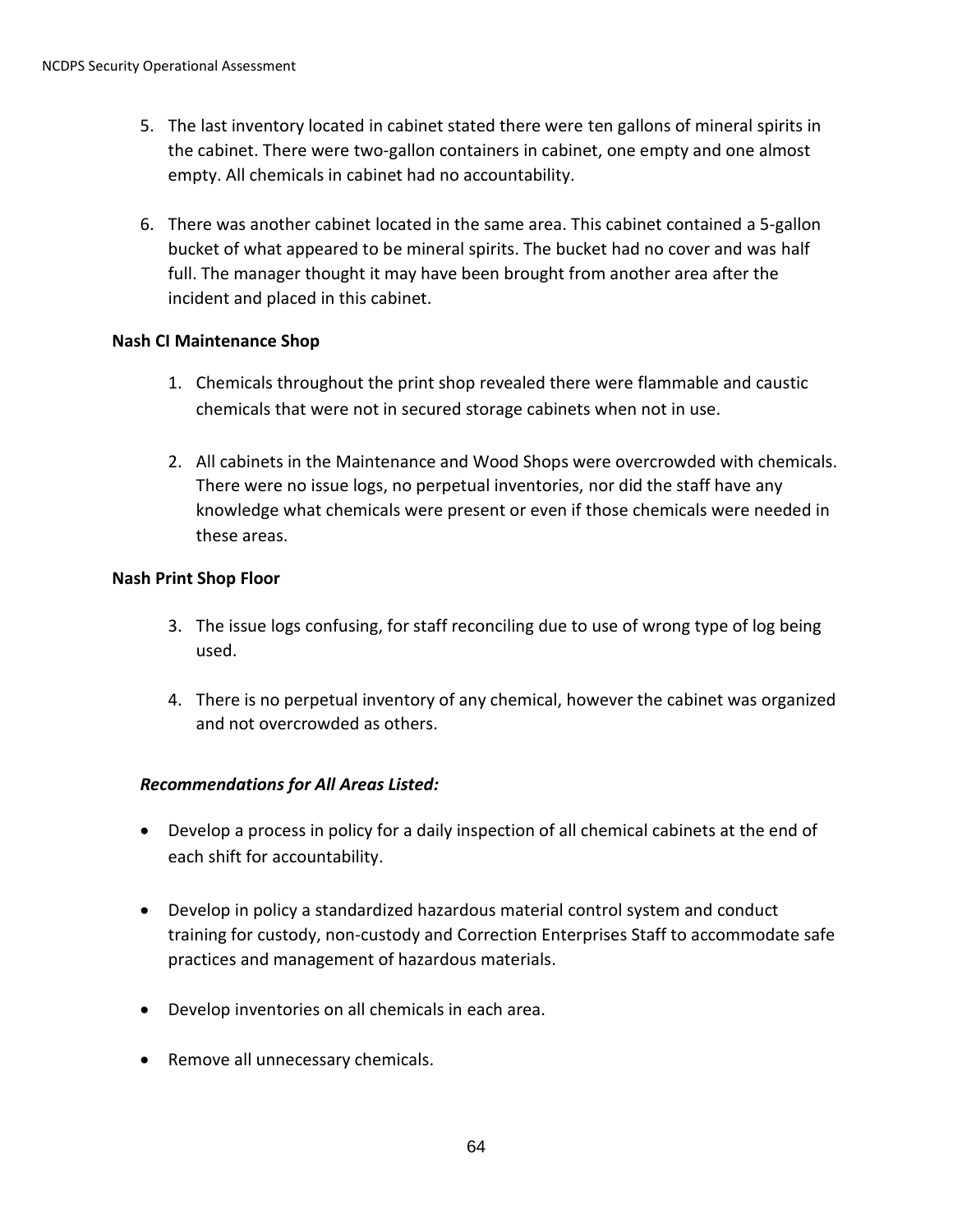- Develop standardized departmental forms for management and accountability of hazardous materials.
- Start with a completely empty area by, cleaning it out, evaluating the need for chemicals. Develop safe storage, inventory, issue and use procedures, and train staff in those procedures.
- Develop new inventory, and develop or use an issue log that provides needed information.

#### *Security Audit Document Review Pasquotank and Nash*

Security Audits are the process for determining the extent to which policies, procedures, standards, and practices combine to ensure a safe and secure environment. The Security Audit should be conducted by auditors with expertise and deep knowledge of safe, secure policies, procedures and practices. A good audit will identify weaknesses, deficiencies, and areas of vulnerability in an institutions operation. Without a robust security audit program, leaders cannot accurately determine if vulnerabilities exist in their security systems. A fresh eyes approach is necessary before weakness become risks to safety. The audit is the first and last defense in identifying risks for the safety of staff, inmate and the public. If risks are not discovered during this process and complacency continues. The shortcuts taken by staff could lead to possible escape, serious injury, or death.

The Pasquotank Institution had a security audit, in February of 2017, the Nash Institution had a security audit in July of 2017, and another of just the Print Plant November 17, of 2017, and two days before the assessment team was on site.

- 1. The Pasquotank February security audit, and the Nash July security audit did not identify risks in tool or chemical control. There were many indicators that the policies, and practices were not only weak at the time of the NIC assessment, but at a critical level for risk.
- 2. Nash Management tool control audit, of the print shop November 17, 2017 did not identify 11 deficiencies. This was not however, a detailed security audit nor did the audit instrument include standards critical for risk analysis in tool control. It appeared to be a cursory audit.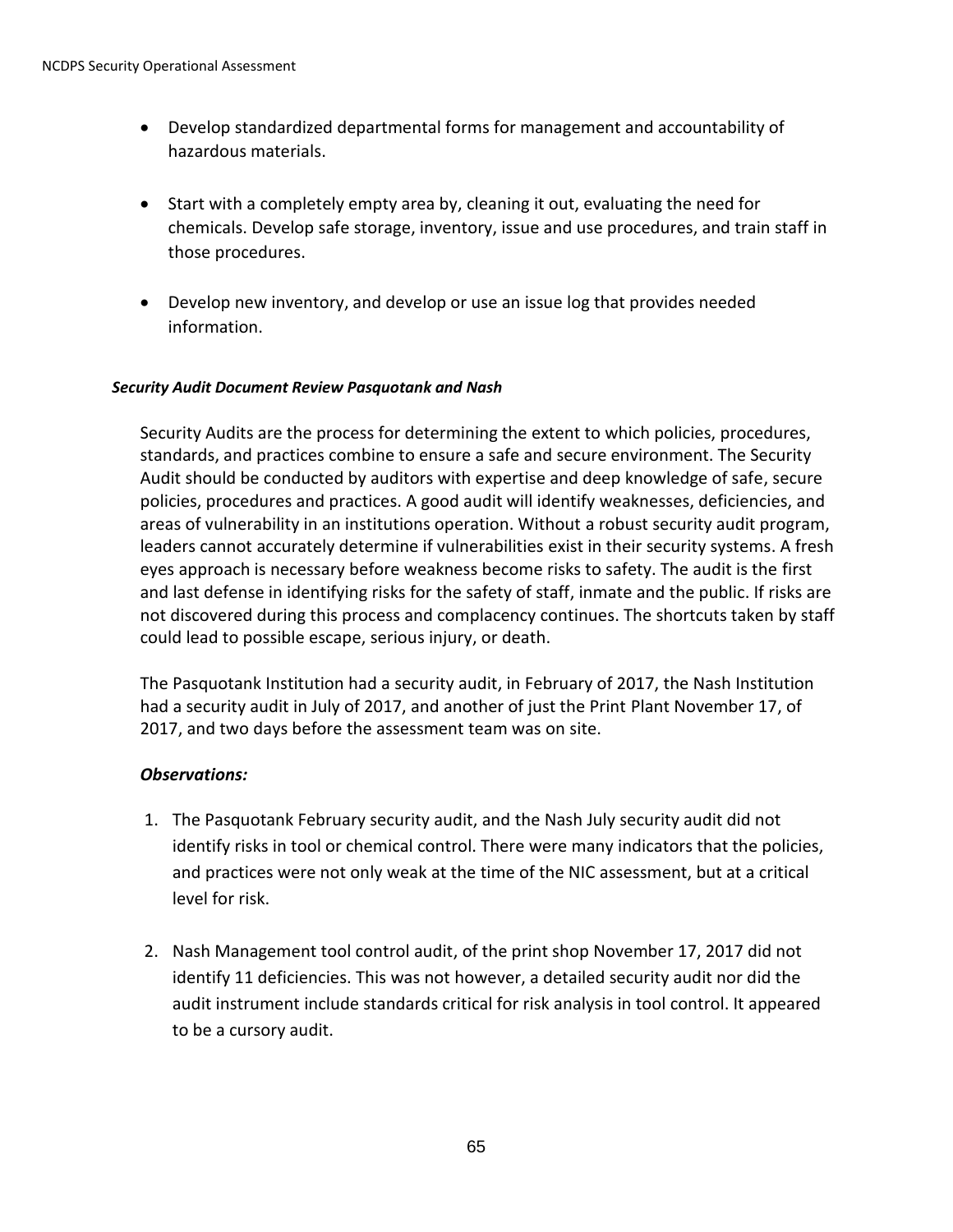3. The assessment team was informed that the security audit at Nash in July only lasted for a brief amount of time, leaving staff there perplexed as to what the audit process really entailed.

#### *Recommendations:*

- Review security standards and audit instrument to ensure that the document provides for a thorough risk analysis.
- Train auditors, and use only very experienced staff to conduct the audits.
- Ensure enough time is allotted for thorough security audits at each facility.
- Ensure part of the audit process includes a review of policies, SOP's, and post orders.
- Develop a corrective action process to ensure security audit deficiencies are addressed.

## **Staff Personal Body Alarm System**

### *Observations:*

Many prison systems across the country have purchased and implemented the use of personal body alarm systems to enhance staff safety within their institutions. The NIC team did not find these personal protection systems in place at either the Nash or Pasquotank Institutions, nor were these systems in use in the Correction Industries located within these institutions.

- 1. Conversations with NCDPS Adult Corrections Division staff and Correction Enterprise Management indicated that personal body alarm systems do not exist in any of the NCDPS facilities or Correction Industry sites in the state.
- 2. Personal body alarm systems available are generally comprised of a transmitter worn by the staff member, intermediate receiver/transmitters to relay information to the last component, a base station (processing station for information transmitted) located in a security control room with 24 hour staff coverage. The transmitter devices are about the size of a garage door opener or a little larger and affix to the wearer's belt or otherwise attach to the clothing in the waist area to be readily/immediately accessible to the wearer.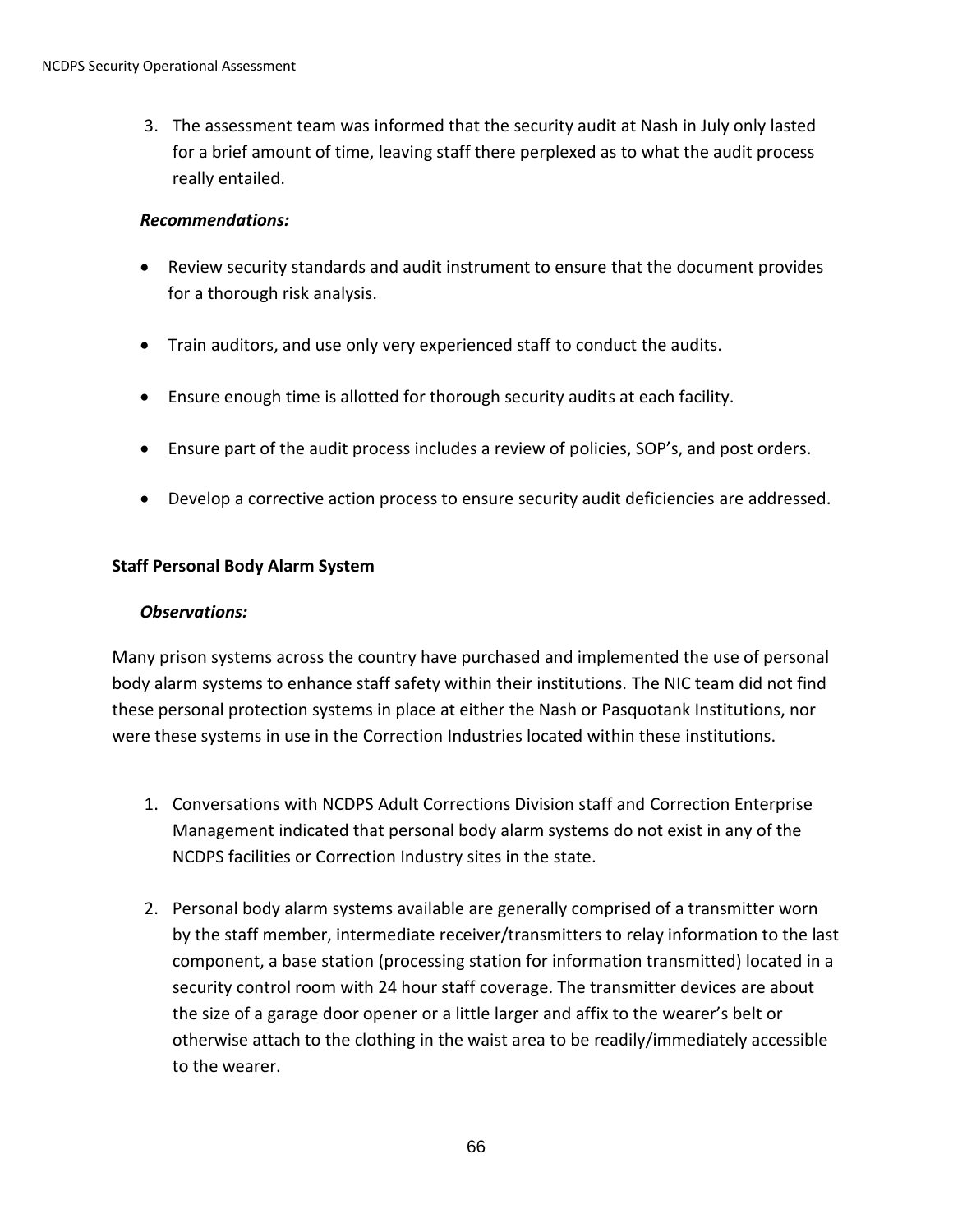## *Recommendations:*

- The NIC Team recommends the acquisition and implementation of a quality personal body alarm systems both for all NCDPS Adult Corrections Division facilities and for all Correction Enterprises sites located throughout the state. The body alarm systems combined with appropriate training are in our professional opinion, the most important piece of personal safety equipment that can be issued to all staff and volunteers working in a correctional facility.
- The NIC Team recommends all staff who work or volunteer in a correctional institution and Correction Enterprises are trained on how the personal system is activated, where it is acknowledged, and staff and victim response procedures and provided training in personal safety situational awareness.
- The advantage of personal body alarm is they provide a silent alert to a control station that can immediately dispatch help to the location of the staff member.
- The most important feature of a quality body alarm system is that it identifies the location of the person and it has the ability to notify a control center audibly and visually.

## **Two-Way Radio System**

## *Observation:*

1. The current two-way radio systems used for facility communication at both Nash CI and Pasquotank CI and Correction Enterprise located at these facilities appeared to be similar in the type, frequency and nomenclature. There appeared to be a mixture of older radio types/brands and newer models, with many, if not most, of the existing radios equipped with a small button located at the top of the radio is referred to as a "panic alarm" button. The NIC team randomly tested staff radio panic alarm buttons, and interviewed both staff and maintenance supervisors on their use. We were informed that the radios do have the capability to function as a panic alarm, but they required additional programming and equipment to accommodate the added features. The addition of the radio system features described in this section provide a second level of redundancy for staff safety for any emergency including those for medical emergencies.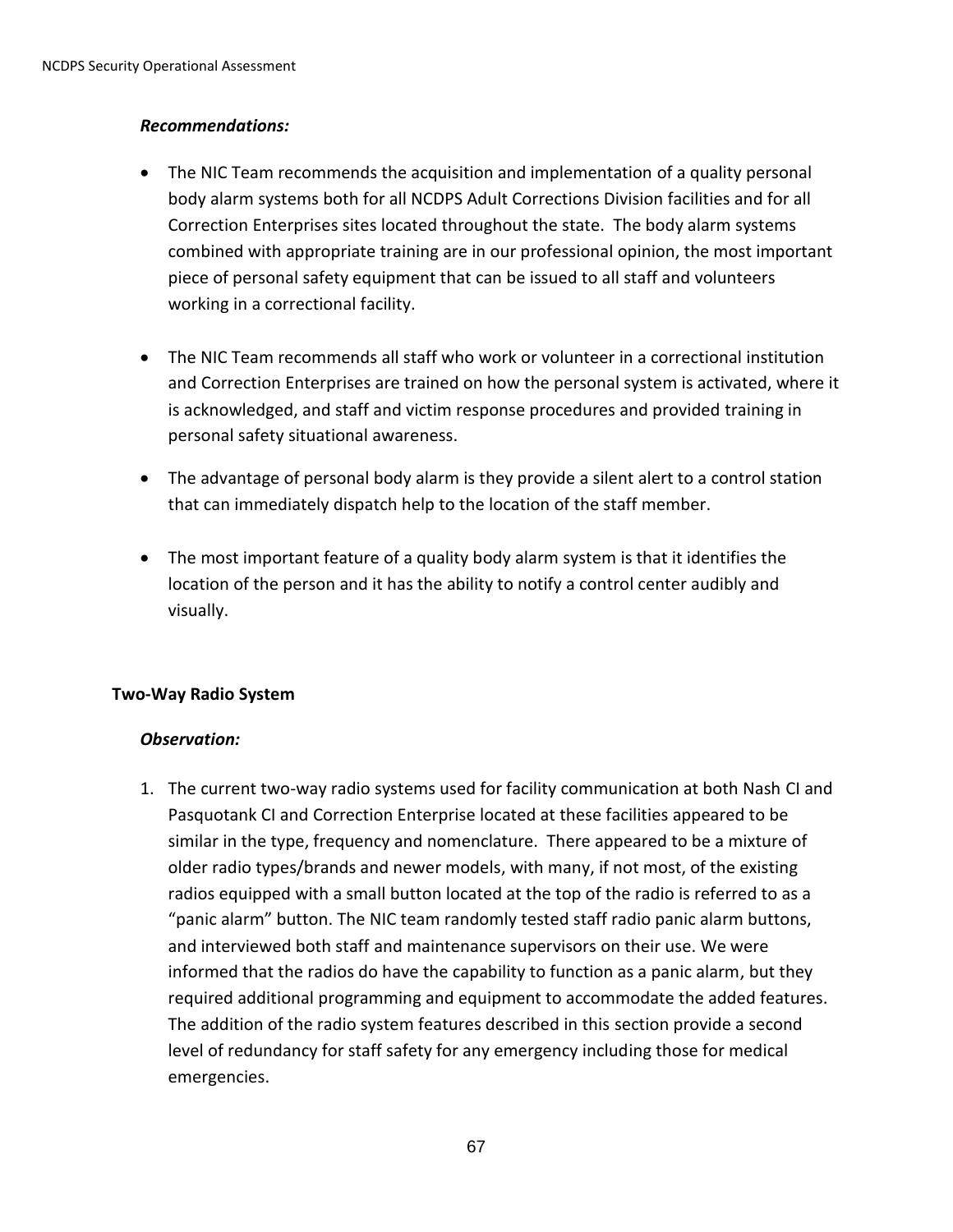#### *Recommendations:*

- Conduct a system wide assessment of all radios for the capability of programming for the activation of the "panic alarm" feature. There are a variety of levels of sophistication for radio activated alarm systems ranging from pinpoint location capability to no location capability for the department's consideration for stationary posts and mobile posts.
- Ensure the alert radio function "panic alarm" feature is programmed on all two-way radios utilized within the adult correctional institutions and Correction Enterprise.
- Write a departmental policy describing the standards by which the panic alarm is activated, as well as the procedure for determining location and response.
- Require all staff who directly supervises inmates and those whose work require them to be in the presence of inmates are required to be issued a radio.
- Develop departmental training on emergency notification and staff emergency responses to personal safety alarms.

#### **The Open Microphone Feature (Hot Mic)**

#### *Observation:*

1. During our review of the radios at Pasquotank and Nash, the NIC team noticed the current radios did not have the open microphone ("hot mic") feature. The "hot mic" feature acts as a companion to the "panic alarm" activation in that it causes the transmission microphone on the radio to activate for a brief, prescribed period of time (generally 10 – 15 seconds) during which time all other transmission capability on the radio system is over-ridden. It does, however, allow for an avenue to obtain locational information for staff who may not be in a fixed or otherwise known location.

#### *Recommendations:*

 Add the open microphone feature to the radios issued to all staff and volunteers who directly supervise and those whose work require them to be in the presence of inmates. These individuals should have this feature programmed on their radios.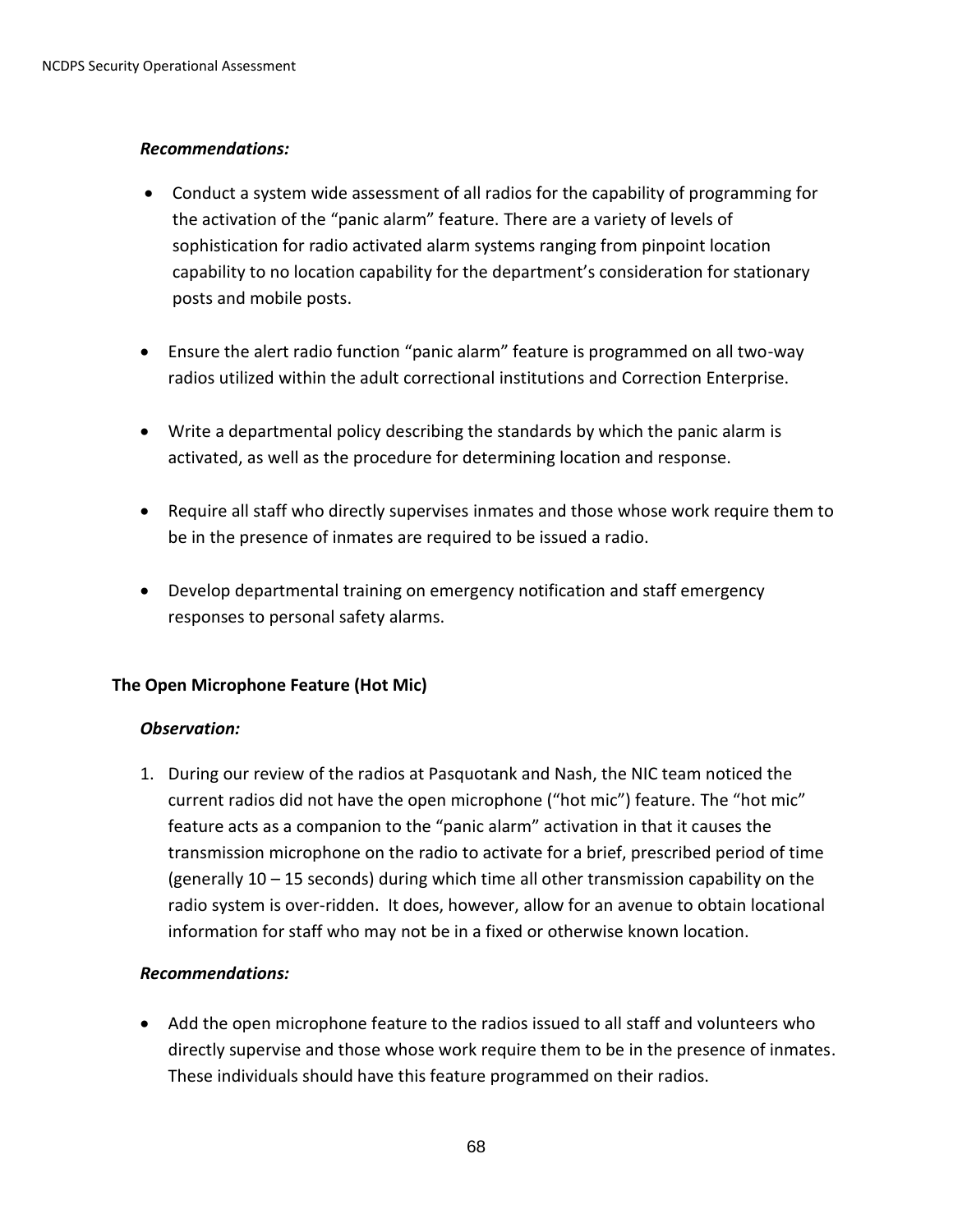- Include the purpose and use of the open microphone system in the departmental Staff Safety Policy and provide the necessary training to all custody staff and Correctional Enterprise employees.
- Implement the radio system and the personal body alarm system.

#### **Telephone off Hook Landline Feature**

#### *Observation:*

1. The NIC Team questioned staff at both Pasquotank and Nash Institutions to determine if they were aware of the off-hook personal alert feature on the landline phones located in the institutions and at Correction Enterprises Plants and offices. This feature is designed to allow the control room officer to hear what is going on at the location of the "off hook" telephone and, allows for office staff to notify the control room officer. We were informed at the Pasquotank Correctional Institution that the "off hook" telephone feature is functional. The NIC team discovered that the staff in control center were not aware of the security feature, hung up the phone, and did not return the call to verify the status of the person. We did not test the system at Nash, but were told that the land line system did not have that functionality in place. We are unsure of the existence of this capability departmentally for NCDPS adult correctional Institutions or Correction Enterprise Plants.

## *Recommendations:*

- Implement the "off hook" alarm personal safety option in all adult correctional institutions and Correction Enterprise operations system wide.
- Add the "off hook" landline telephone personal safety system's purpose, function, and response to the department's required Staff Personal Safety Training.

## *Observations:*

1. The NIC team found no indication during our staff safety assessment that frequent training for staff on staff safety and situational awareness was being provided staff in either Pasquotank CI or Nash CI or for the Correction Enterprises Plants located within them. We also could not determine beyond PCI and NCI if this training was provided for staff in any other or the remaining facilities in the NCDPS Adult Corrections Division or in the Correction Enterprise plants. Industrial safety is being taught to Correction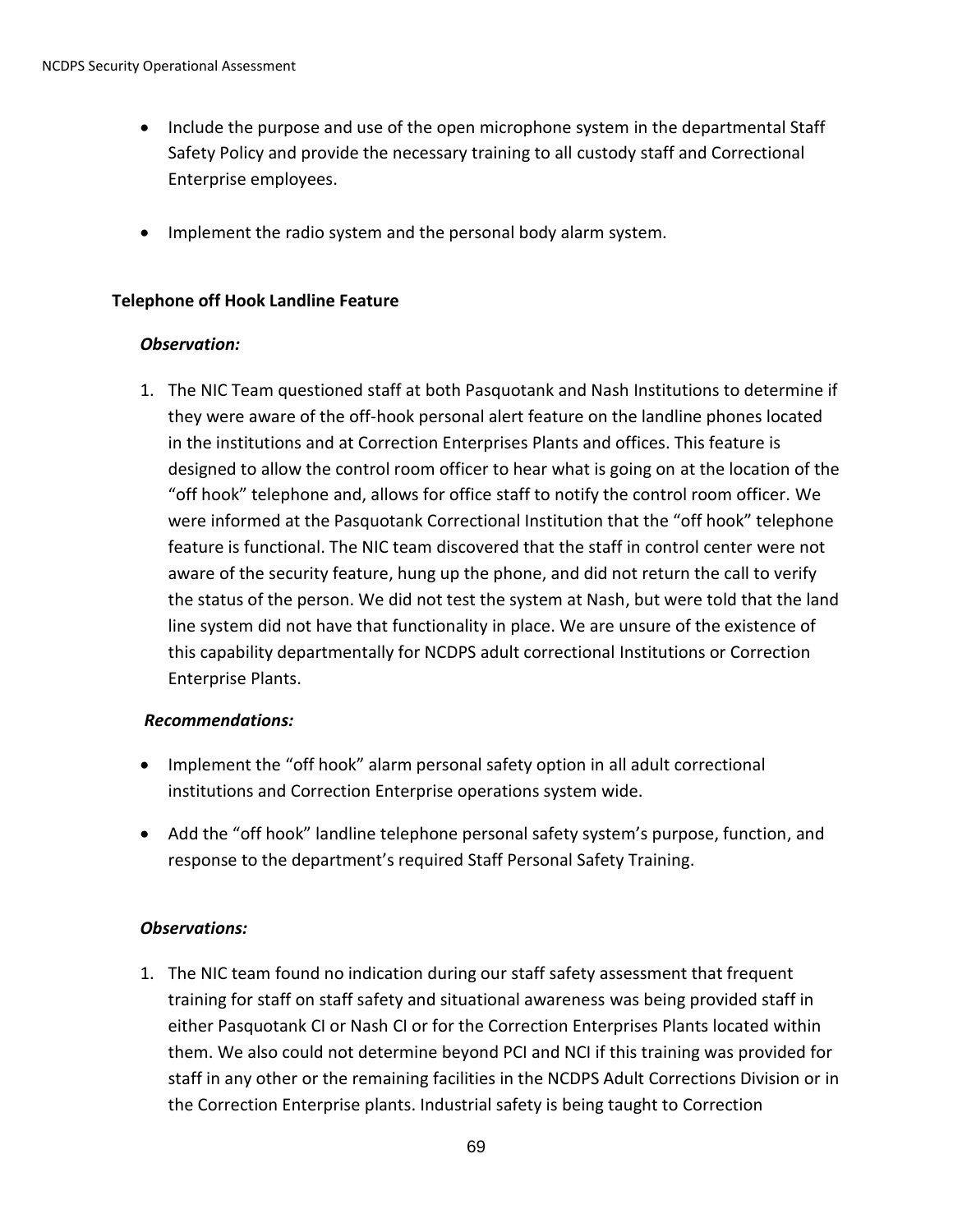Enterprises staff members, but this does not include training to assist them with ensuring their personal safety when supervising and working with inmates.

#### *Recommendations:*

- Develop a standardized and comprehensive staff safety and situational awareness training curriculum for all employees working in prisons.
- This training become an annual refresher training requirement.
- Personal safety and situational awareness should be presented and reinforced during shift briefings and supervisory rounds. During supervisor rounds, routinely discuss the inherent dangers of complacency and over familiarity in a correctional work environment.
- If the decision is made to implement all or part of the previous recommendations in this report including personal body alarms, two-way radio panic alarms, hot mic features, and off-hook land line telephone alerts, the inclusion of training in the appropriate and timely use of these safety tools will be critical.

## **Inmate Work Assignment**

- 1. During the team's review of the process by which inmates are assigned to Correction Enterprise jobs, we learned that inmates assigned to a facility where Correction Enterprise was located, regardless of custody level, were eligible to be assigned to work for Correction Enterprises. The process for assignment included a behavioral review, skills assessment, criminal history review, job interview with potential employer, review of physical and mental capabilities and other reasonable factors were considered for a work assignment.
- 2. In 2010, North Carolina Inmates, filed a class action lawsuit under the Americans with Disabilities Act. On August 15, 2013, a stipulated consent decree was approved by the courts. On October 1, 2015, the *Inmate Work Assignment Manual* was updated. Reportedly, the updated instructions eliminated or dramatically reduced the previous assignment criteria. The NIC team was informed that the criteria were reduced to: (1) an inmate, housed in the facility where the industry is located and expressing interest in an industry assignment, is asked to indicate by signature that they are able to perform the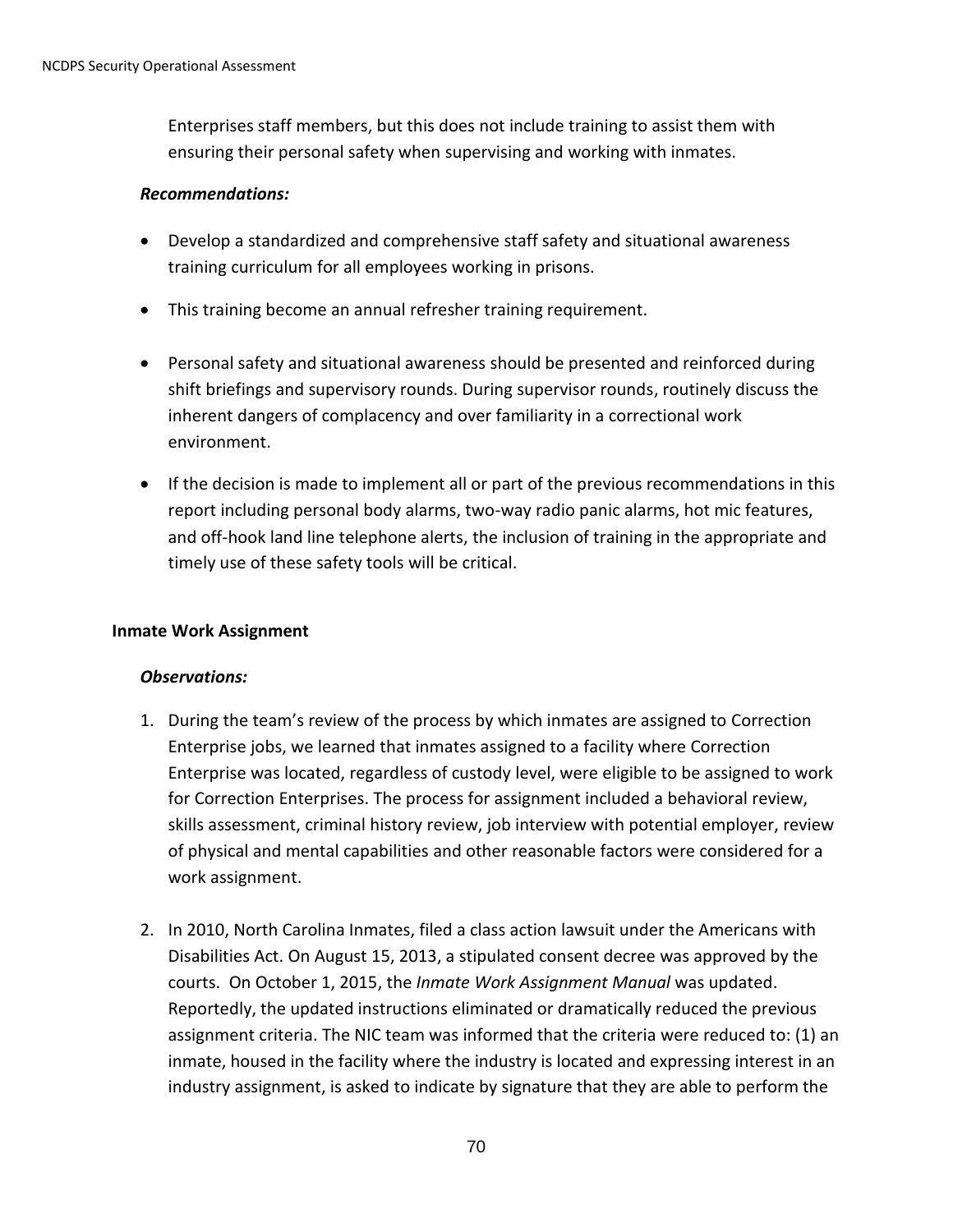work required of the work assignment; (2) and If they do so, then they are included on a list of those available for assignment and subsequently assigned on a first come, first serve basis. This was verbally confirmed by Adult Corrections Division staff and Correction Enterprise Management during our discussions.

#### *Recommendations:*

- Conduct a review of the inmate assignment distribution in all correctional institution locations, excluding close custody male inmates from working assignments in Correction Enterprise. A consideration for an exception would be the Central Unit Laundry, where the NIC team would recommend a limit of 10 inmates, no access to tools and dangerous chemicals.
- This decision takes into consideration that there are 6,272 Close Custody inmates, 17,077 Medium Custody and 14,335 Minimum Custody inmates in the North Carolina corrections system (totals for each custody level as provided during our visit) from which to select and populate Correction jobs without necessitating industry cut backs or downsizing. This recommendation was discussed without dissent with Adult Corrections Division managers and with Correction Enterprises management.
- Conduct a review of the consent decree and the current practice of "first come first serve" work assignments to Correctional Enterprises to legally create a more robust inmate work assignment process within the limitations of the consent decree.
- Re-validate the department's male classification instrument, and consider establishing a female classification system based upon gender-specific factors.
- Initiate the development of an internal classification process for inmate work assignments for all correctional institutions. The work assignment should be based upon identifying potential risk factors and corresponding risk of the work assignment to include Correction Enterprises. Utilizing the existing inmate classification factors and evidence based instruments to assess violence potential such as the Violence Risk Appraisal Guide (VRAG) as an example, for medium custody inmates who are applying for Correction Enterprises assignment. These risk levels are arranged from high to low risk potential.
- Conduct a comprehensive security risk evaluation of Correction Enterprises Plants, based upon the type of tools and equipment, materials used, physical plant size, sight lines, security of plant construction, location within or exterior to the supporting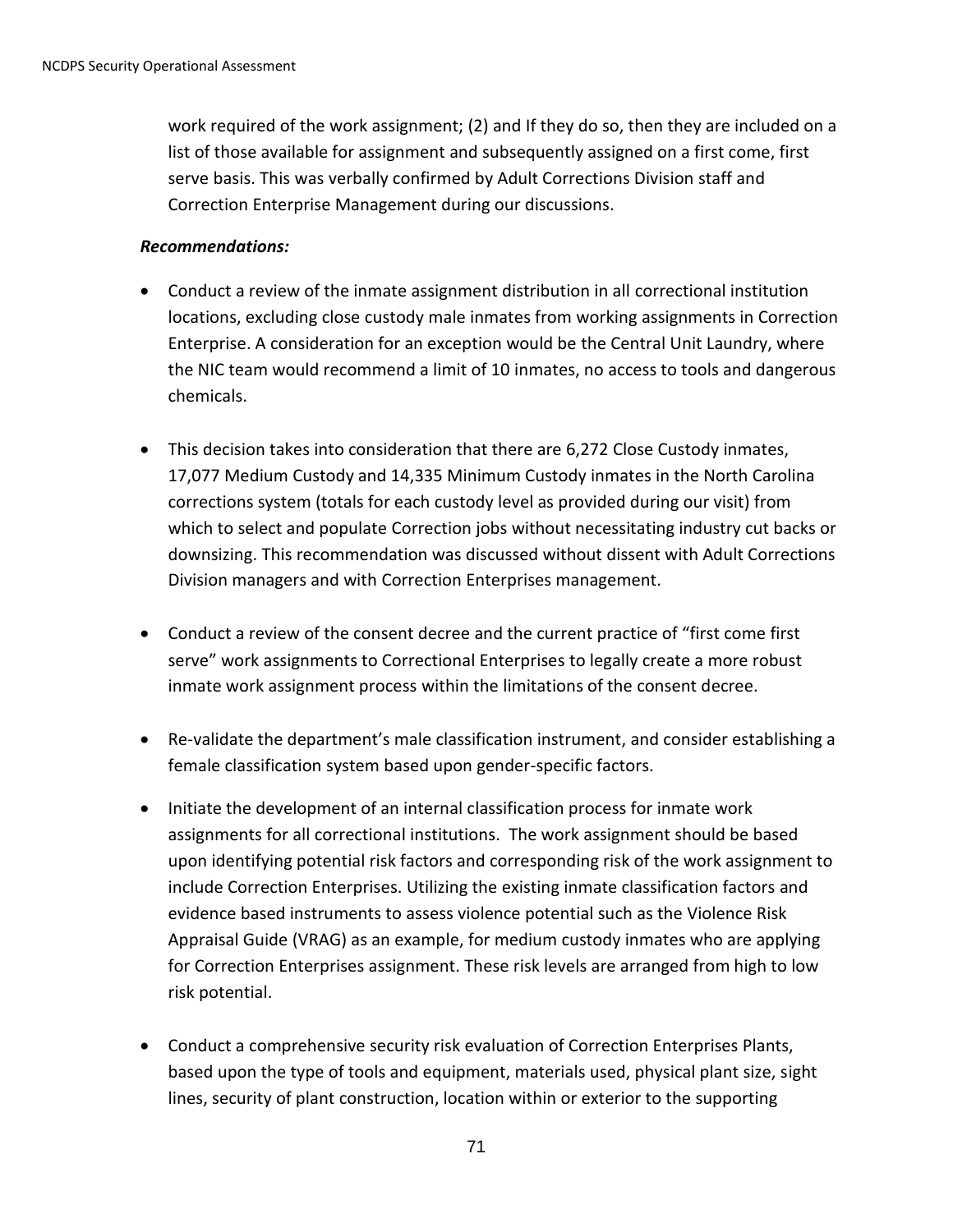institution, number/ratio of custody staff assigned, and ratio of correctional staff assigned, etcetera. The Correction Enterprises Plants are rated from high to low risk. A process such as this could help the department to determine eligibility for a job in Correction Enterprises and institutional work assignments.

#### **Correctional Staffing**

- 1. Pasquotank CI and Nash CI, present significantly different in terms of staffing issues. Pasquotank CI had, at the time of our visit, 84 custody staff vacancies or approximately a 25% vacancy rate. The number of vacancies on October 12, 2017 was reportedly slightly lower but still approaching 25%. Reportedly, Pasquotank CI has a very difficult time recruiting new staff to address their staffing shortages. Nash CI on the other hand, had only 16)custody staff vacancies or an approximate seven percent vacancy rate. Nash CI had no, or much less, difficulty recruiting and hiring new staff. In fact, we were told that individual applicants had been identified to fill all but one of the existing Nash CI vacancies.
- 2. One of the factors we looked at in our two-day basic assessment of staffing levels was to review inmate-ratios to get a general view of the staffing conditions and its impact on correctional operations. It was obvious for Pasquotank CI with a 25% vacancy rate there was a critical need for the current vacancies to be filled.
- 3. The most recent and currently approved department staffing plans reviewed for Pasquotank CI and Nash CI were dated June of 2015. These were approved by the Division of Adult Corrections and appeared to be based on a very sound methodology in both structure and design. As we understand the system, staffing plans/post charts serve as the document from which facility custody assignment rosters are to be prepared. In our review of the staffing plans, we noted inconsistencies with the post chart as described below.
- 4. During our review of the Division of Adult Correction Prisons Post Chart, dated 06/11/15, there were two officer positions designated for the Correction Enterprises Sewing Plant on first shift. Both positions have a pull post level 1 and the second position (Vocational Post) has been vacant for an extended period. Staff reported that one Correctional Sewing Plant Officer is often expected to complete the assignment of two correctional officers in the Correction Enterprises Sewing Plant. Therefore, all post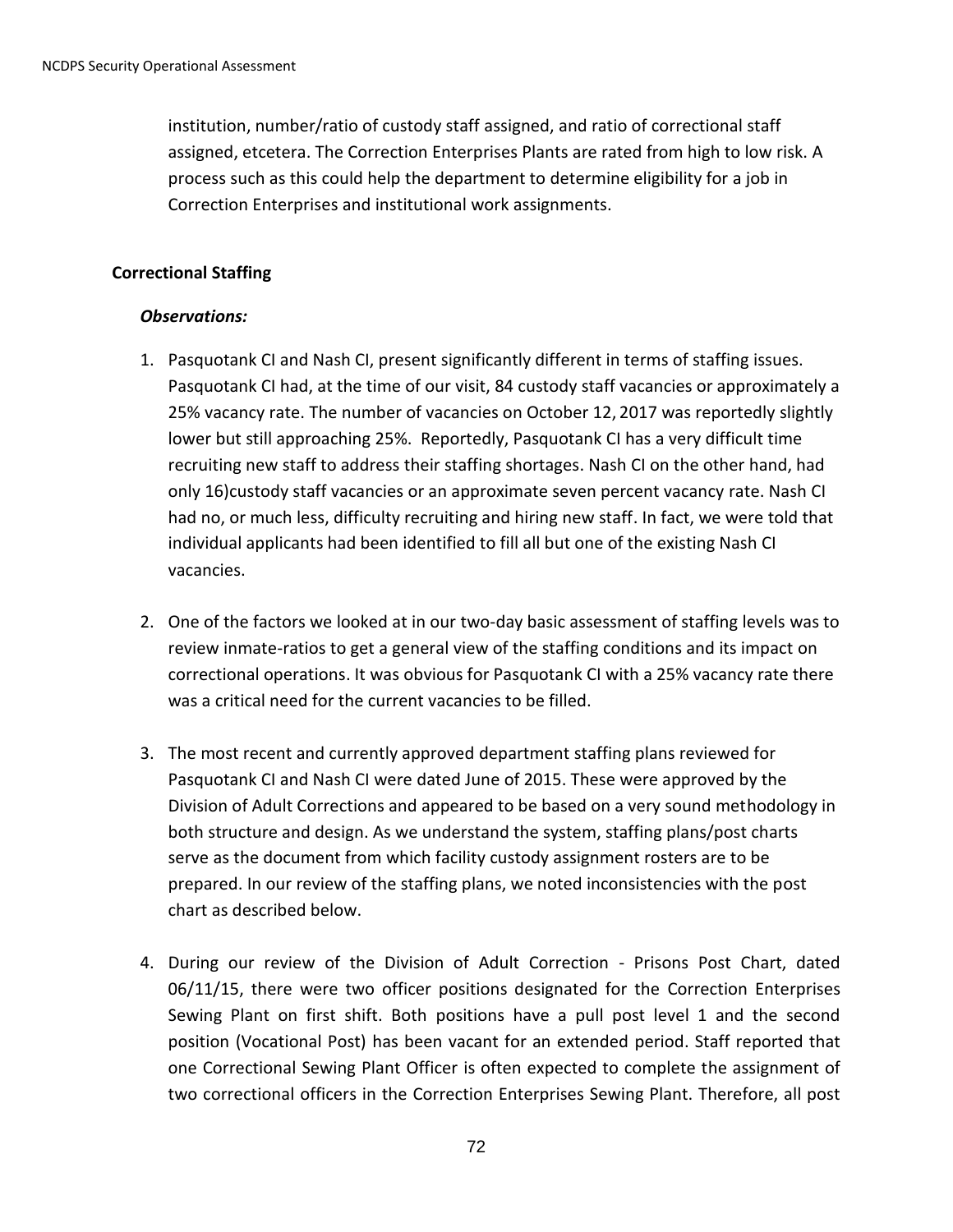order duties were being conducted by one officer to include the strip-searching of 30+ inmates assigned to the sewing plant.

- 5. As a result of the Education/Vocational Officer (Rover) post being vacant since 10/10/17, the sewing plant Correctional Officer's normal areas of responsibility were compounded. The Education/Vocational Officer's Duties include supervising and maintaining control of inmates in the vocational programs areas. This vacancy allowed inmates in the Sewing Machine and Foodservice Technology classrooms to move in and out of the rooms unrestricted as seen in video footage dated 10/12/17. The shortage of correctional officer monitoring these areas exacerbates the ability to control movement and monitor the areas effectively.
- 6. The recurring correctional officer shortages present a significant challenge for staff assigned to the area. Despite these shortcomings, the Sewing Plant continued to operate with the total allotment of inmate worker, and the vocational classrooms continue to provide skilled trade programming to inmates. The day-to-day area of responsibility for each vacant post was incorporated into the duties of available staff. It is these additional duties that increase risk factors and create safety concerns for over worked staff in these areas.
- 7. The NIC Team concluded that, had both authorized correctional officer posts been designated high priority (Level 3) as those at Nash Correction Enterprises Plants, there would very likely have been two custody staff present on October 12, 2017 instead of one. It is also significant that another low priority (Level 1) custody post (vocational) authorized on the Staffing Plan to be assigned in the immediate area of the October 12, 2017 incident was left vacant. The priority level of this post allows for it to be left vacant when the assignment supervisor is facing deficient numbers of officers available for assignment. Such deficiencies are expected to occur frequently, if not routinely, in the face of a 25% custody staff vacancy level.
- 8. The result was that 50% of the authorized custody post positions in the immediate area were the October 12, 2017 deaths occurred were not filled. It is not possible to definitively determine if the violent acts could have been prevented had the staffing deficiencies identified here not existed. The existence of the deficiency however, cannot be omitted from consideration in any reasonable assessment.
- 9. It is very important to consider that the vacancy level existing at Pasquotank CI dictates difficult decisions by facility managers and supervisors in deciding what custody posts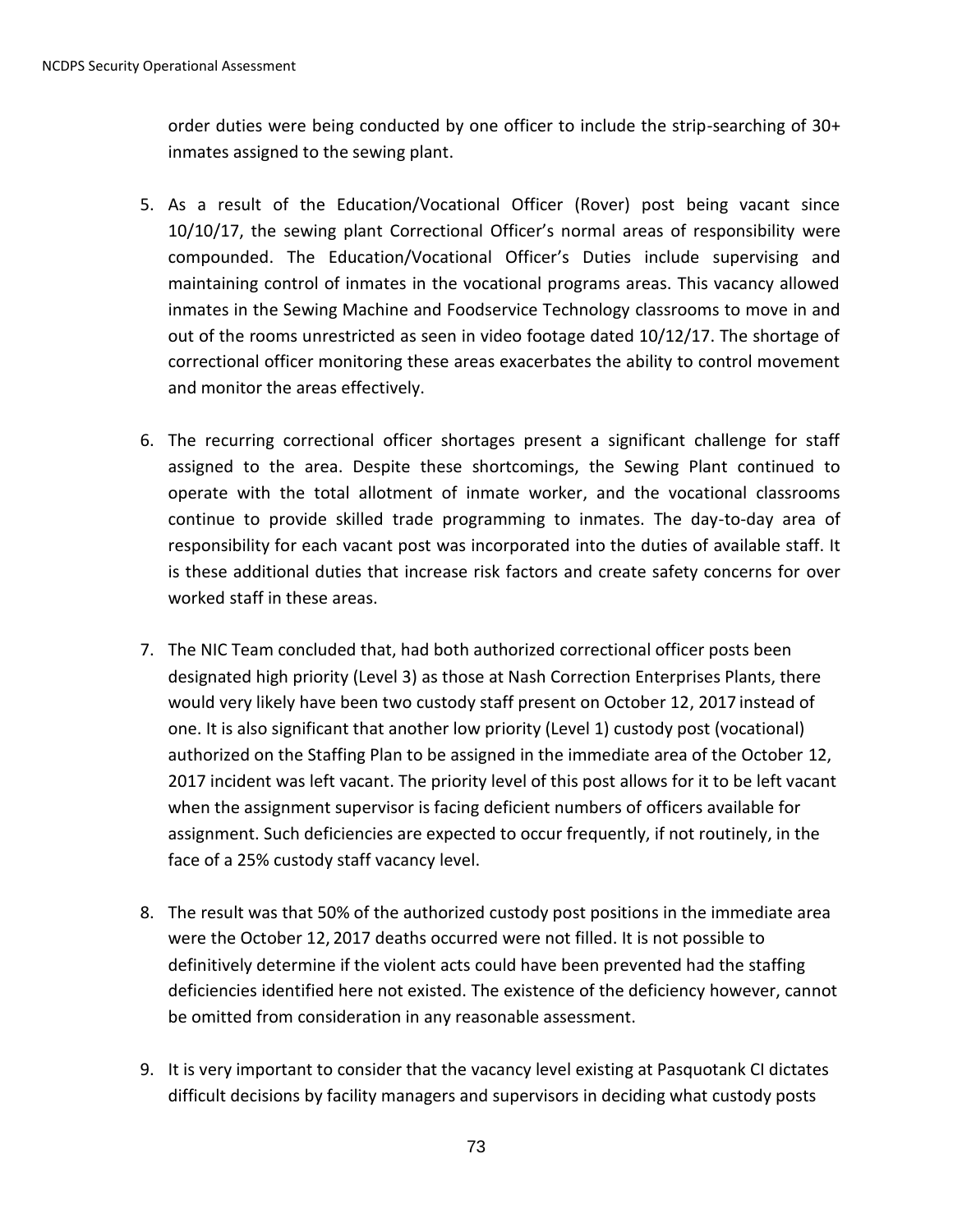can be filled and which must be left vacant. When faced with a 25% vacancy rate the certainty of some posts being left vacant becomes a given factor and not the exception. Again, without the ability to do a comprehensive staffing/post analysis, the decisions by PCI supervisors and managers on priorities for the post assignments of custody staff cannot be accurately assessed and should certainly not be second-guessed.

#### *Recommendations:*

- Address the vacancy levels at PCI expeditiously. This includes determining the specific issues giving rise to the vacancies and taking immediate steps to address them.
- Reduce the inmate population at PCI if an immediate remedy for the vacancies cannot be identified.
- Assign minimum custody inmates to work in the sewing shop.
- Reduce the number of inmate workers commensurate to the number of correctional officer posts are filled in the sewing shop.
- Although is the least desirable recommendation because of the stress and tension it can produce in the inmate population, the prison and other stakeholders, is to suspend some programs and activities, either totally or adjust the frequency with which they occur. Depending upon the level of reduction in this area, tension within the inmate population assigned and associated inmate management issues can rise to a problematic level if such reductions occur for extended periods.
- As a system/division recommendation, the North Carolina Department of Public Safety, Division of Prisons should solicit an independent entity to conduct a system-wide comprehensive staffing analysis.

## **Overall Review of Department Policy, Standard Operating Procedures and Post Orders**

## *Observations:*

1. The NIC Team noted significant reoccurring problems in a variety of areas of the Department of Correction's Division of Prison, Policy, Procedure and Development Protocols. What we consistently found was the department's governing policies were vaguely written and lacked succinctness in the procedural language, which left,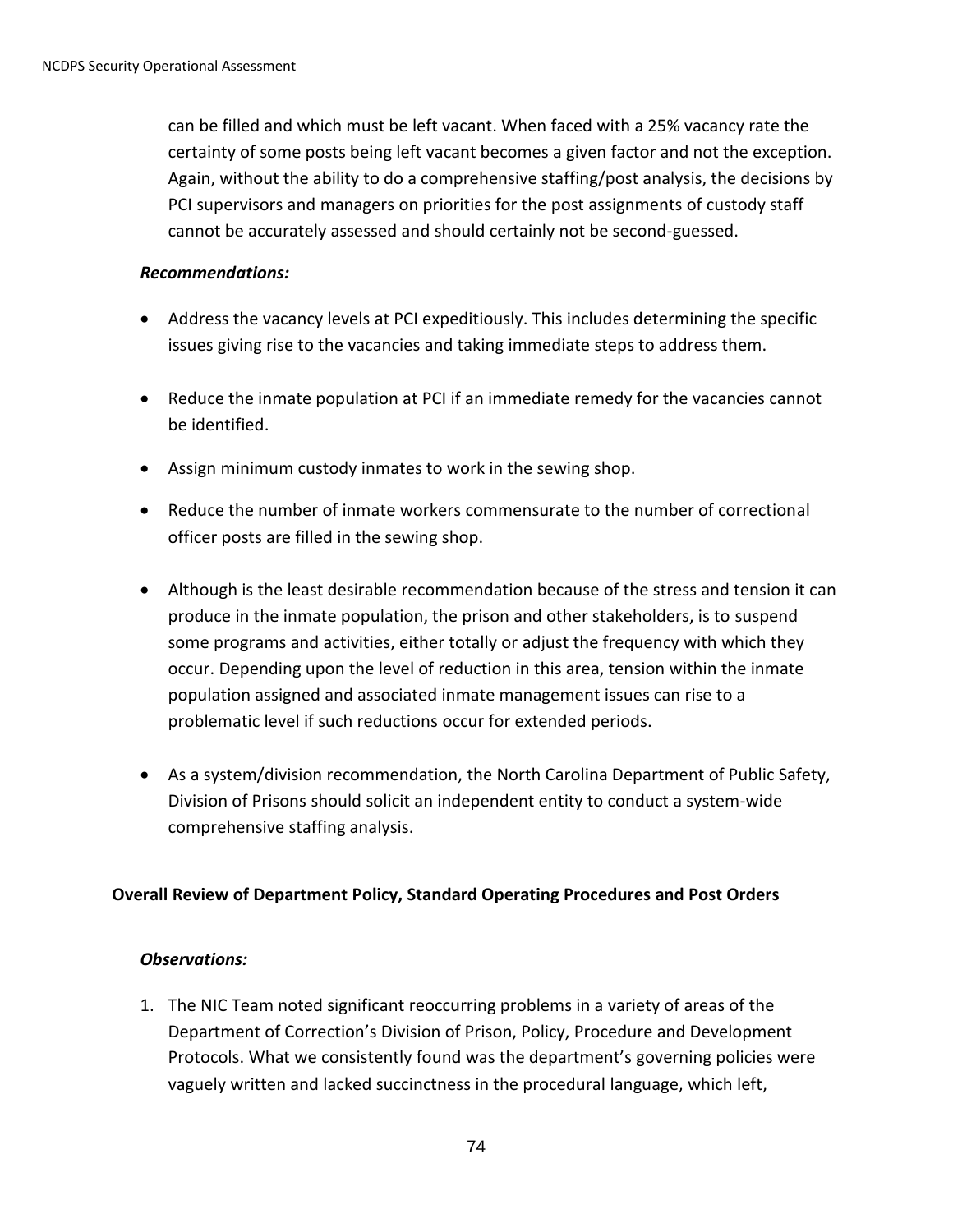opportunities for the readers to interpret the intended meaning. We also found department policies that were outdated, with no department approved standardized forms and policies with no routine annual reviews. Examples of department policy concerns were noted throughout this report.

- 2. In our review of North Carolina Department of Corrections Division of Prisons .0600 Policy and Procedure Development dated 01/16/08, it has good procedural process requirements for policy development and review however, the process is not being followed as written.
- 3. The current process includes Adult Corrections Division Policies from which individual institutional Standing Operational Procedures are developed and post orders are developed at the intuitional level. This three-level instructional system is work/manpower intensive when policies ideally are maintained and updated annually at the Division level, leading to annual updates of institutional procedures. These institutional procedures should themselves be reviewed and updated as necessary on at least an annual basis. The process requires very careful attention to detail by reviewers to ensure that facility procedural instructions remain consistent and within the parameters of the policy requirements.
- 4. In large prison systems such as the one in North Carolina, the resulting inconsistencies in how things are being done can easily become the rule and not the exception. Such inconsistencies existing in today's litigious corrections environment lead to surprises that ultimately can result in liability. Experience has taught us that inconsistent procedures and problematic directions at the institutional level are frequently not discovered until it is too late.
- 5. While reviewing Correction Enterprise policy and procedure Manuals, we found critical security procedures that were abbreviated, vague and lacking in succinctness. When we made an inquiry into this issue, we were informed that security related policies were created and written by Correction Enterprise staff without Division of Prison's professional input.

## *Recommendations:*

 Review the three-level system of Department Policy, Institution Standard Operational Procedures for their effectiveness in communicating the department's desired procedures and practices.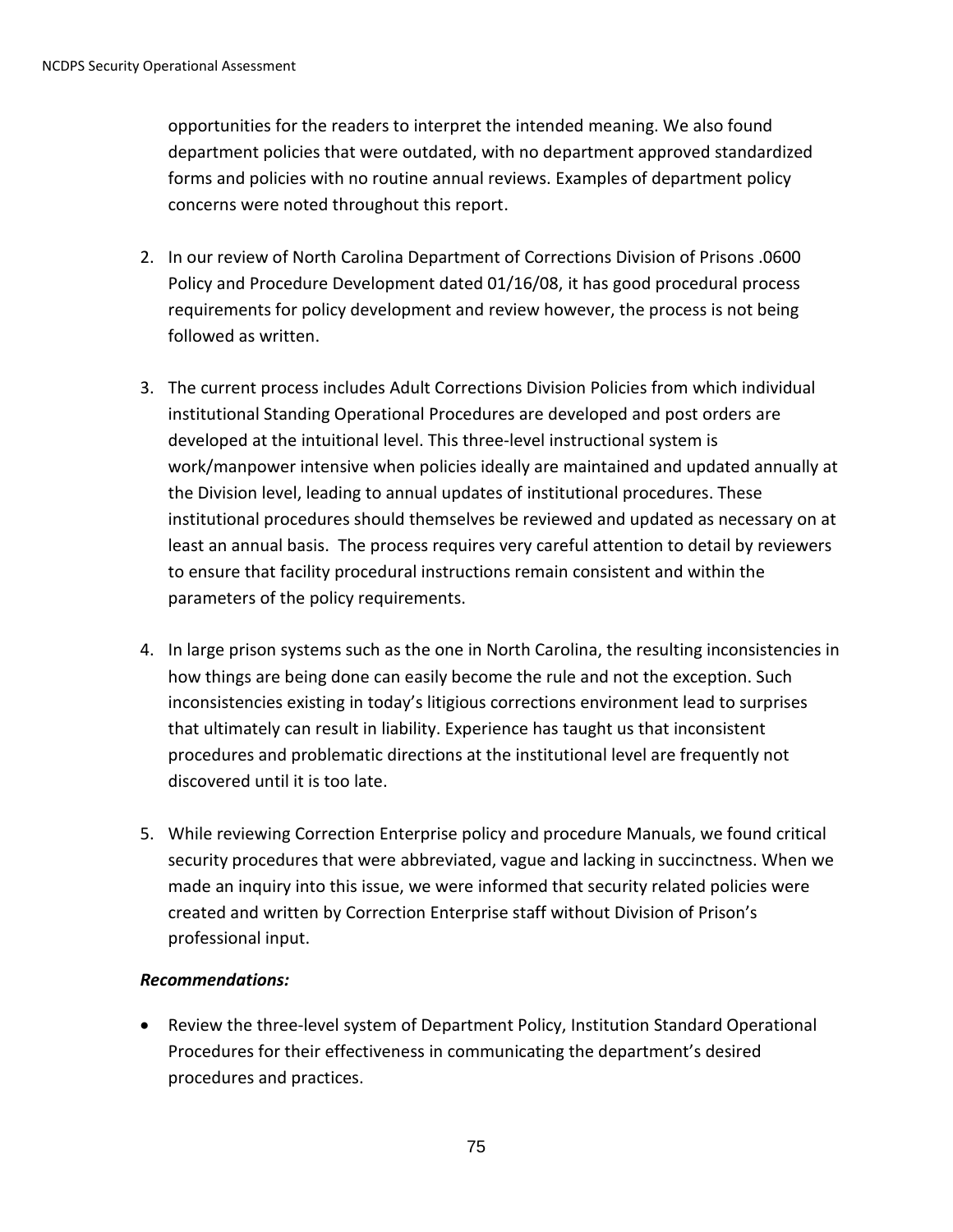If in the above review determination is made to streamline the policy process, the NCDPS Division of Prisons current three-pronged policy system should be replaced with a two-pronged system. The department's policy distribution systems become the first prong is a comprehensive detailed Division of Prison Policy & Procedure that is representative of how the procedure is to be systemically implemented. The second prong relies on the correctional institutions incorporating procedural language into the institution's post orders, this process will allow for much more consistency and congruity of operations system-wide. When necessary, facility addendums to the Division Procedures may be submitted to the Division Director for review and written approval only when there are unique operational issues that dictate that this be done.

## **Overall Review of Security Inspections and Security Auditing**

#### *Observations:*

- 1. Internal security auditing and inspections enables corrections agencies to determine the extent to which policy, procedure, standards and practice combine to provide a safe and secure facility environment. This is a critical management function that allows agencies to identify and correct problem areas, maintain established standards, and promote continuous improvement. It can help agencies assess the effectiveness and consistency in practice of new and existing programs or policies.
- 2. The security audit reports were not detailed enough to provide a quality report on the status of the safety and security of the areas audited.
- 3. The security audit and security inspection reports are shared with the department, institution and Correction Enterprises management with established expectations for addressing deficiencies (such as a corrective action plan).
- 4. Auditing methods allow for meaningful comparisons between facilities from year to year.

## *Recommendations:*

- Create a departmental security inspection policy with standardized forms for the prison division. The policy at minimum should address, what is to be inspected, the frequency and type, frequency, documentation, corrective action process and purpose.
- Conduct unannounced security audits on selected areas routinely.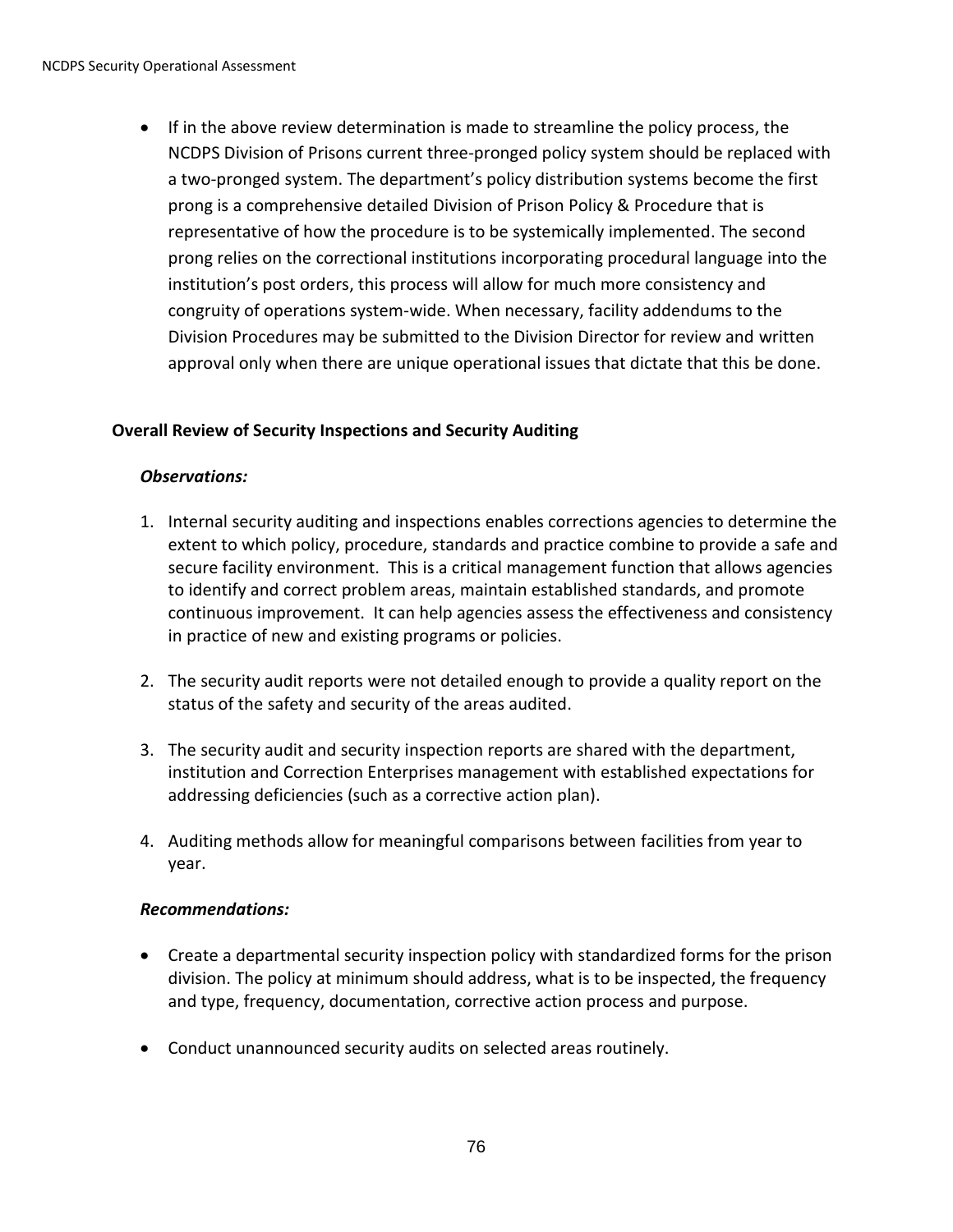- Select and train security auditors for the department. Security is a complex and integrated system that requires trained personal to conduct a comprehensive allinclusive status assessment. The best security auditing programs are the ones where correctional agencies created a security auditing department with assigned staff to conduct security audits throughout the department as their work assignment.
- Establish and track metrics in order to measure departmental deficiencies and correctional institutions yearly comparisons.

## **Overall Review Staff Training**

## *Observation:*

1. There are obvious benefits for the department to ensure both uniformed and nonuniformed employees receive consistent and quality training. What we found was not all employees working in prisons receive the same quality of curriculum based training. As an example, Correction Enterprise employees do not receive the same training as correctional staff in the areas of; tool, keys and lock control, emergency response, supervising inmates or personal safety. Although they are working with inmates and supervising them, the training in the areas mentioned is not the same as what a correctional officer receives.

## *Recommendation:*

• Consider developing in the  $1<sup>st</sup>$  week of Academy Training for correctional officers' an applicable mandatory training week that all new officers and new employees who are entering the department would need prior to reporting onsite. The training may include topics such as; personal safety equipment and use, situational awareness and response, tool and key control, report writing, how to use a radio etcetera.

# **Conclusion**

This report is a direct reflection of the team's observations based upon information received from North Carolina Department of Public Safety, Correction Enterprise and from staff interviews. It is the assessment team's professional opinion, that by fully implementing the recommendations provided the, North Carolina Department of Public Safety, Division of Prisons and Correction Enterprise will realize significant improvements in the overall safety and security within their institutional operations. Additionally, each department will be in a better position